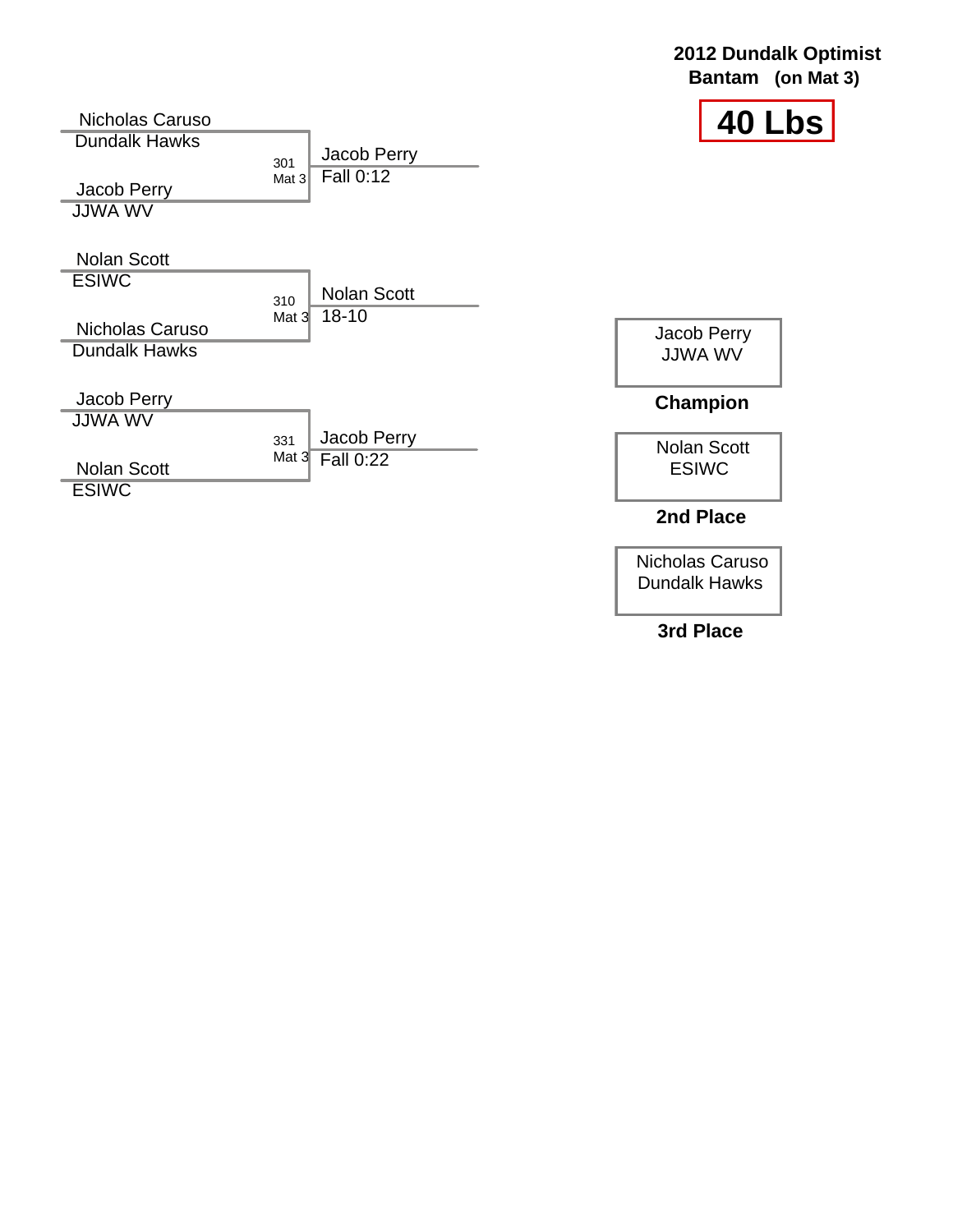



**4th Place**

Chris Pakacki Middle River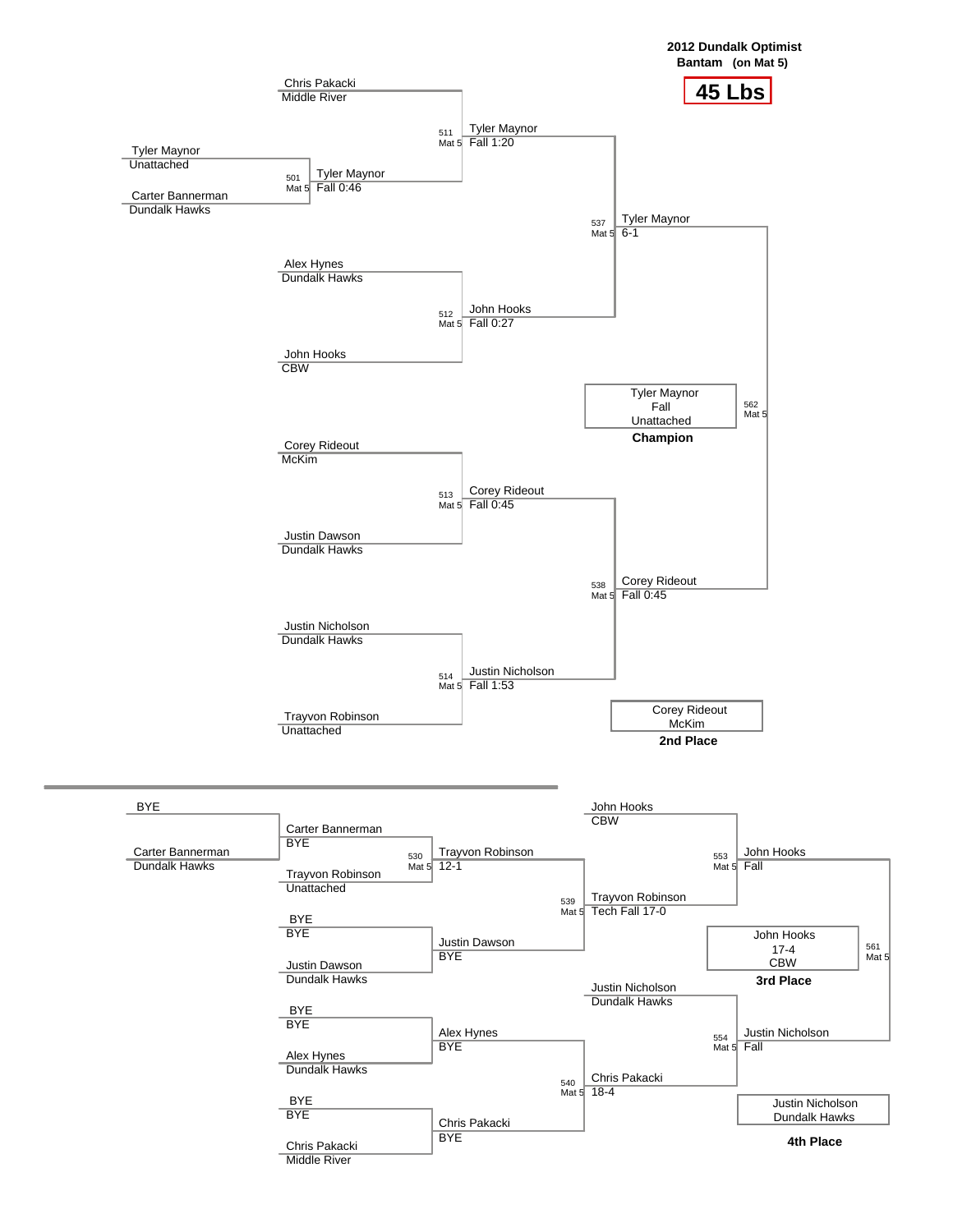



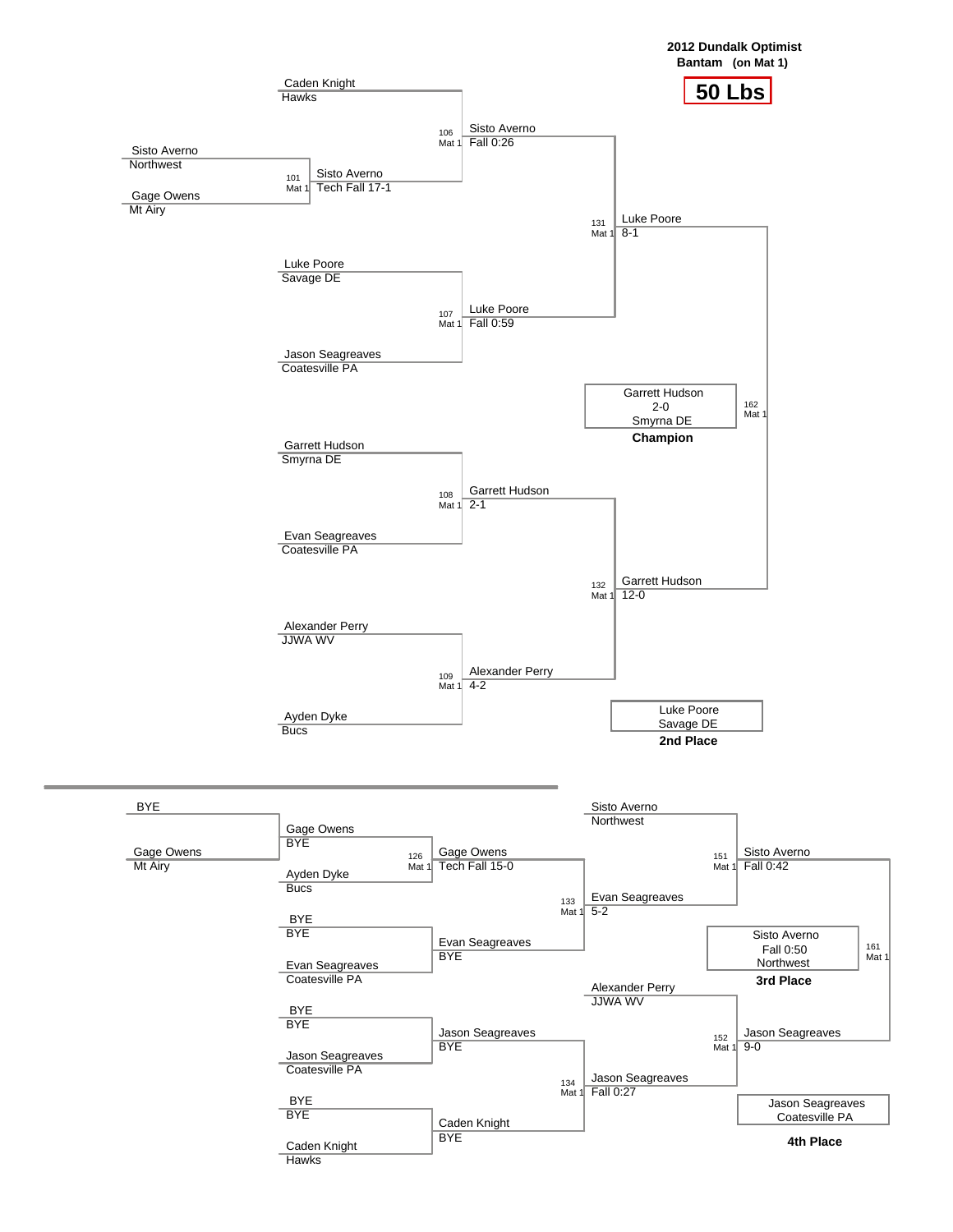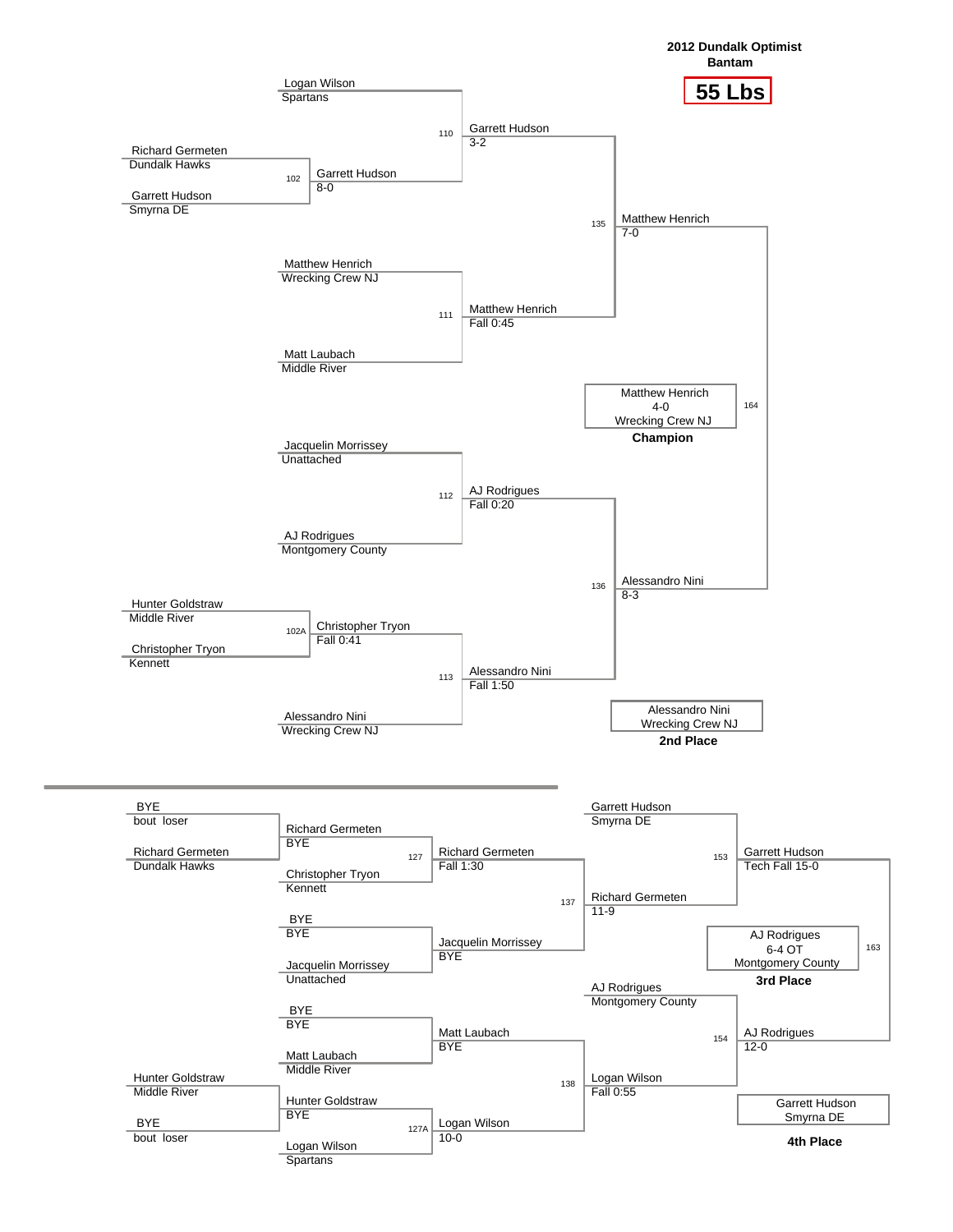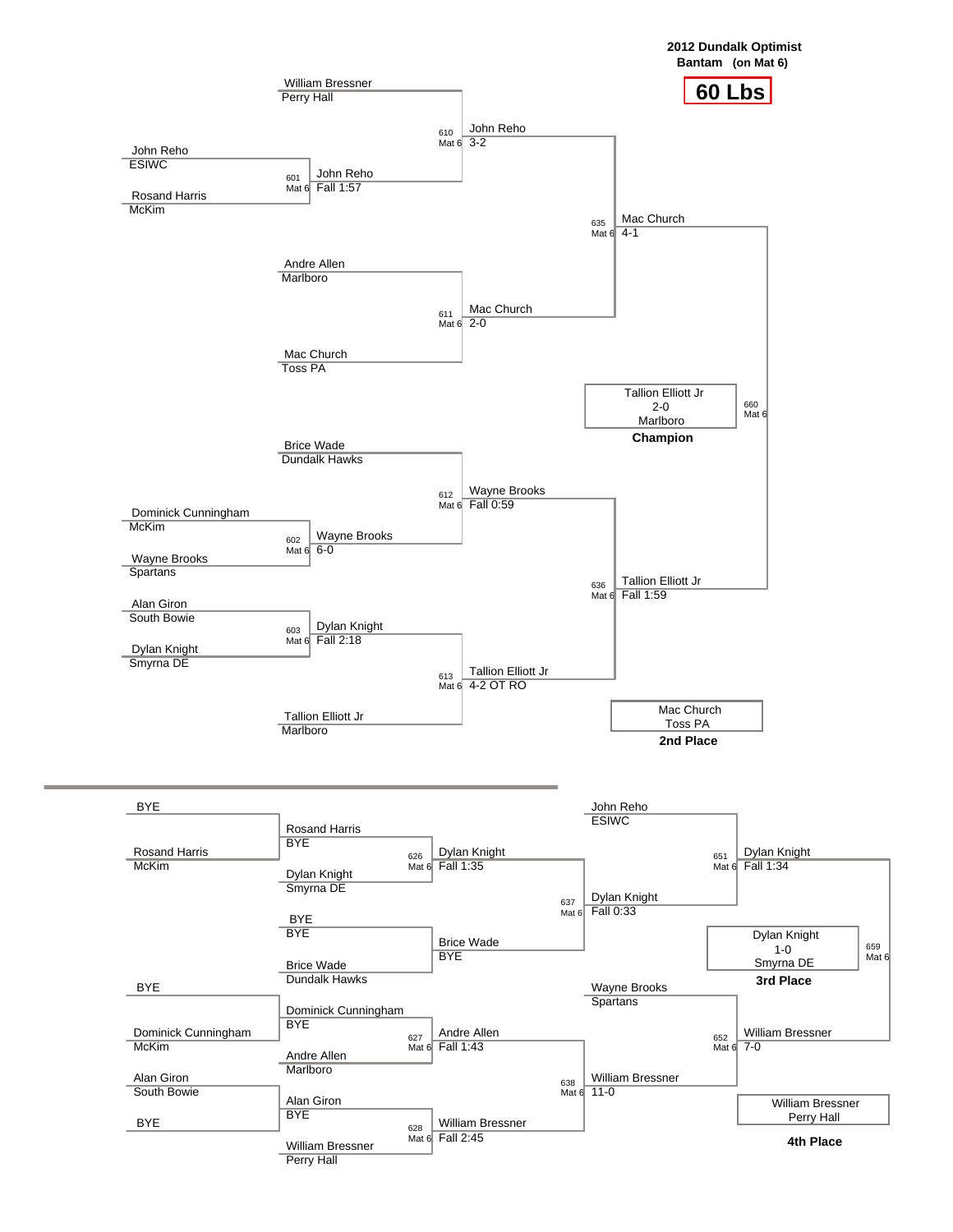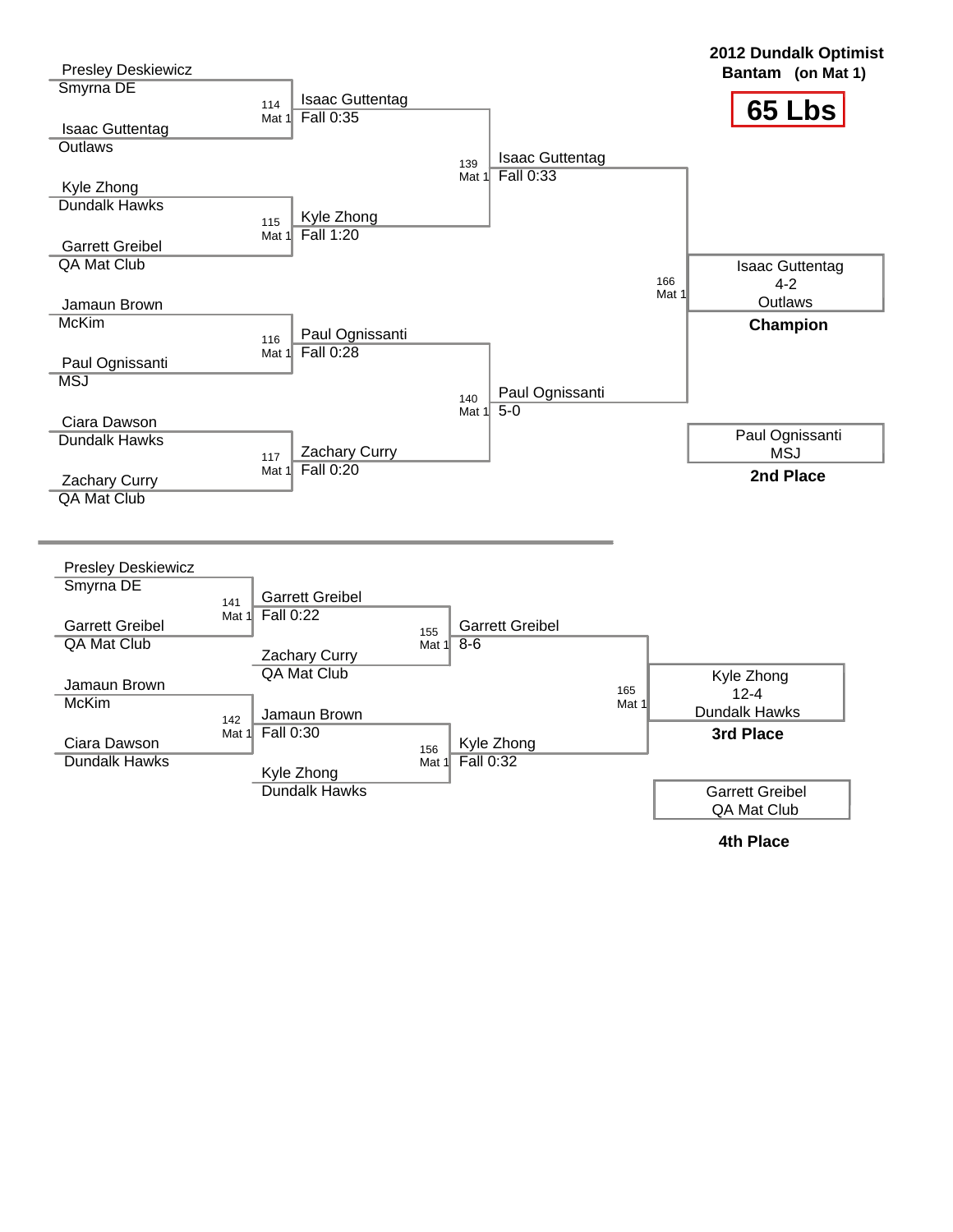|                  | <b>1st Round</b>                        |
|------------------|-----------------------------------------|
|                  | <b>Tyler August</b><br><b>Tyrant DE</b> |
| Colby Keilholtz  | Colby Keilholtz                         |
| <b>FFC</b>       | 401                                     |
| Lamar Martin     | Fall 2:20                               |
| McKim            | Mat 4                                   |
| Gavin Lawson     | Nathan Lesniczak                        |
| Dundalk Hawks    | 402                                     |
| Nathan Lesniczak | Fall 2:59                               |
| Smyrna DE        | Mat 4                                   |

### **2012 Dundalk Optimist**

**Bantam (on Mat 4)**



|                     |          | 4th Round        |
|---------------------|----------|------------------|
| <b>Tyler August</b> |          |                  |
| <b>Tyrant DE</b>    | 440      | Colby Keilholtz  |
| Colby Keilholtz     | Mat $41$ | Fall 1:59        |
| FFC.                |          |                  |
| Gavin Lawson        |          |                  |
| Dundalk Hawks       |          | Gavin Lawson     |
| BYE                 |          | BYE              |
|                     |          |                  |
| Nathan Lesniczak    |          |                  |
| Smyrna DE           | 441      | Nathan Lesniczak |
| Lamar Martin        | Mat 4    | Fall 2:59        |
| McKim               |          |                  |





### **Table of Results**



| Wrestler          | <b>Team</b>                             | <b>W</b>       | L              | <b>BP</b>                           | F              | <b>TF</b> | Pen      |
|-------------------|-----------------------------------------|----------------|----------------|-------------------------------------|----------------|-----------|----------|
| Keilholtz, Colby  | <b>FFC</b>                              | 4              |                | 8                                   | 4              |           | $\Omega$ |
| Lesniczak, Nathan | Smyrna DE                               | 3              | 1              | 4                                   | $\overline{2}$ |           | 0        |
| August, Tyler     | <b>Tyrant DE</b>                        | $\mathfrak{p}$ | $\mathfrak{p}$ | 4                                   | $\mathfrak{p}$ |           | $\Omega$ |
| Lawson, Gavin     | Dundalk Hawks                           | 1              | 3              | $\Omega$                            |                |           | $\Omega$ |
| Martin, Lamar     | McKim                                   |                | 4              |                                     |                |           | $\Omega$ |
|                   |                                         |                |                |                                     |                |           |          |
| 1                 | <b>Colby Keilholtz</b><br><b>FFC</b>    | 4              |                | Gavin Lawson<br>Dundalk Hawks       |                |           |          |
| $\mathbf{2}$      | <b>Nathan Lesniczak</b><br>Smyrna DE    |                |                | <b>Lamar Martin</b><br><b>McKim</b> |                |           |          |
| 3                 | <b>Tyler August</b><br><b>Tyrant DE</b> | 6              |                |                                     |                |           |          |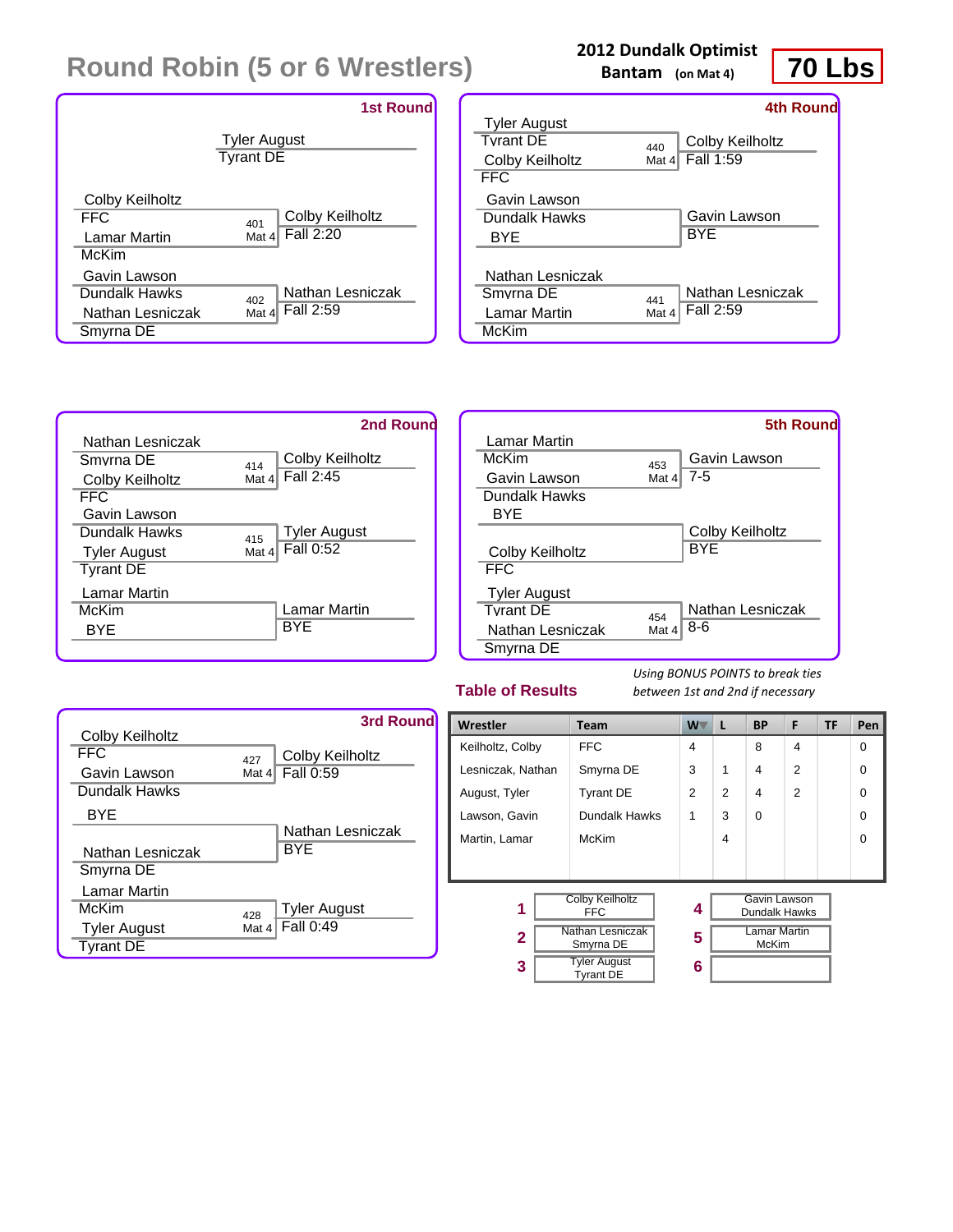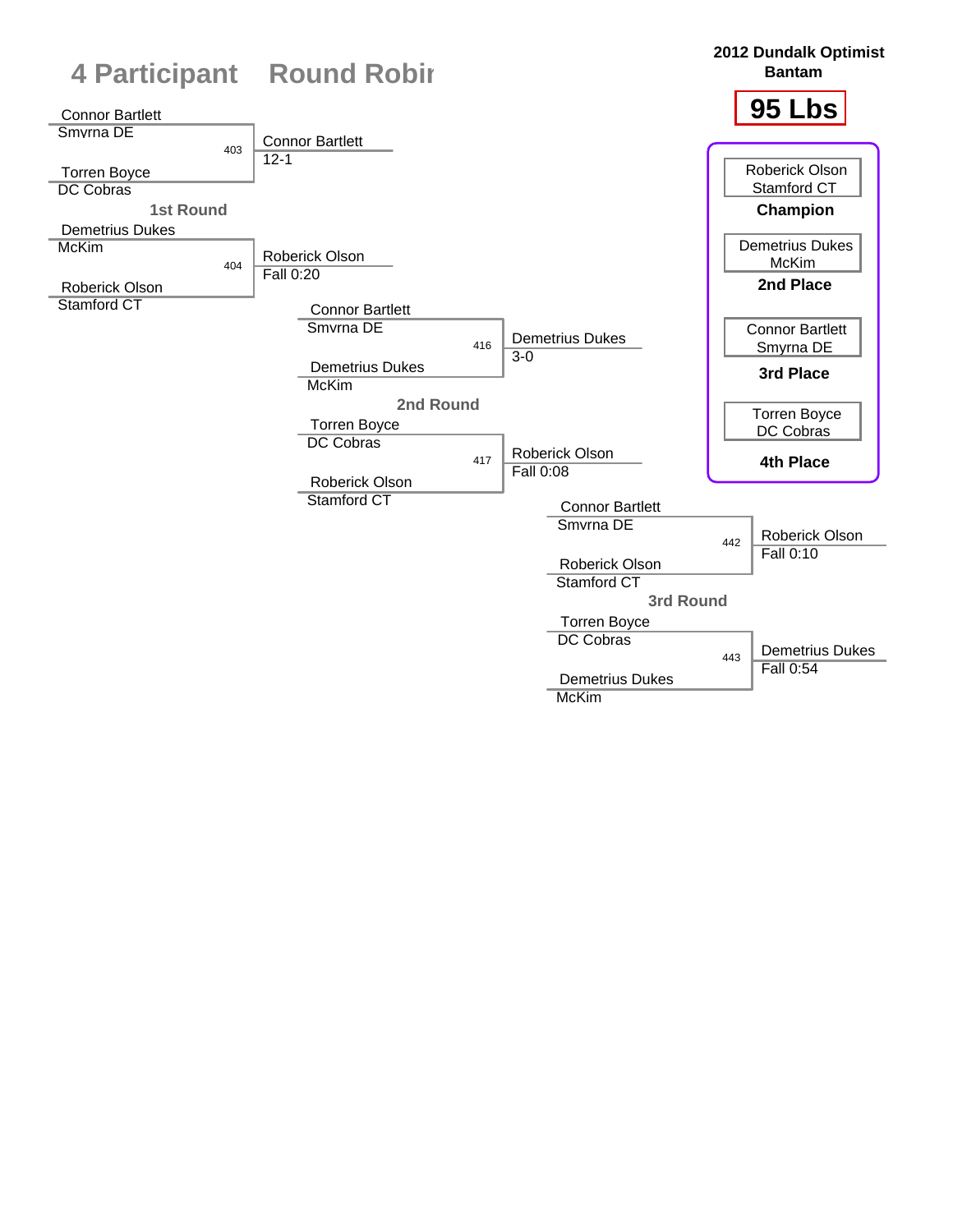| Dominic DiSabatino                 |                             | 50 Lbs               |
|------------------------------------|-----------------------------|----------------------|
| Savage DE                          | <b>Dominic Flatt</b>        |                      |
| <b>Dominic Flatt</b>               | 302<br>Fall 0:17<br>Mat $3$ |                      |
| Unattached                         |                             |                      |
| Gabe Giampietro                    |                             |                      |
| Smyrna DE                          | Gabe Giampietro<br>311      |                      |
| Dominic DiSabatino                 | <b>Fall 1:22</b><br>Mat $3$ | Gabe Giampietro      |
| Savage DE                          |                             | Smyrna DE            |
| <b>Dominic Flatt</b><br>Unattached |                             | <b>Champion</b>      |
|                                    | Gabe Giampietro<br>332      | <b>Dominic Flatt</b> |
| Gabe Giampietro                    | Mat $3$<br>Fall 1:40        | Unattached           |
| Smyrna DE                          |                             |                      |
|                                    |                             | 2nd Place            |

**2012 Dundalk Optimist Midget (on Mat 3)**

Dominic DiSabatino Savage DE **3rd Place**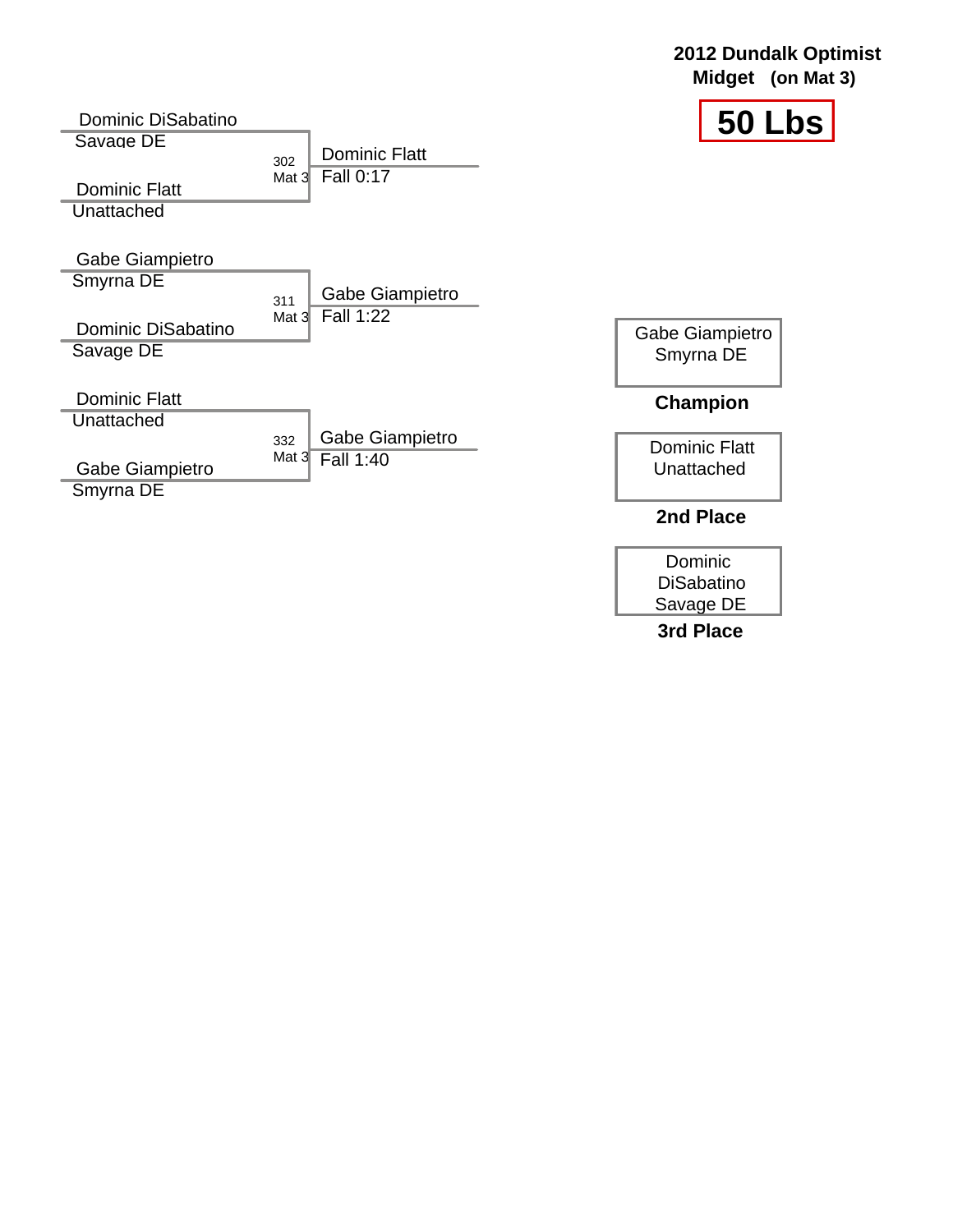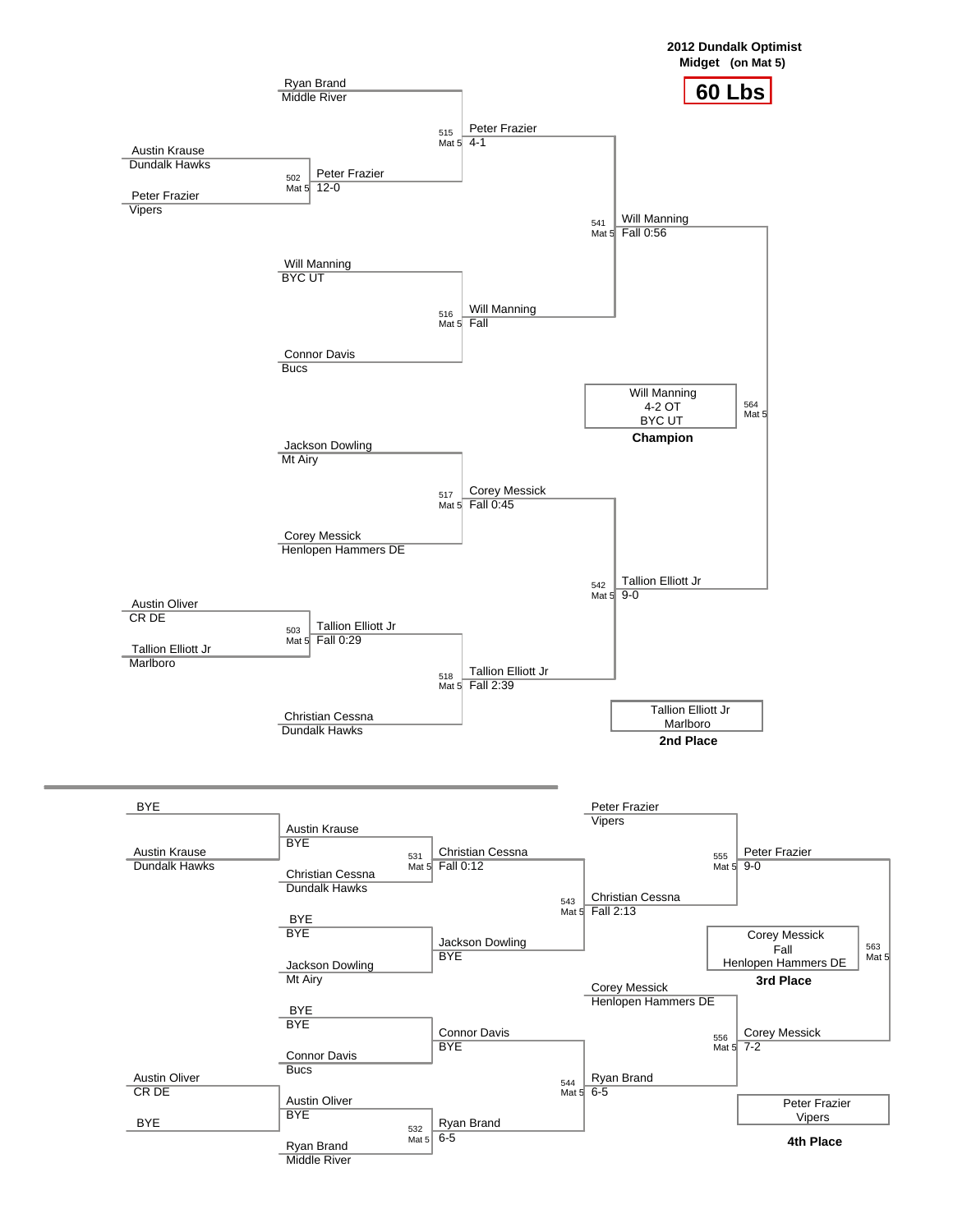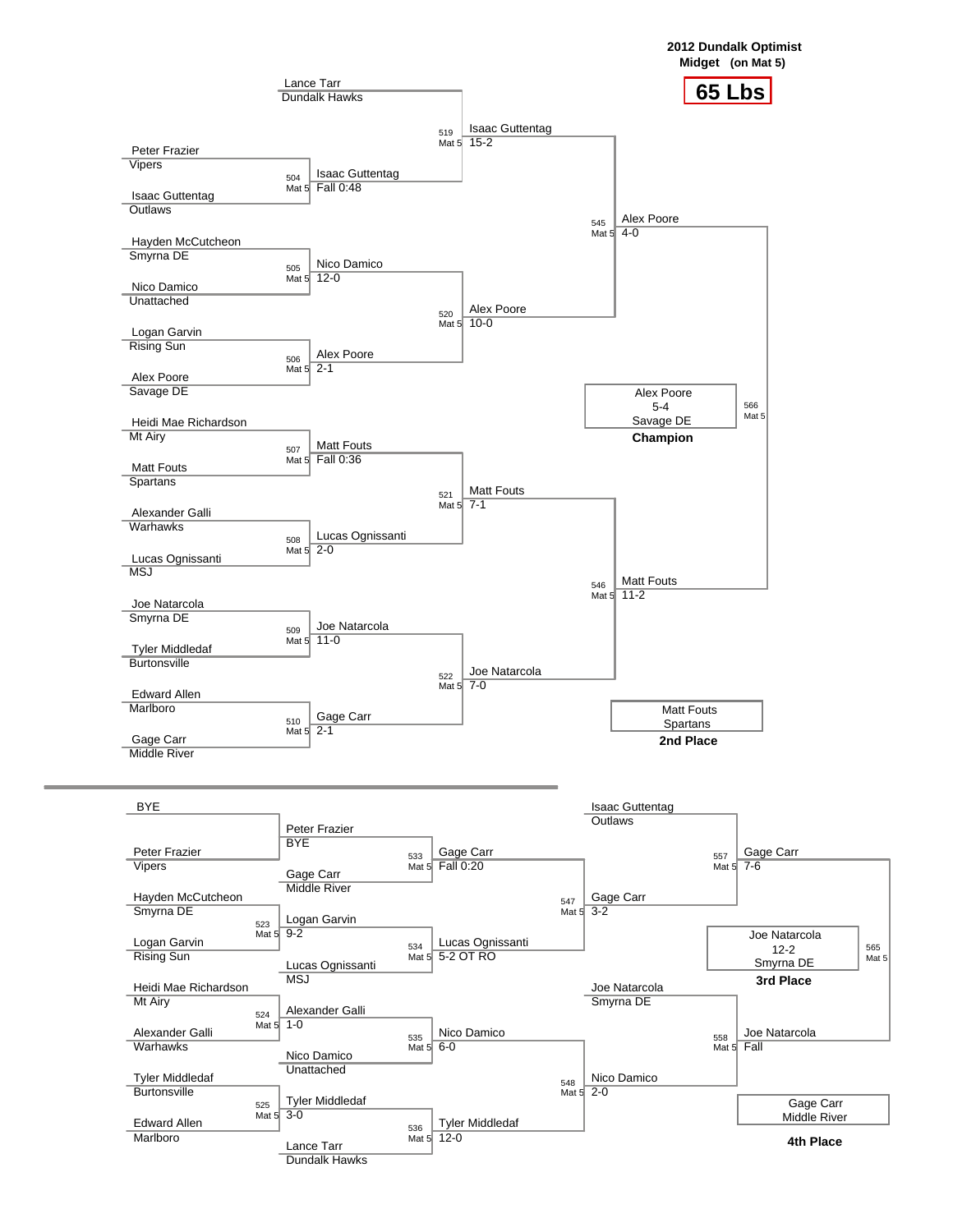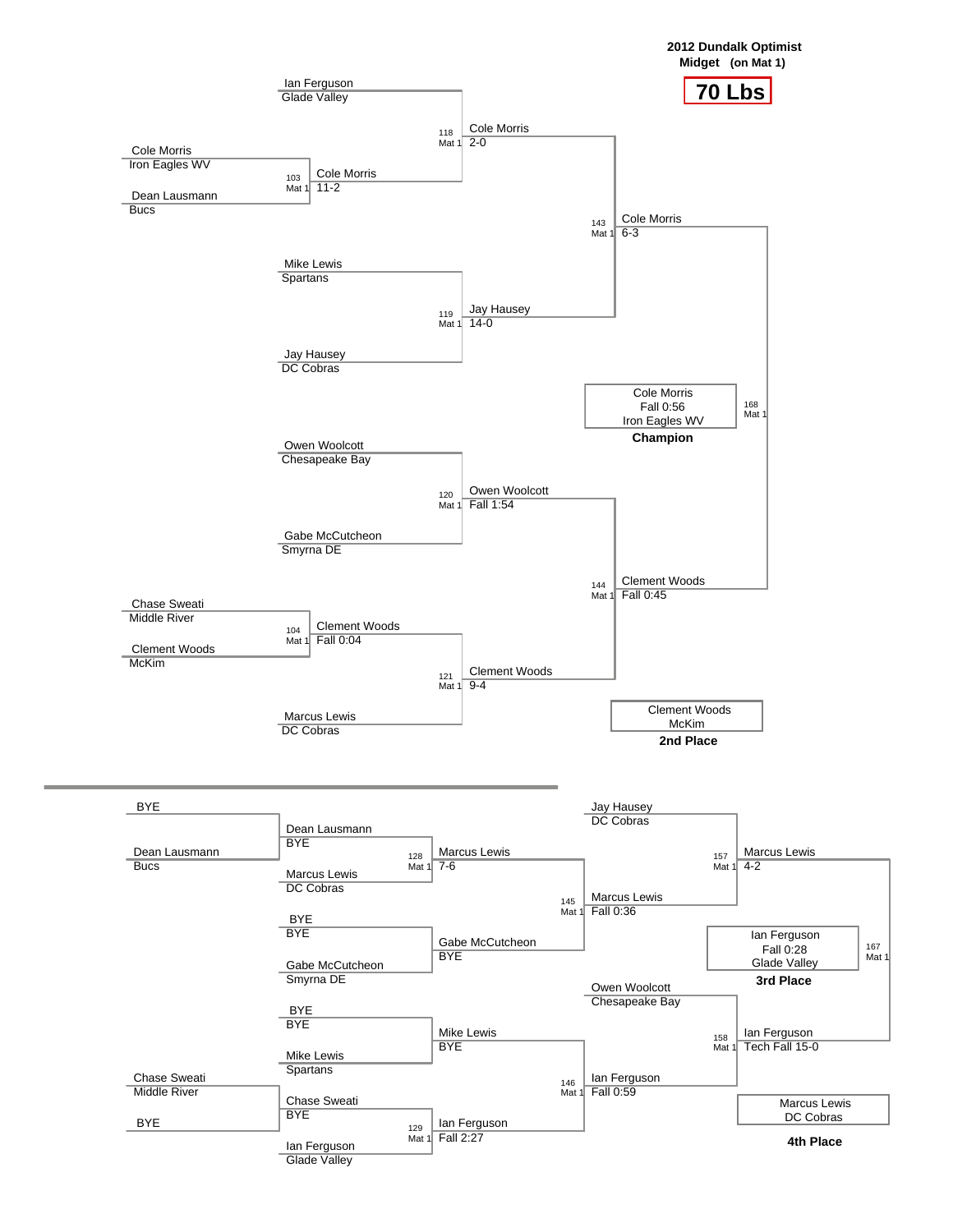| <b>Bradley David</b>                      |                                          | $\sqrt{75}$ Lbs           |
|-------------------------------------------|------------------------------------------|---------------------------|
| <b>Bucs</b>                               | <b>Bradley David</b><br>303<br>Fall 1:35 |                           |
| <b>Daniel Gibson</b><br><b>Unattached</b> | Mat $3$                                  |                           |
|                                           |                                          |                           |
| Owen Liller                               |                                          |                           |
| <b>FFC</b>                                | <b>Bradley David</b><br>312              |                           |
| <b>Bradley David</b>                      | $10 - 2$<br>Mat $3$                      | <b>Bradley David</b>      |
| <b>Bucs</b>                               |                                          | <b>Bucs</b>               |
| <b>Daniel Gibson</b>                      |                                          | <b>Champion</b>           |
| Unattached                                | Owen Liller<br>333                       |                           |
| Owen Liller<br><b>FFC</b>                 | Mat $3\overline{6} - 2$                  | Owen Liller<br><b>FFC</b> |
|                                           |                                          | 2nd Place                 |

Daniel Gibson Unattached

**2012 Dundalk Optimist Midget (on Mat 3)**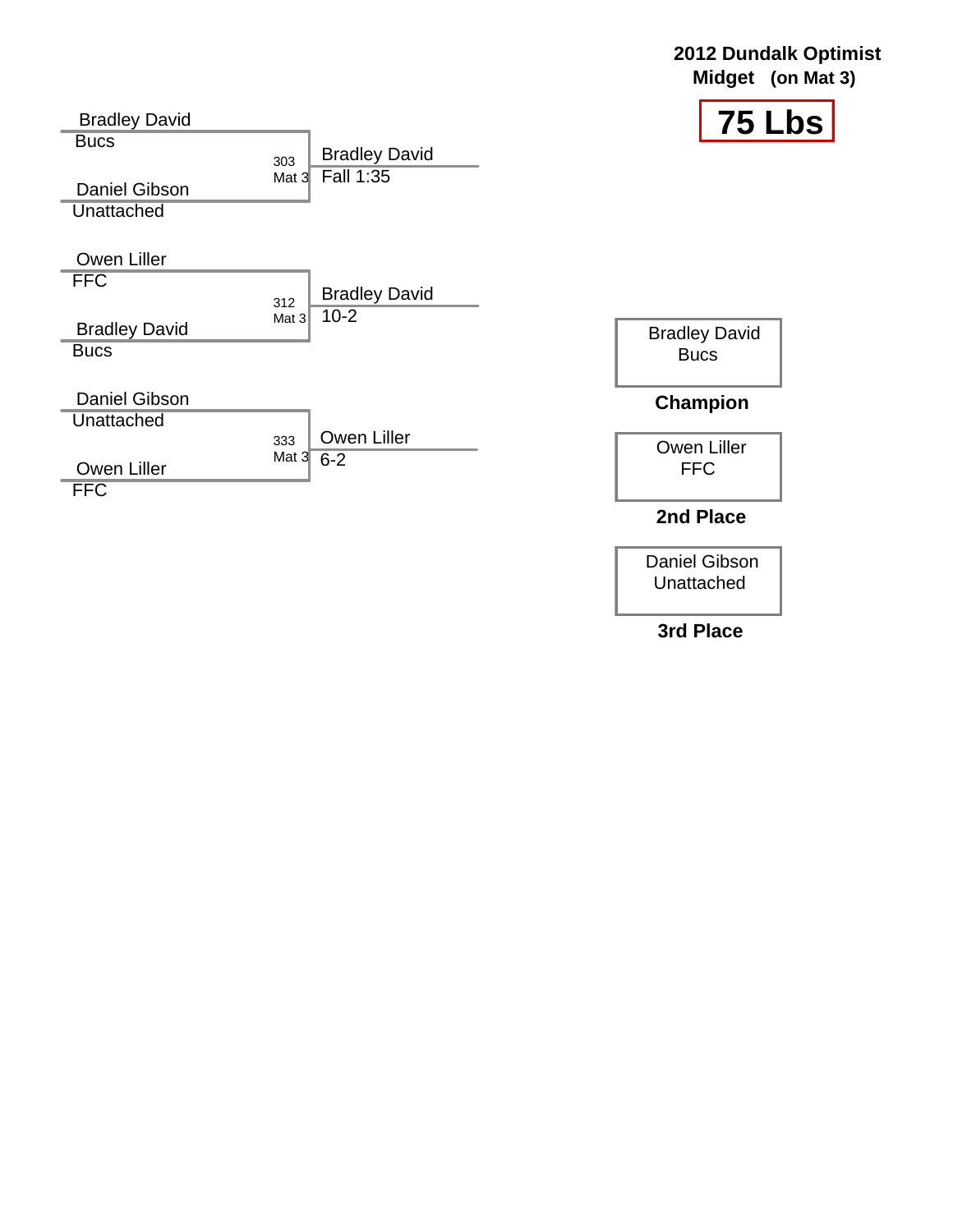|                      |      | <b>1st Round</b>     |
|----------------------|------|----------------------|
| <b>Richard Davis</b> |      |                      |
| Spartans             | 201A | <b>Richard Davis</b> |
| Rami Tadros          |      | $1 - 0$              |
| <b>Northwest</b>     |      |                      |
| Jackson Dean         |      |                      |
| Smyrna DF            | 201  | Jackson Dean         |
| Gavin Porter         |      | 4-0                  |
| Smyrna DE            |      |                      |
| Mason Dubois         |      |                      |
| Matdogs VA           | 202  | Mason Dubois         |
| Ashton Knight        |      | $12 - 2$             |
| Hawks                |      |                      |

## **2012 Dundalk Optimist**

**Midget**



|                      |      | 4th Round      |
|----------------------|------|----------------|
| <b>Richard Davis</b> |      |                |
| Spartans             | 240  | Jackson Dean   |
| Jackson Dean         |      | Tech Fall 15-0 |
| Smyrna DE            |      |                |
| Mason Dubois         |      |                |
| Matdogs VA           | 240A | Mason Dubois   |
| Rami Tadros          |      | $6 - 4$        |
| <b>Northwest</b>     |      |                |
| Ashton Knight        |      |                |
| <b>Hawks</b>         | 241  | Gavin Porter   |
| Gavin Porter         |      | Tech Fall 17-0 |
| Smyrna DE            |      |                |
|                      |      |                |



|                      |       | <b>5th Round</b>     |
|----------------------|-------|----------------------|
| Gavin Porter         |       |                      |
| Smyrna DE            | 253   | Gavin Porter         |
| Mason Dubois         |       | $12 - 6$             |
| Matdogs VA           |       |                      |
| Rami Tadros          |       |                      |
| <b>Northwest</b>     | 253A  | Jackson Dean         |
| Jackson Dean         | Mat 0 | Fall 0:19            |
| Smyrna DE            |       |                      |
| <b>Richard Davis</b> |       |                      |
| Spartans             | 254   | <b>Richard Davis</b> |
| Ashton Knight        |       | Forfeit              |
| <b>Hawks</b>         |       |                      |

### **Table of Results**



| Wrestler       | <b>Team</b>                      | W .            | L              | <b>BP</b>                         | F | <b>TF</b>     | Pen      |
|----------------|----------------------------------|----------------|----------------|-----------------------------------|---|---------------|----------|
| Dean, Jackson  | Smyrna DE                        | 5              |                | 7.5                               | 3 | 1             | 0        |
| Porter, Gavin  | Smyrna DE                        | 4              | 1              | 4                                 |   | $\mathcal{P}$ | 0        |
| Davis, Richard | Spartans                         | 3              | $\overline{2}$ | 2                                 |   |               | $\Omega$ |
| Dubois, Mason  | Matdogs VA                       | $\overline{2}$ | 3              |                                   |   |               | 0        |
| Tadros, Rami   | <b>Northwest</b>                 | 1              | 4              | $\mathfrak{p}$                    | 1 |               | 0        |
| Knight, Ashton | Hawks                            |                | 5              |                                   |   |               | $\Omega$ |
|                |                                  |                |                |                                   |   |               |          |
| 1              | Jackson Dean<br>Smyrna DE        | 4              |                | <b>Mason Dubois</b><br>Matdogs VA |   |               |          |
| 2              | <b>Gavin Porter</b><br>Smyrna DE | 5              |                | Rami Tadros<br>Northwest          |   |               |          |
| 3              | <b>Richard Davis</b><br>Spartans | 6              |                | <b>Ashton Knight</b><br>Hawks     |   |               |          |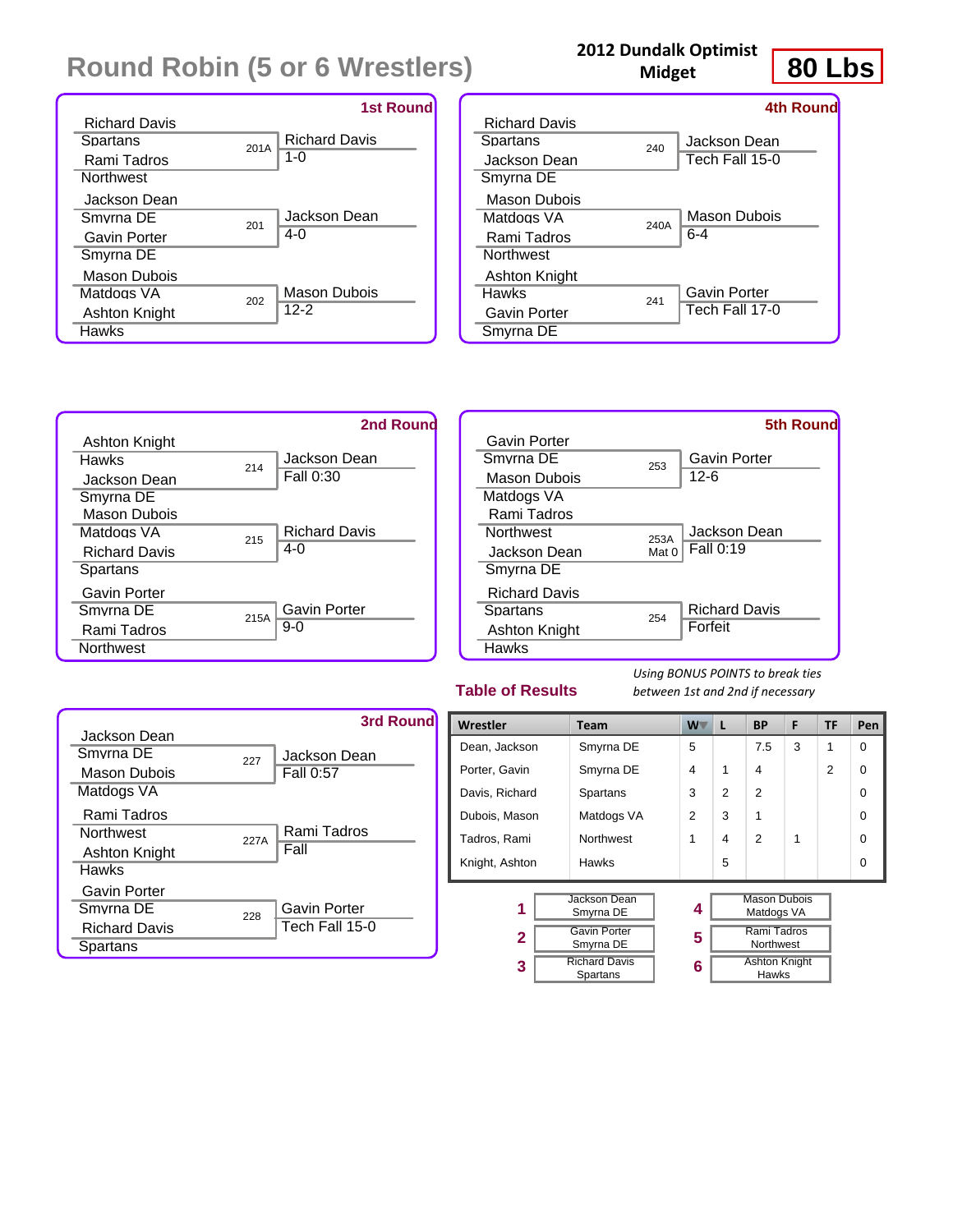|                          |          | <b>1st Round</b> |
|--------------------------|----------|------------------|
| Azeem Bell               |          |                  |
| No Limit Hurricanes DE   | 203      | Azeem Bell       |
| <b>Shawn Price</b>       | Mat $21$ | Fall 2:30        |
| Dundalk Hawks            |          |                  |
| Larenul Dow              |          |                  |
| DC Cobras                | 204      | Jaedyn Harris    |
| Jaedyn Harris            | Mat 2    | Fall 0:30        |
| <b>Montgomery County</b> |          |                  |
| Cameron Gibson           |          |                  |
| Middle River             | 205      | Darron Harris    |
| <b>Darron Harris</b>     | Mat 2    | $5-1$            |
| McKim                    |          |                  |

## **2012 Dundalk Optimist**

**Midget (on Mat 2)**



|                          |          | 4th Round          |
|--------------------------|----------|--------------------|
| Azeem Bell               |          |                    |
| No Limit Hurricanes DE   | 242      | Azeem Bell         |
| Larenul Dow              | Mat $21$ | Fall 0:30          |
| DC Cobras                |          |                    |
| Cameron Gibson           |          |                    |
| Middle River             | 243      | <b>Shawn Price</b> |
| Shawn Price              | Mat 2    | Forfeit            |
| Dundalk Hawks            |          |                    |
| Darron Harris            |          |                    |
| McKim                    | 244      | Jaedyn Harris      |
| Jaedyn Harris            | Mat 2    | Tech Fall 16-0     |
| <b>Montgomery County</b> |          |                    |



### **Table of Results**

|                          |          | 3rd Round     |
|--------------------------|----------|---------------|
| Larenul Dow              |          |               |
| DC Cobras                | 229      | Larenul Dow   |
| Cameron Gibson           | Mat $21$ | Forfeit       |
| Middle River             |          |               |
| <b>Shawn Price</b>       |          |               |
| Dundalk Hawks            | 230      | Darron Harris |
| Darron Harris            | Mat 2    | $13 - 12$     |
| McKim                    |          |               |
| Jaedyn Harris            |          |               |
| <b>Montgomery County</b> | 231      | Jaedyn Harris |
| Azeem Bell               | Mat 2    | $2-0$         |
| No Limit Hurricanes DE   |          |               |

| Wrestler                                 | W<br><b>Team</b>              |   | L | <b>BP</b>                             | F | <b>TF</b> | Pen |
|------------------------------------------|-------------------------------|---|---|---------------------------------------|---|-----------|-----|
| Harris, Jaedyn                           | Montgomery Count 5            |   |   | 7.5                                   | 2 | 1         | 0   |
| Bell, Azeem                              | No Limit Hurricanes           | 4 | 1 | 7.5                                   | 3 | 1         | 0   |
| Harris, Darron                           | McKim                         | 3 | 2 | $\mathfrak{p}$                        | 1 |           | 0   |
| Price, Shawn                             | Dundalk Hawks                 | 2 | 3 | 4                                     |   |           | 0   |
| Dow, Larenul                             | DC Cobras                     |   | 4 | $\mathcal{P}$                         |   |           | 0   |
| Middle River<br>Gibson, Cameron          |                               |   | 5 |                                       |   |           | 0   |
| Jaedyn Harris<br>1<br>Montgomery County  |                               | 4 |   | <b>Shawn Price</b><br>Dundalk Hawks   |   |           |     |
| Azeem Bell<br>2<br>No Limit Hurricanes D |                               | 5 |   | Larenul Dow<br>DC Cobras              |   |           |     |
| 3                                        | <b>Darron Harris</b><br>McKim |   |   | <b>Cameron Gibson</b><br>Middle River |   |           |     |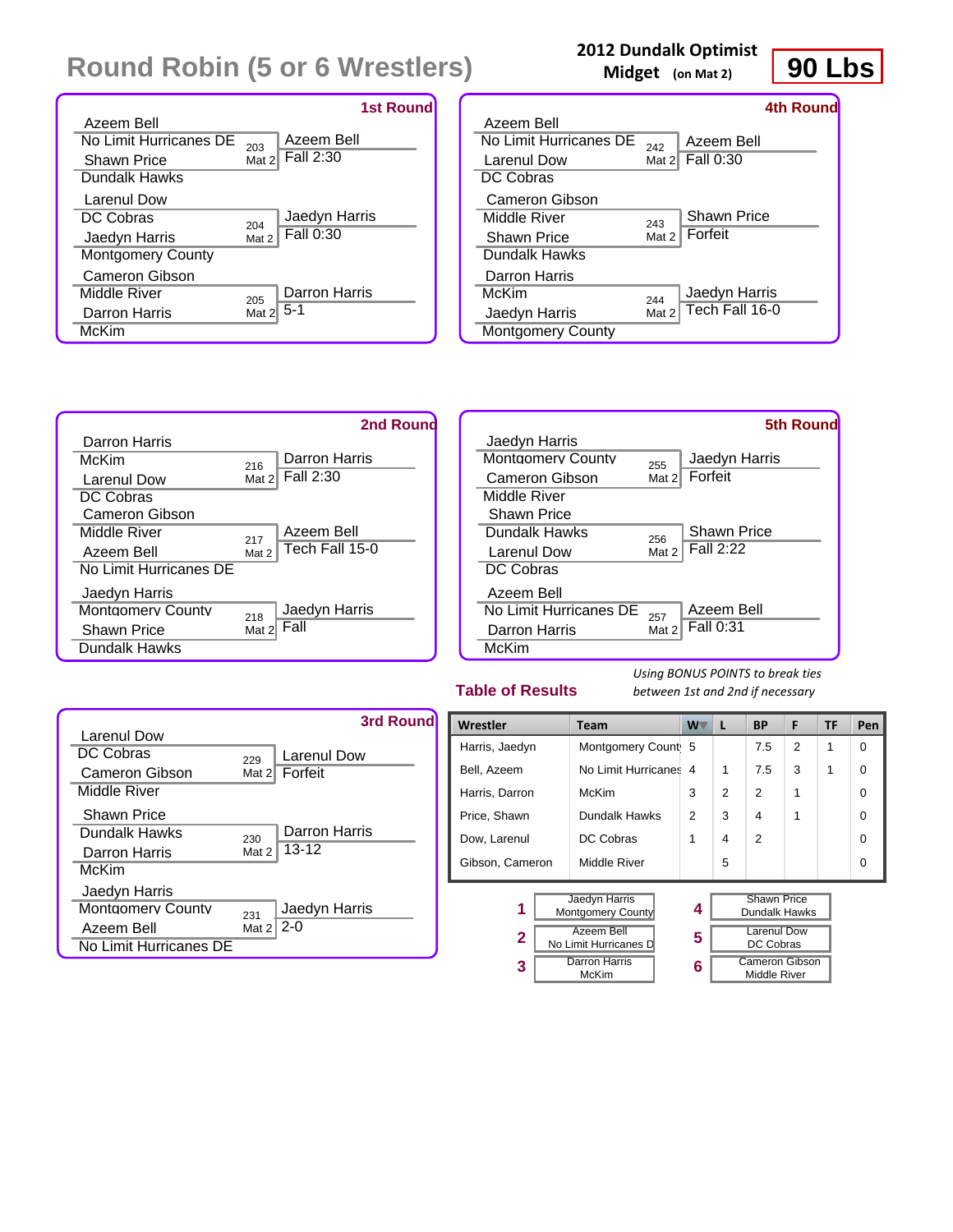|                                                                     |               | <b>1st Round</b>              |
|---------------------------------------------------------------------|---------------|-------------------------------|
|                                                                     | Dundalk Hawks | Shyne Bannerman               |
| Austin Brown<br><b>Elite Forces</b><br>Marlowe Wax<br>McKim         | 412           | Marlowe Wax<br>6-5            |
| Jaret Deskiewicz<br>Smyrna DE<br>Derek Seagreaves<br>Coatesville PA | 413           | Derek Seagreaves<br>Fall 2:18 |

### **2012 Dundalk Optimist Midget**



|                                                   |     | <b>4th Round</b>              |
|---------------------------------------------------|-----|-------------------------------|
| Shyne Bannerman                                   |     |                               |
| Dundalk Hawks                                     | 451 | Austin Brown                  |
| <b>Austin Brown</b>                               |     | Fall 0:19                     |
| Elite Forces                                      |     |                               |
| Jaret Deskiewicz                                  |     |                               |
| Smyrna DF                                         |     | Jaret Deskiewicz              |
| BYE                                               |     | BYE                           |
| Derek Seagreaves<br>Coatesville PA<br>Marlowe Wax | 452 | Derek Seagreaves<br>Fall 2:15 |
| McKim                                             |     |                               |
|                                                   |     |                               |



|                     |     | <b>5th Round</b>    |
|---------------------|-----|---------------------|
| Marlowe Wax         |     |                     |
| McKim               | 464 | Marlowe Wax         |
| Jaret Deskiewicz    |     | <b>Fall 0:19</b>    |
| Smyrna DE           |     |                     |
| RYF                 |     |                     |
|                     |     | <b>Austin Brown</b> |
| <b>Austin Brown</b> |     | <b>BYE</b>          |
| Elite Forces        |     |                     |
| Shyne Bannerman     |     |                     |
| Dundalk Hawks       | 465 | Derek Seagreaves    |
| Derek Seagreaves    |     | Fall 0:24           |
| Coatesville PA      |     |                     |

### **Table of Results**

|                  |     | 3rd Round           |
|------------------|-----|---------------------|
| Austin Brown     |     |                     |
| Elite Forces     | 438 | <b>Austin Brown</b> |
| Jaret Deskiewicz |     | $15-1$              |
| Smyrna DE        |     |                     |
| BYE              |     |                     |
|                  |     | Derek Seagreaves    |
| Derek Seagreaves |     | <b>BYE</b>          |
| Coatesville PA   |     |                     |
| Marlowe Wax      |     |                     |
| McKim            | 439 | Marlowe Wax         |
| Shyne Bannerman  |     | Fall 0:18           |
| Dundalk Hawks    |     |                     |

| Wrestler<br><b>Team</b>                 |                                            | W | L              | <b>BP</b>                               | F              | <b>TF</b> | Pen      |
|-----------------------------------------|--------------------------------------------|---|----------------|-----------------------------------------|----------------|-----------|----------|
| Seagreaves, Derek                       | Coatesville PA                             | 4 |                | 6                                       | 3              |           | $\Omega$ |
| Wax, Marlowe                            | McKim                                      | 3 | 1              | 4                                       | $\overline{2}$ |           | $\Omega$ |
| Brown, Austin                           | Elite Forces                               | 2 | $\overline{2}$ | 3                                       | 1              |           | $\Omega$ |
| Deskiewicz, Jaret                       | Smyrna DE                                  | 1 | 3              | 2                                       |                |           | $\Omega$ |
| Dundalk Hawks<br>Bannerman, Shyne       |                                            |   | 4              |                                         |                |           | $\Omega$ |
|                                         |                                            |   |                |                                         |                |           |          |
|                                         |                                            |   |                |                                         |                |           |          |
| Derek Seagreaves<br>1<br>Coatesville PA |                                            | 4 |                | Jaret Deskiewicz<br>Smyrna DE           |                |           |          |
| Marlowe Wax<br>2<br>McKim               |                                            | 5 |                | <b>Shyne Bannerman</b><br>Dundalk Hawks |                |           |          |
| 3                                       | <b>Austin Brown</b><br><b>Elite Forces</b> |   |                |                                         |                |           |          |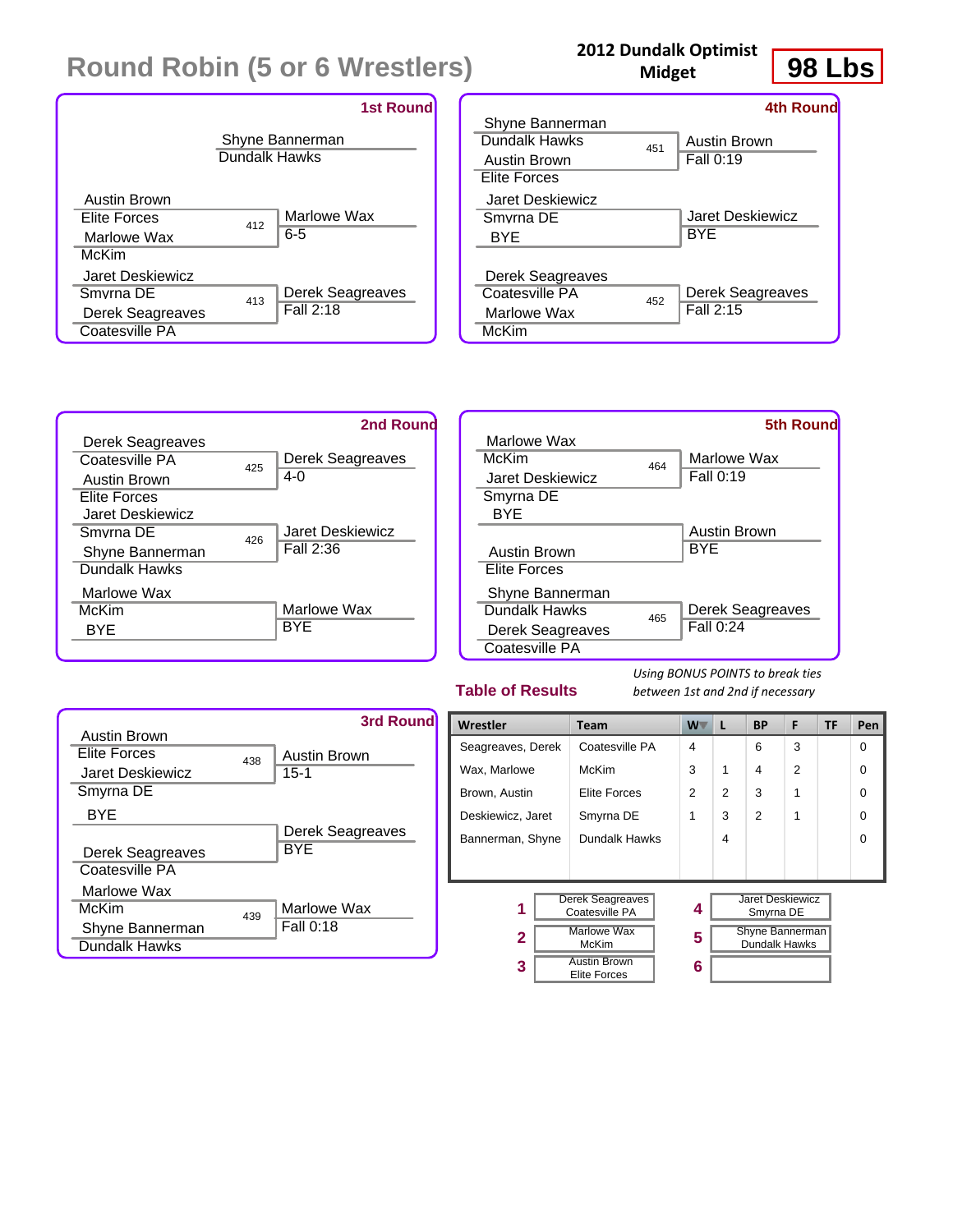

Daniel Futrell McKim

**2012 Dundalk Optimist**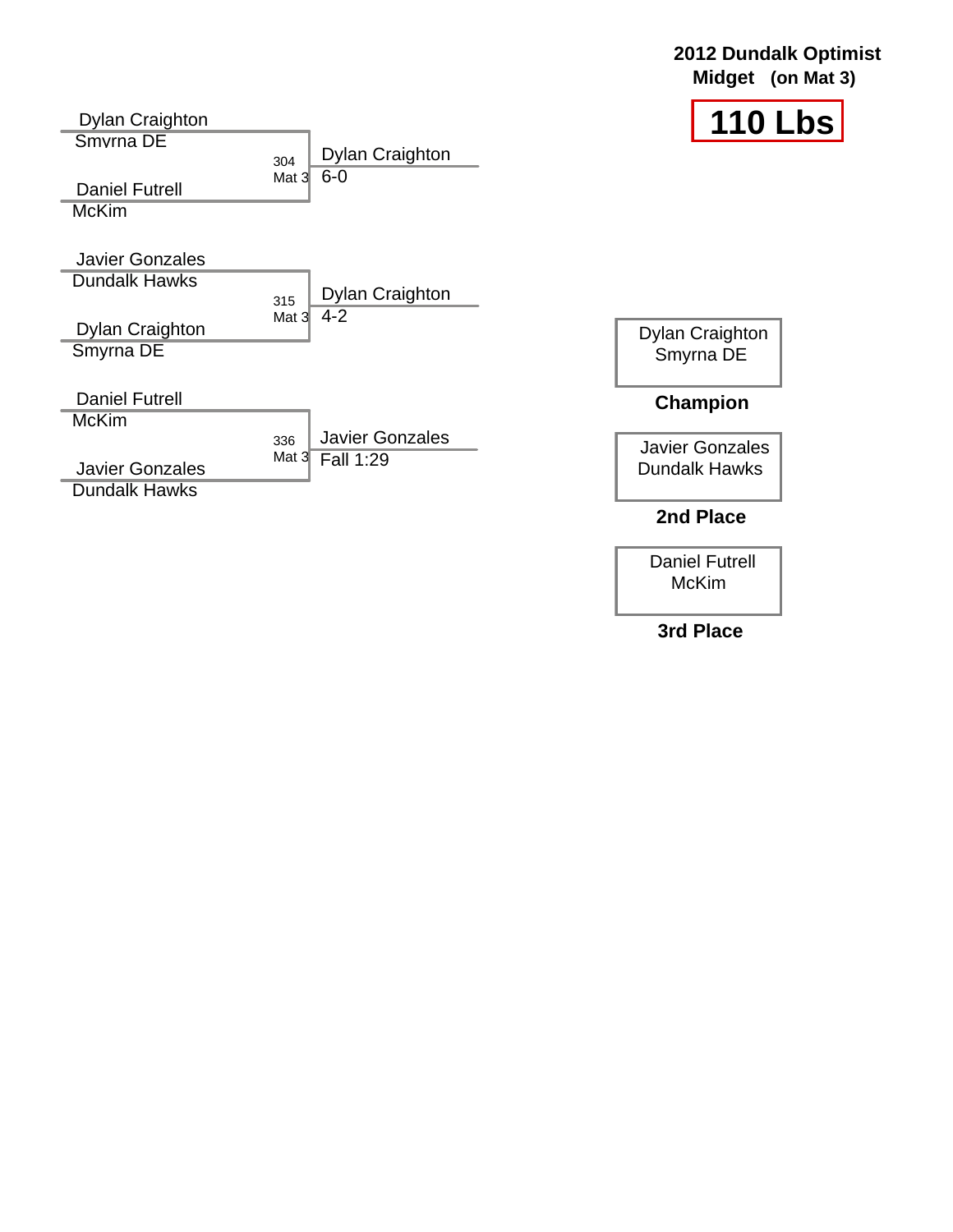

## **2012 Dundalk Optimist**

**Junior**



|                      |     | <b>4th Round</b> |
|----------------------|-----|------------------|
| Jagger Clapsadle     |     |                  |
| <b>Fastern Shore</b> | 444 | Jagger Clapsadle |
| Alex DuFour          |     | 6-5              |
| Unattached           |     |                  |
| Joe Natarcola        |     |                  |
| Smyrna DF            | 445 | Joe Natarcola    |
| RYF                  |     | <b>BYE</b>       |
| Mason Smith          |     |                  |
| Mt St Joe Titans     | 446 | Andy Weinstein   |
| Andy Weinstein       |     | $9-0$            |
| North Baltimore      |     |                  |





### **Table of Results**

| Alex DuFour                 |     | 3rd Round                  |
|-----------------------------|-----|----------------------------|
| Unattached<br>Joe Natarcola | 431 | Joe Natarcola<br>Fall 2:52 |
| Smyrna DE                   |     |                            |
| BYE                         |     |                            |
| Mason Smith                 | 432 | Mason Smith<br><b>BYF</b>  |
| Mt St Joe Titans            |     |                            |
| Andy Weinstein              |     |                            |
| North Baltimore             | 433 | Jagger Clapsadle           |
| Jagger Clapsadle            |     | $5-0$                      |
| Eastern Shore               |     |                            |

| Wrestler                                          | <b>Team</b>                | W              | L | ВP                                       | F | TF | Pen      |
|---------------------------------------------------|----------------------------|----------------|---|------------------------------------------|---|----|----------|
| Natarcola, Joe                                    | Smyrna DE                  | 5              |   | 5.5                                      | 2 | 1  | $\Omega$ |
| Clapsadle, Jagger                                 | Eastern Shore              | 4              | 1 | 2                                        | 1 |    | $\Omega$ |
| DuFour, Alex                                      | Unattached                 | 3              | 2 | 1                                        |   |    | $\Omega$ |
| Weinstein, Andy                                   | North Baltimore            | $\overline{2}$ | 3 |                                          |   |    | $\Omega$ |
| Smith, Mason                                      | Mt St Joe Titans           | 1              | 4 | $\Omega$                                 |   |    | $\Omega$ |
| BYE.                                              |                            |                | 1 |                                          |   |    | $\Omega$ |
|                                                   |                            |                |   |                                          |   |    |          |
| 1                                                 | Joe Natarcola<br>Smyrna DE | 4              |   | <b>Andy Weinstein</b><br>North Baltimore |   |    |          |
| Jagger Clapsadle<br>$\mathbf{2}$<br>Eastern Shore |                            | 5              |   | <b>Mason Smith</b><br>Mt St Joe Titans   |   |    |          |
| <b>Alex DuFour</b><br>3<br>Unattached             |                            | 6              |   |                                          |   |    |          |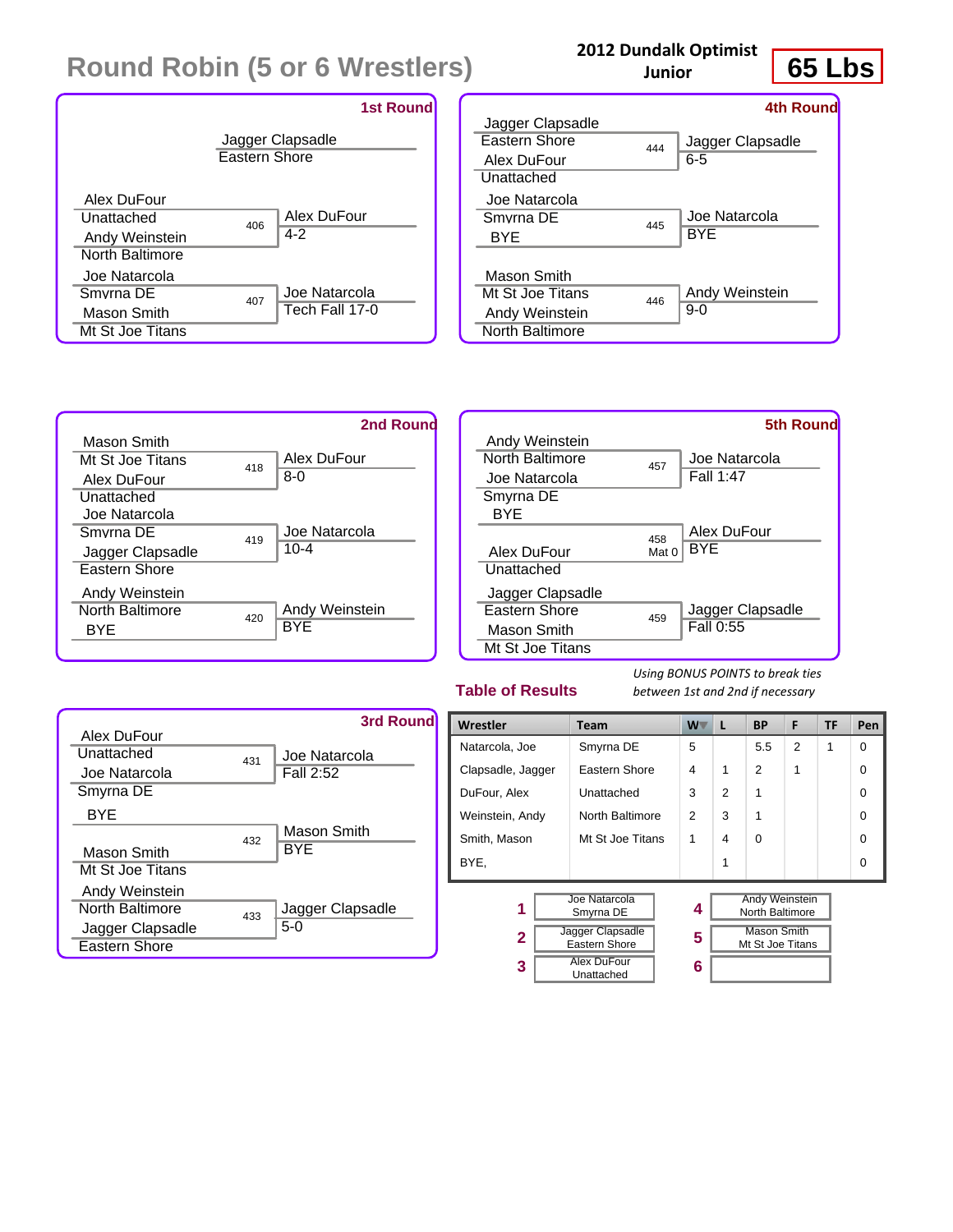|                    | <b>1st Round</b>                   |
|--------------------|------------------------------------|
|                    | <b>Travis Cranford</b><br>Warhawks |
| Diamonti Harvell   | <b>PJ</b> Truntich                 |
| McKim              | 408                                |
| <b>PJ</b> Truntich | Fall 0:32                          |
| Navy Jrs           | Mat 4                              |
| Sam Johnson        | <b>Tyler Trout</b>                 |
| Viners             | 409                                |
| <b>Tyler Trout</b> | Fall 0:28                          |
| Middle River       | Mat 4                              |

### **2012 Dundalk Optimist**

**Junior (on Mat 4)**



|                        |          | 4th Round              |
|------------------------|----------|------------------------|
| <b>Travis Cranford</b> |          |                        |
| Warhawks               | 447      | <b>Travis Cranford</b> |
| Diamonti Harvell       | Mat $41$ | Fall 0:42              |
| McKim                  |          |                        |
| Sam Johnson            |          |                        |
| Viners                 |          | Sam Johnson            |
| BYE                    |          | BYE                    |
|                        |          |                        |
| <b>Tyler Trout</b>     |          |                        |
| Middle River           | 448      | <b>PJ</b> Truntich     |
| <b>PJ</b> Truntich     | Mat 4    | Fall 0:30              |
| Navy Jrs               |          |                        |



|                        |       | <b>5th Round</b>       |
|------------------------|-------|------------------------|
| <b>PJ</b> Truntich     |       |                        |
| Navy Jrs               | 460   | <b>PJ</b> Truntich     |
| Sam Johnson            | Mat 4 | <b>Fall 0:20</b>       |
| Vipers                 |       |                        |
| <b>BYE</b>             |       |                        |
|                        |       | Diamonti Harvell       |
| Diamonti Harvell       |       | <b>BYE</b>             |
| McKim                  |       |                        |
| <b>Travis Cranford</b> |       |                        |
| Warhawks               | 461   | <b>Travis Cranford</b> |
| <b>Tyler Trout</b>     | Mat 4 | Fall 0:30              |
| Middle River           |       |                        |

### **Table of Results**



| Wrestler                                             | <b>Team</b>                               | <b>W</b>       | L              | <b>BP</b>                    | F              | <b>TF</b> | Pen      |
|------------------------------------------------------|-------------------------------------------|----------------|----------------|------------------------------|----------------|-----------|----------|
| Truntich, PJ                                         | Navy Jrs                                  | 4              |                | 8                            | 4              |           | $\Omega$ |
| Cranford, Travis                                     | Warhawks                                  | 3              | 1              | 6                            | 3              |           | 0        |
| Trout, Tyler                                         | Middle River                              | $\overline{2}$ | $\overline{2}$ | 4                            | $\overline{2}$ |           | $\Omega$ |
| Harvell, Diamonti                                    | McKim                                     | 1              | 3              | $\mathfrak{p}$               | 1              |           | $\Omega$ |
| Johnson, Sam                                         | Vipers                                    |                | 4              |                              |                |           | $\Omega$ |
|                                                      |                                           |                |                |                              |                |           |          |
|                                                      |                                           |                |                |                              |                |           |          |
| 1                                                    | <b>PJ Truntich</b><br>Navy Jrs            | 4              |                | Diamonti Harvell<br>McKim    |                |           |          |
| <b>Travis Cranford</b><br>$\overline{2}$<br>Warhawks |                                           | 5              |                | Sam Johnson<br><b>Vipers</b> |                |           |          |
| 3                                                    | <b>Tyler Trout</b><br><b>Middle River</b> | 6              |                |                              |                |           |          |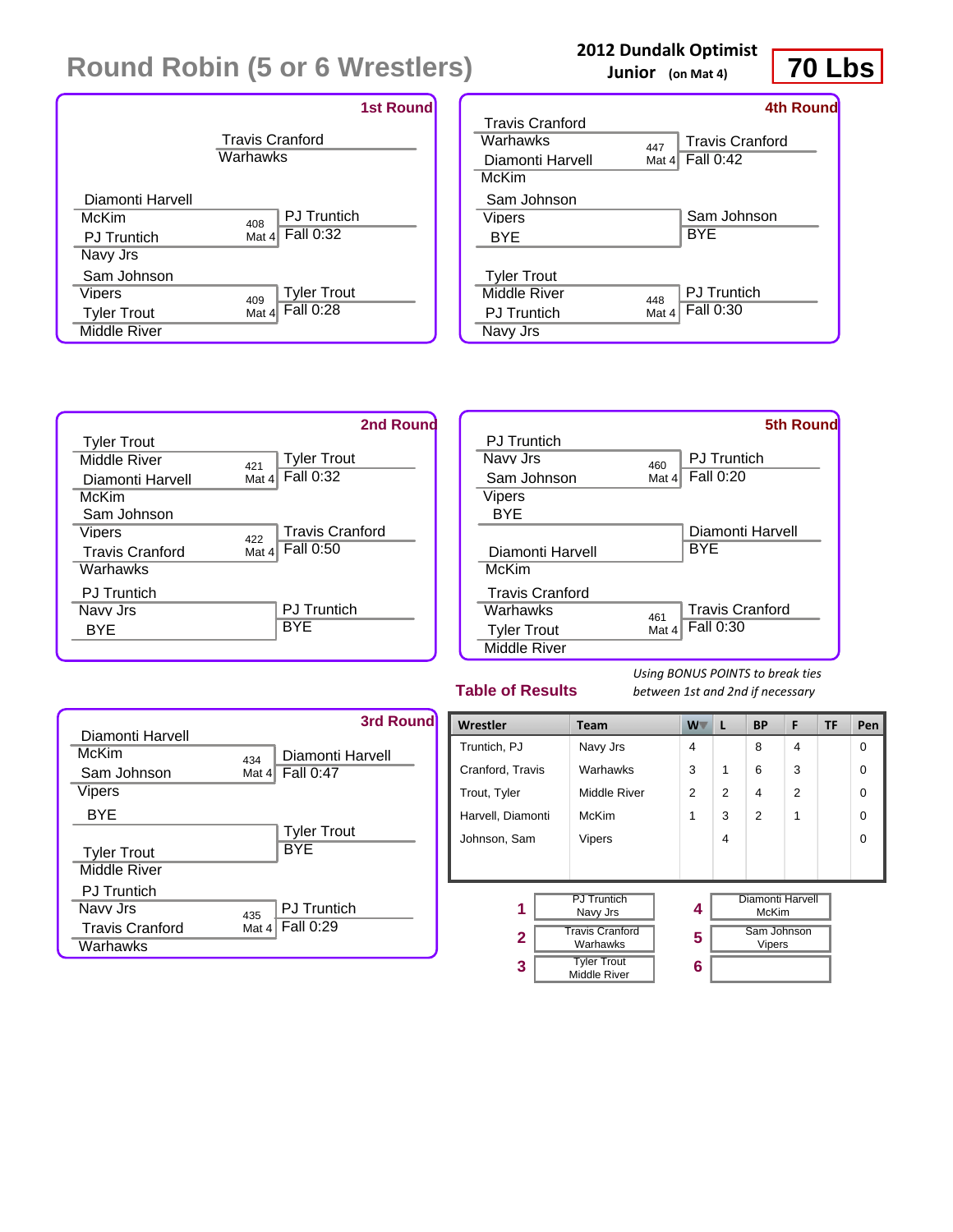

Justin Parr Dundalk Hawks **4th Place**

353 Mat 3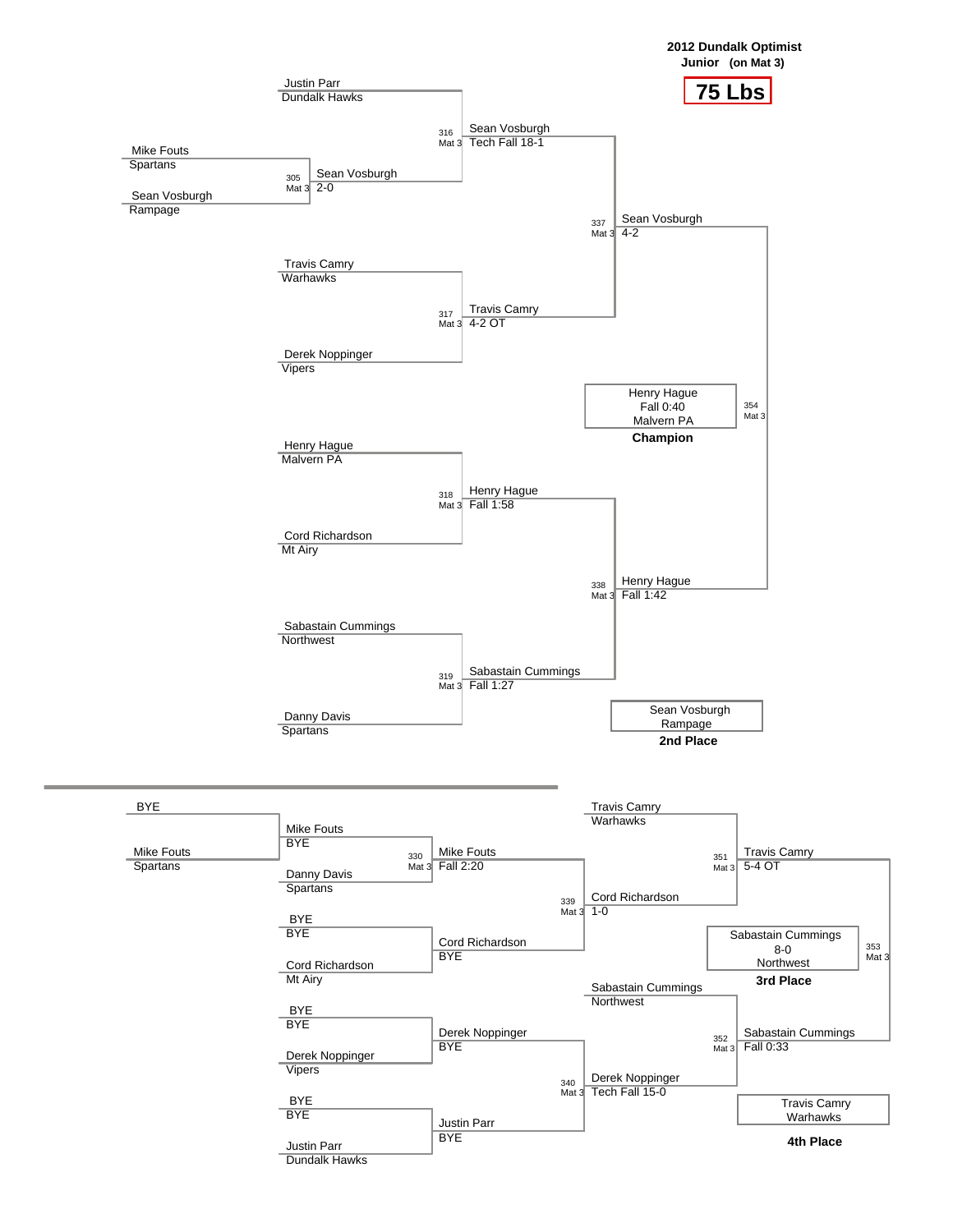

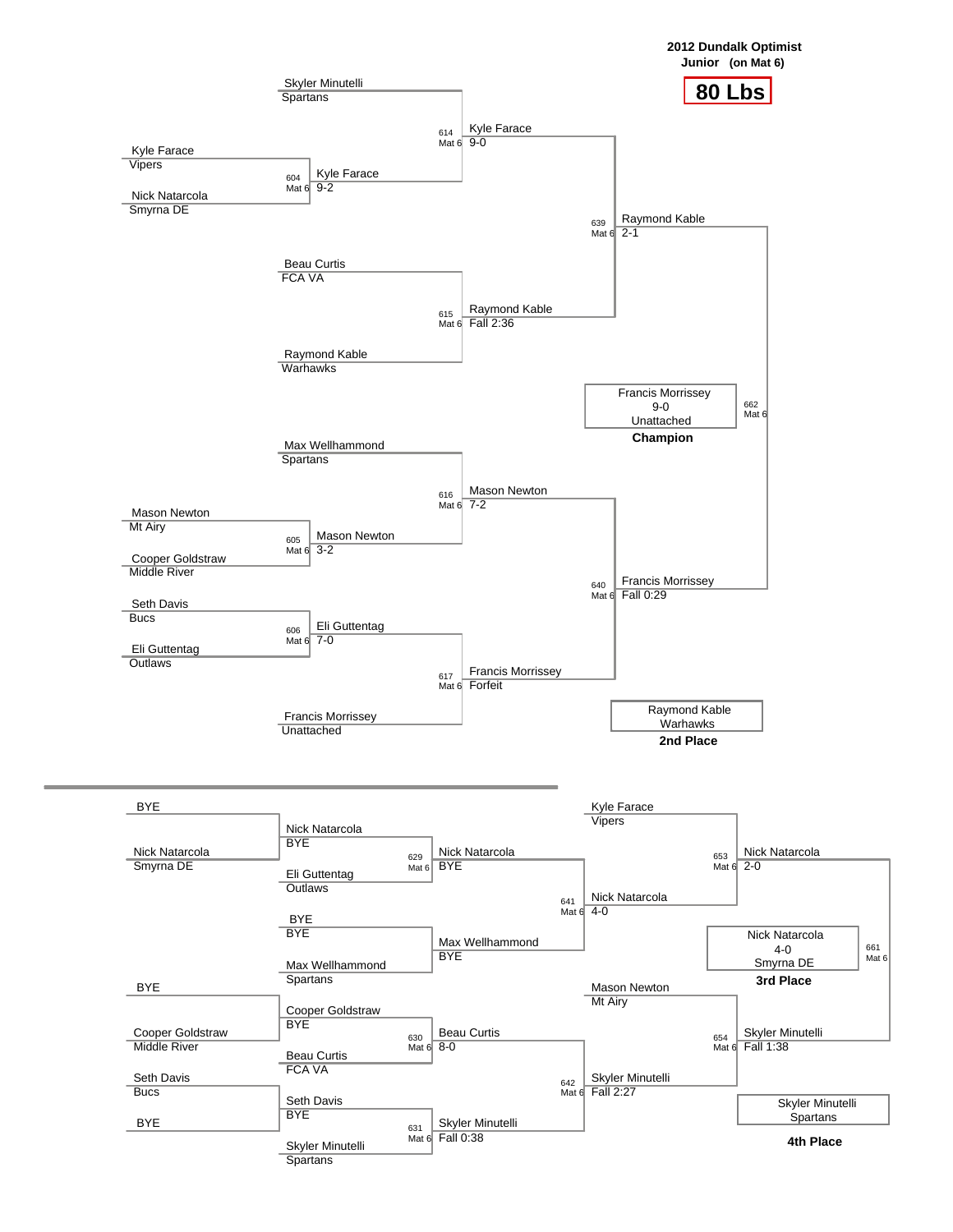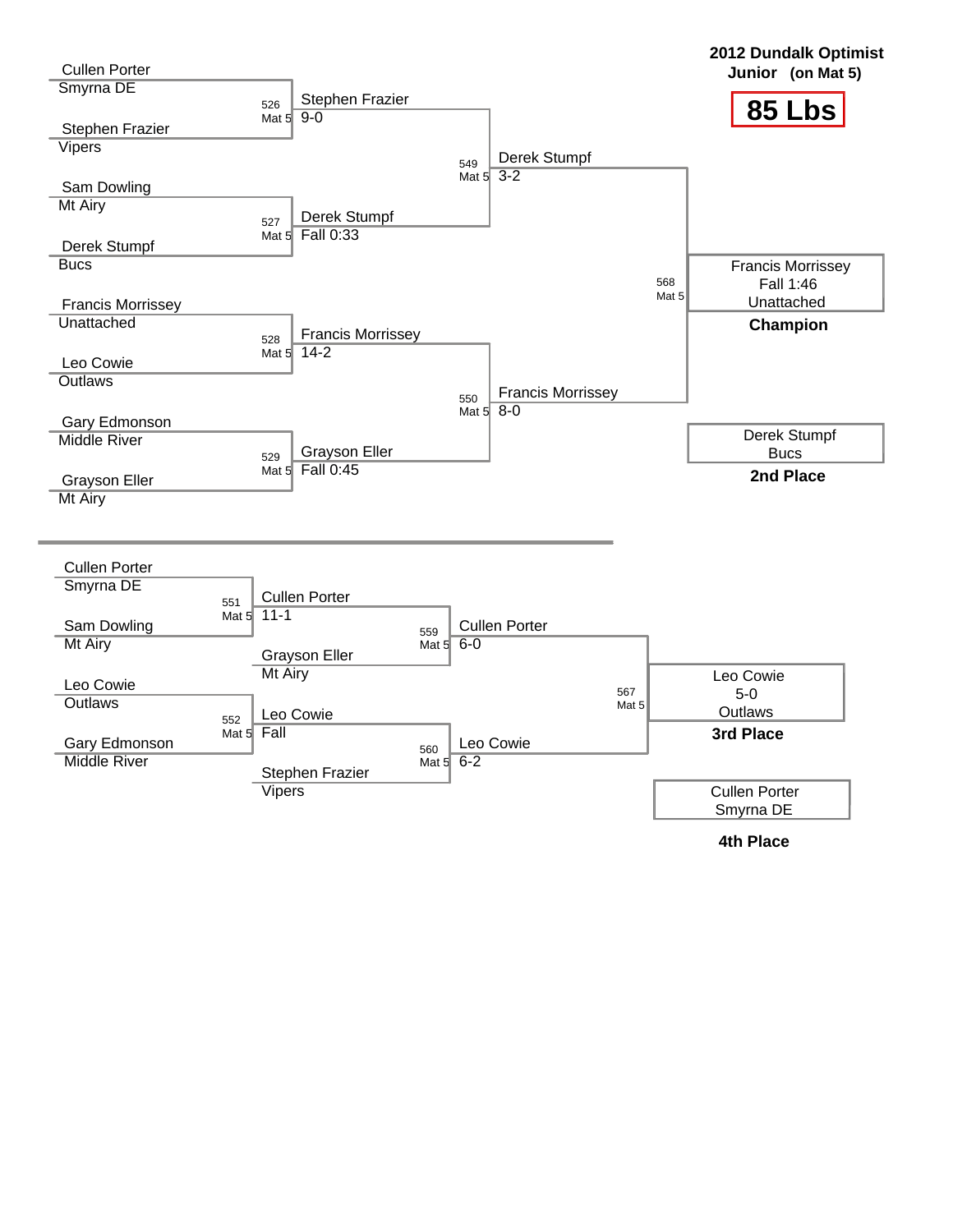

### **2012 Dundalk Optimist**

**Junior (on Mat 4)**



|                         |         | <b>4th Round</b>        |
|-------------------------|---------|-------------------------|
| Earl Blake              |         |                         |
| Mt Airv                 | 449     | Earl Blake              |
| <b>Stephen Frazier</b>  | Mat $4$ | 4-0                     |
| Vipers                  |         |                         |
| Austin Kreb             |         |                         |
| FCA VA                  |         | Austin Kreb             |
| BYE                     |         | BYE                     |
|                         |         |                         |
| <b>Zachary Phillips</b> |         |                         |
| McKim                   | 450     | <b>Zachary Phillips</b> |
| <b>William Trout</b>    | Mat 4   | Fall 0:31               |
| Middle River            |         |                         |





### **Table of Results**



| Wrestler          | <b>Team</b>                             | W.             | L              | <b>BP</b>                            | F | <b>TF</b> | Pen      |
|-------------------|-----------------------------------------|----------------|----------------|--------------------------------------|---|-----------|----------|
| Phillips, Zachary | McKim                                   | 4              |                | 8                                    | 4 |           | $\Omega$ |
| Blake, Earl       | Mt Airy                                 | 3              | $\mathbf 1$    | 1                                    |   |           | $\Omega$ |
| Frazier, Stephen  | Vipers                                  | $\overline{2}$ | $\mathfrak{p}$ | 0                                    |   |           | $\Omega$ |
| Trout, William    | Middle River                            | 1              | 3              | $\mathcal{P}$                        | 1 |           | $\Omega$ |
| Kreb, Austin      | <b>FCA VA</b>                           |                | 4              |                                      |   |           | $\Omega$ |
|                   |                                         |                |                |                                      |   |           |          |
| 1                 | <b>Zachary Phillips</b><br><b>McKim</b> | 4              |                | <b>William Trout</b><br>Middle River |   |           |          |
| $\overline{2}$    | Earl Blake<br>Mt Airy                   |                |                | <b>Austin Kreb</b><br><b>FCA VA</b>  |   |           |          |
| 3                 | <b>Stephen Frazier</b><br>Vipers        | 6              |                |                                      |   |           |          |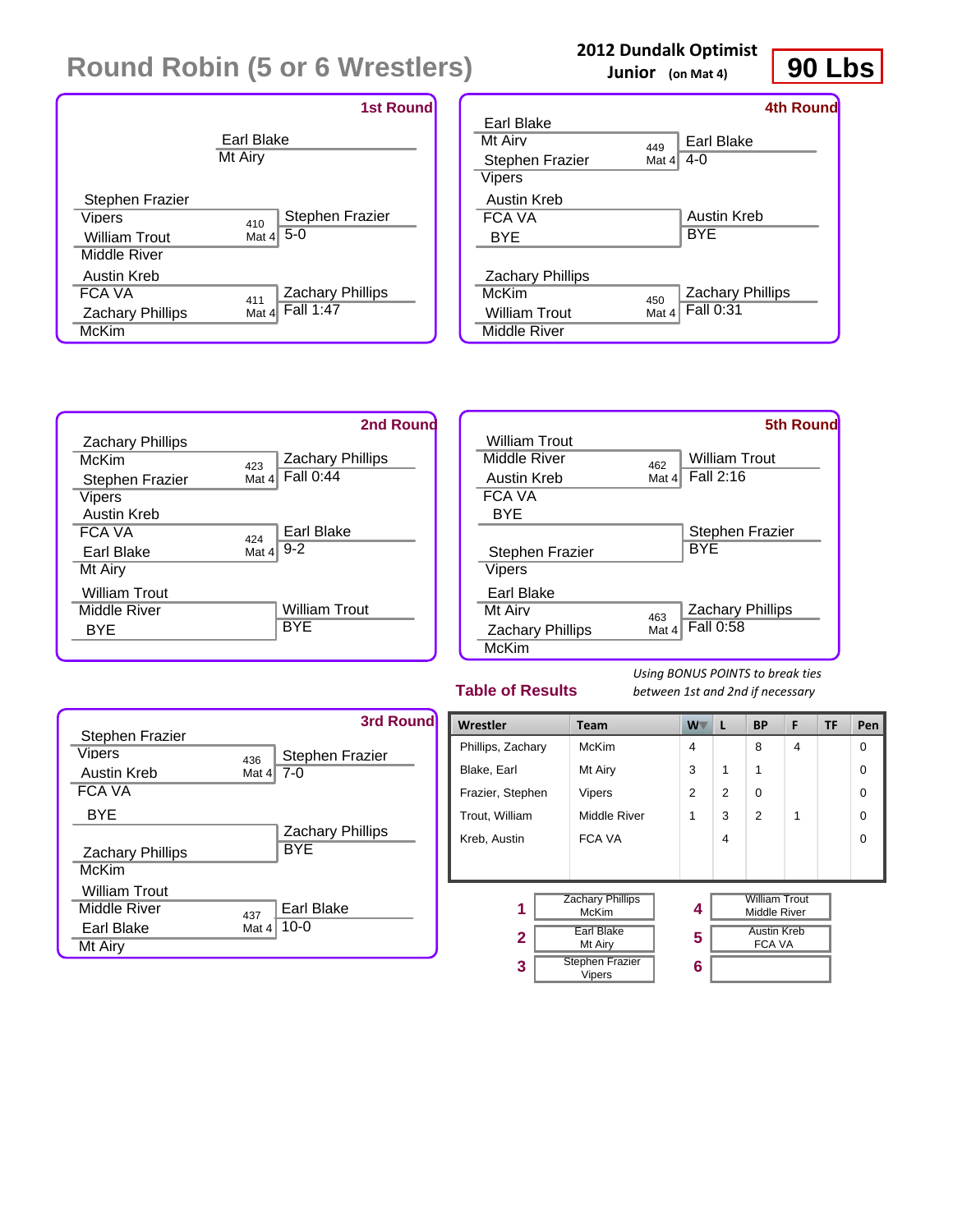|                          | <b>1st Round</b>           |
|--------------------------|----------------------------|
| Shawn Bannerman          |                            |
| Dundalk Hawks            | Kodie Sastman<br>206       |
| Kodie Sastman            | Fall 0:30<br>Mat 2         |
| Middle River             |                            |
| <b>River Curtis</b>      |                            |
| FCA VA                   | <b>River Curtis</b><br>207 |
| My Nguyen                | Mat 2 5-4                  |
| <b>Montgomery County</b> |                            |
| Harry Latch              |                            |
| Savage DE                | Josh Laubach<br>208        |
| Josh Laubach             | $5-3$<br>Mat 2             |
| Middle River             |                            |

### **2012 Dundalk Optimist**

**Junior (on Mat 2)**



|          | 4th Round           |
|----------|---------------------|
|          |                     |
| 245      | <b>River Curtis</b> |
| Mat $21$ | $12 - 2$            |
|          |                     |
|          |                     |
|          | Kodie Sastman       |
| Mat 2    | Forfeit             |
|          |                     |
|          |                     |
| 247      | Josh Laubach        |
| Mat 2    | 6-3                 |
|          |                     |
|          | 246                 |



### **Table of Results**

|                     |          | 3rd Round           |
|---------------------|----------|---------------------|
| <b>River Curtis</b> |          |                     |
| FCA VA              | 232      | <b>River Curtis</b> |
| Harry Latch         | Mat $21$ | $5-0$               |
| Savage DE           |          |                     |
| Kodie Sastman       |          |                     |
| Middle River        | 233      | Josh Laubach        |
| Josh Laubach        | Mat 2    | $9 - 4$             |
| Middle River        |          |                     |
| My Nguyen           |          |                     |
| Montgomery County   | 234      | My Nguyen           |
| Shawn Bannerman     | Mat 2    | Fall 0:30           |
| Dundalk Hawks       |          |                     |

| Wrestler          | <b>Team</b>                    |   | L | <b>BP</b>                        | F              | <b>TF</b> | Pen      |
|-------------------|--------------------------------|---|---|----------------------------------|----------------|-----------|----------|
| Laubach, Josh     | Middle River                   | 5 |   | 3                                | 1              |           | $\Omega$ |
| Curtis, River     | FCA VA                         | 4 | 1 | 2.5                              |                | 1         | $\Omega$ |
| Nguyen, My        | Montgomery Count               | 3 | 2 | 6                                | $\mathfrak{p}$ |           | $\Omega$ |
| Sastman, Kodie    | Middle River                   | 2 | 3 | 4                                | 1              |           | $\Omega$ |
| Latch, Harry      | Savage DE                      | 1 | 4 | 2                                | 1              |           | $\Omega$ |
| Bannerman, Shawn  | Dundalk Hawks                  |   | 5 |                                  |                |           | $\Omega$ |
|                   | <b>Josh Laubach</b>            |   |   | Kodie Sastman                    |                |           |          |
| 1<br>Middle River |                                | 4 |   | Middle River                     |                |           |          |
| 2                 | <b>River Curtis</b><br>FCA VA  |   |   | <b>Harry Latch</b><br>Savage DE  |                |           |          |
| 3                 | My Nguyen<br>Montgomery County | 6 |   | Shawn Bannerman<br>Dundalk Hawks |                |           |          |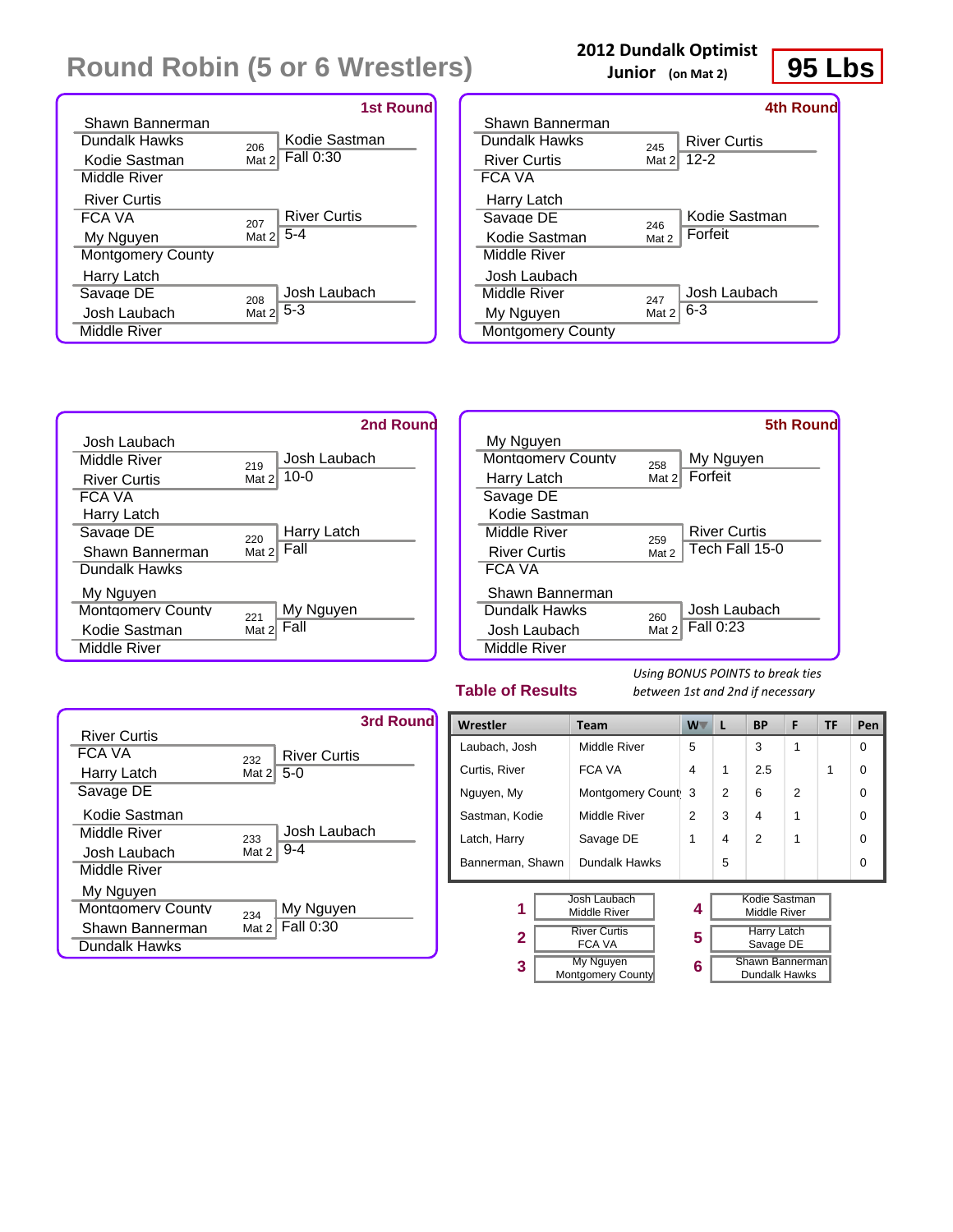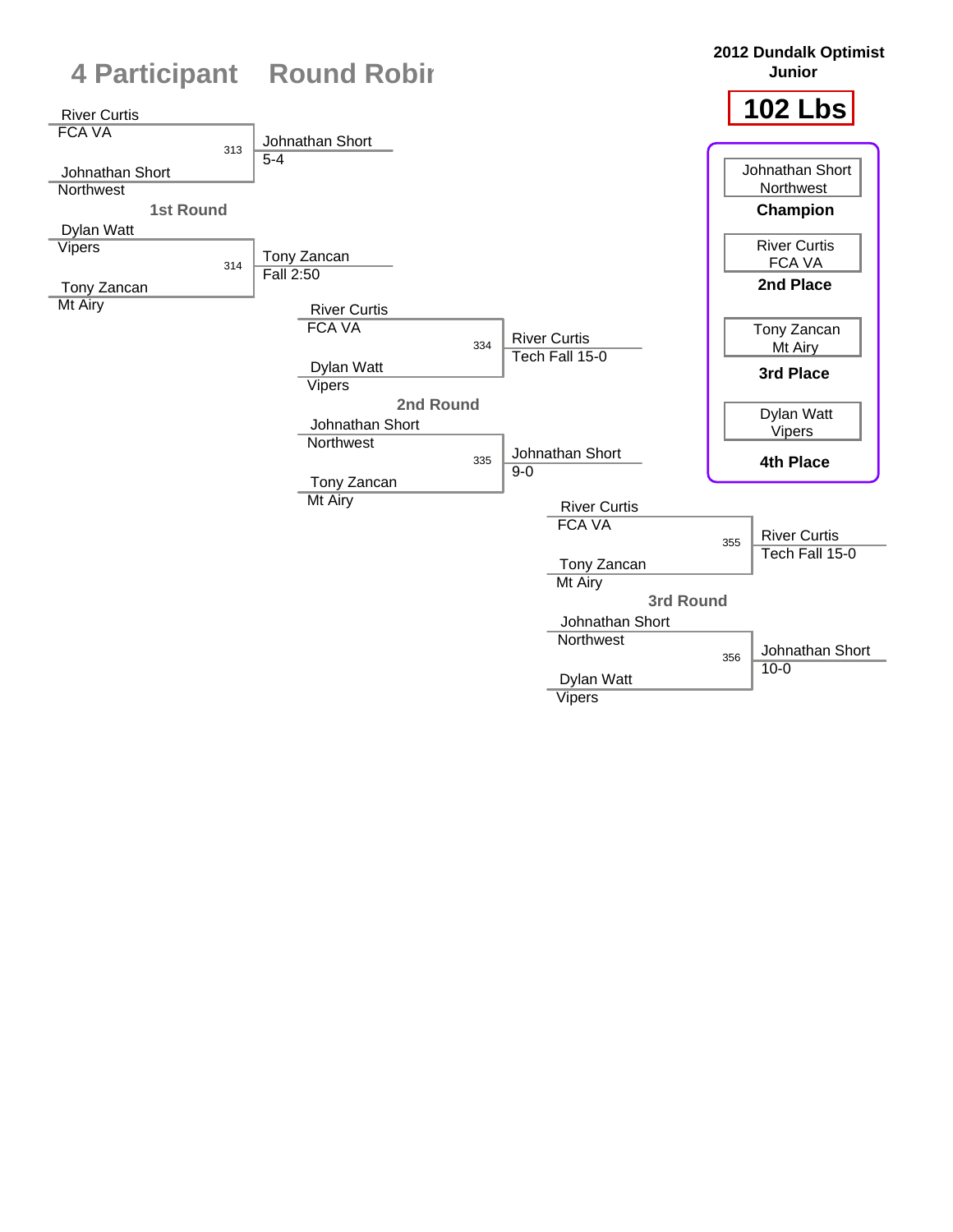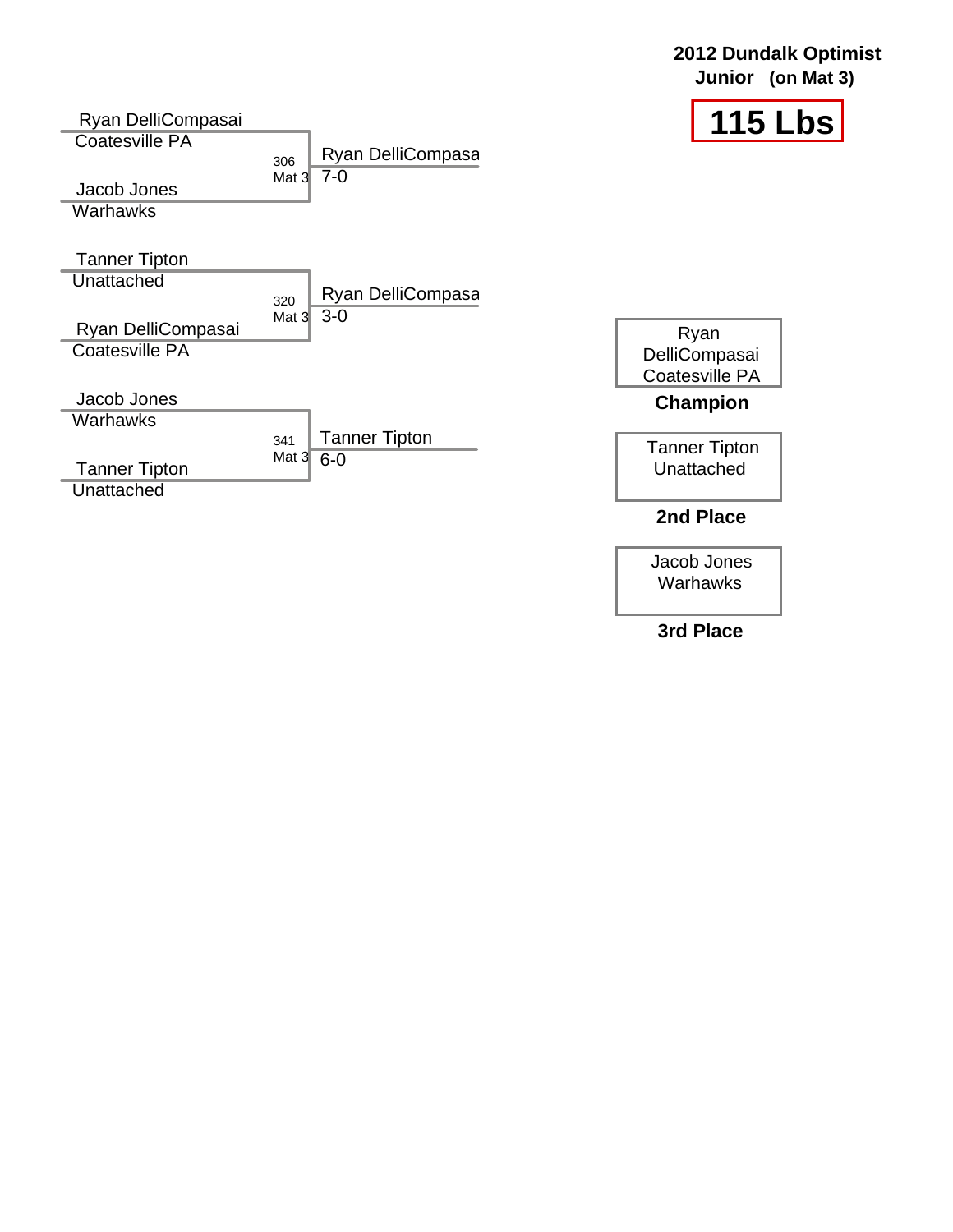|  | <b>2012 Dundalk Optimist</b> |
|--|------------------------------|
|  | Junior (on Mat 3)            |
|  |                              |



Jordan Davis Vipers 307 Mat 3 Zachary Feight FCA VA Ethan Stern Boys Latin 321 Mat 3 Fall 1:30 Jordan Davis **Vipers** Zachary Feight FCA VA  $342$  Mat 3 Ethan Stern Boys Latin Zachary Feight Tech Fall 15-0 Ethan Stern Zachary Feight FCA VA Ethan Stern Boys Latin **Champion 2nd Place** Zachary Feight 8-0

> Jordan Davis Vipers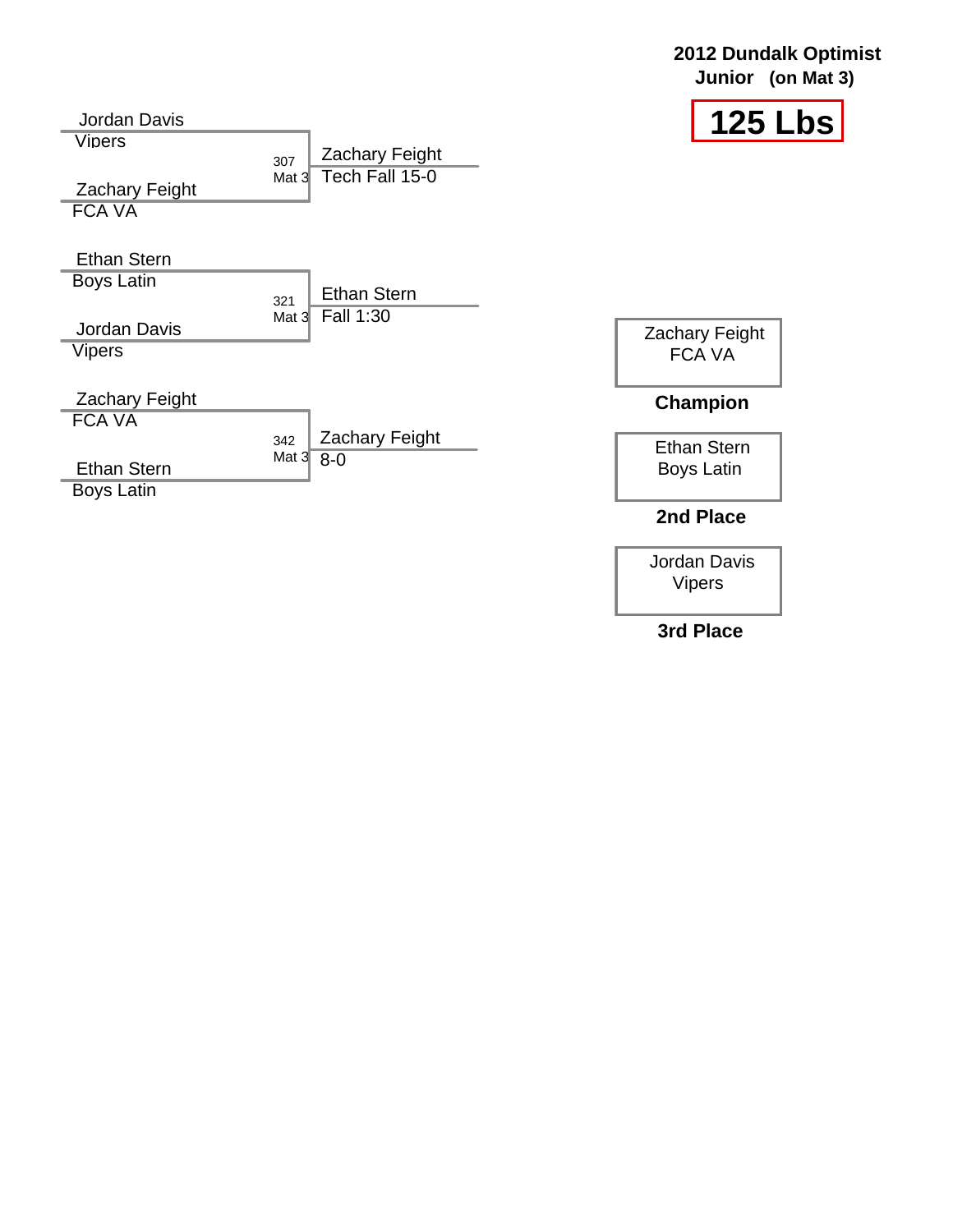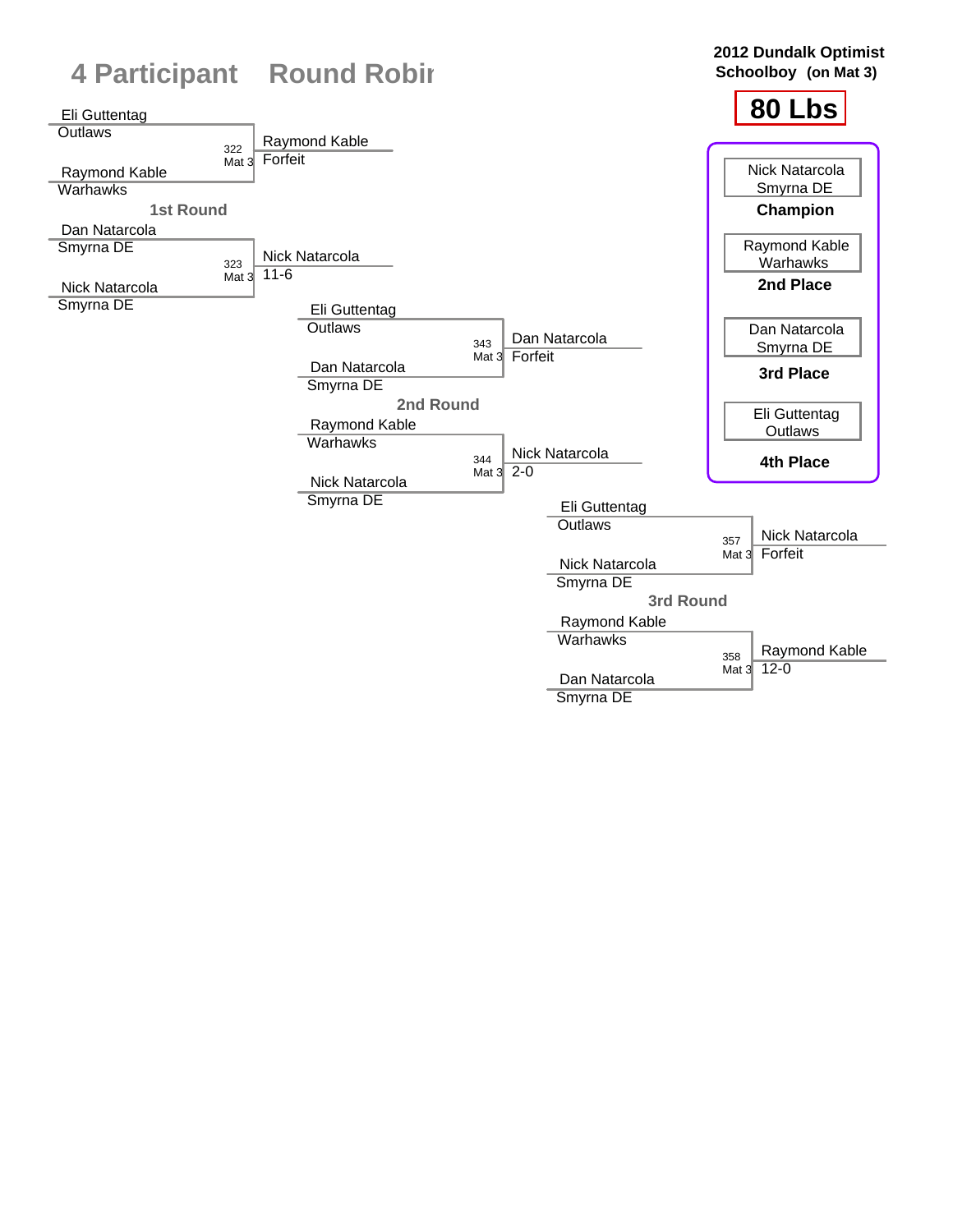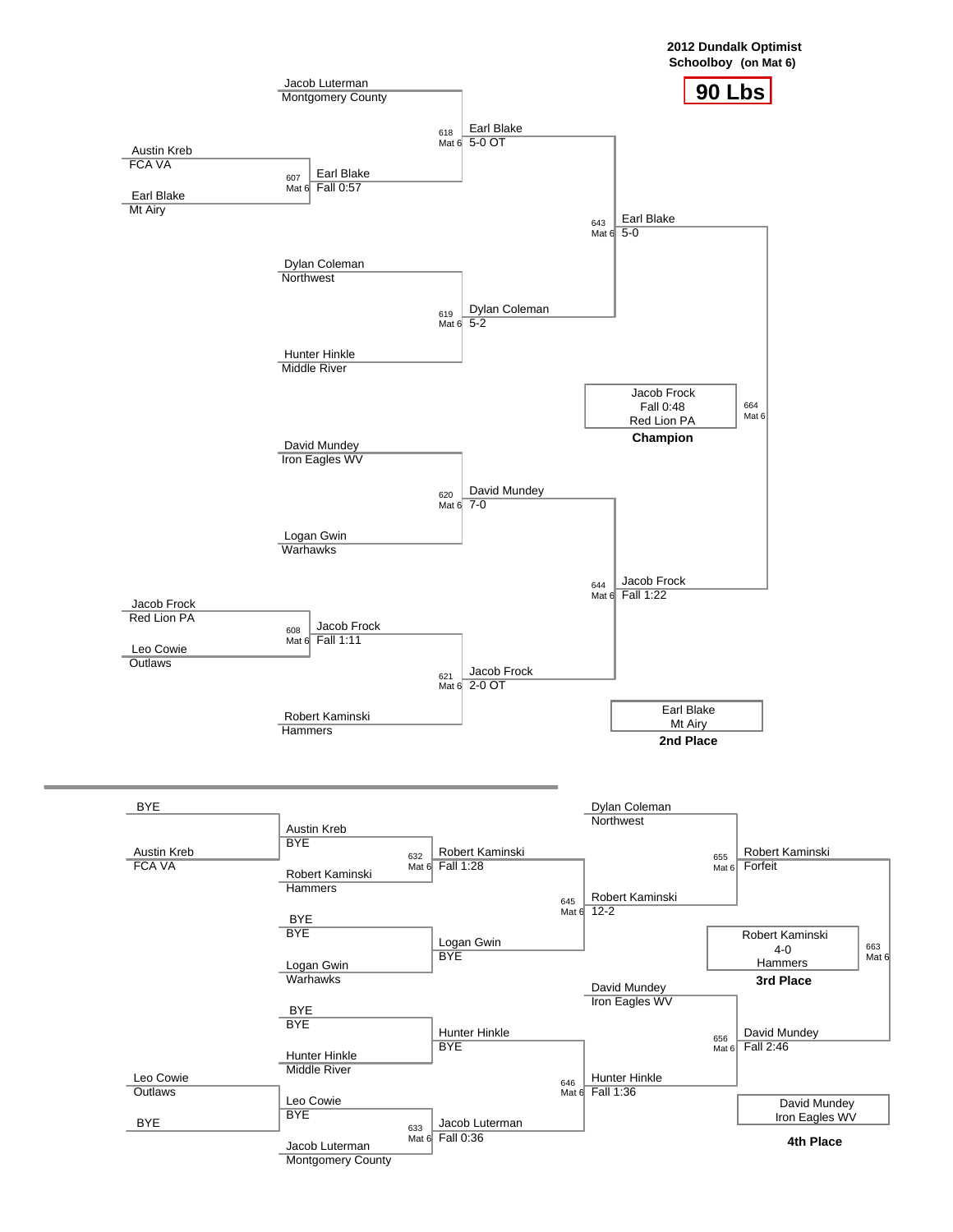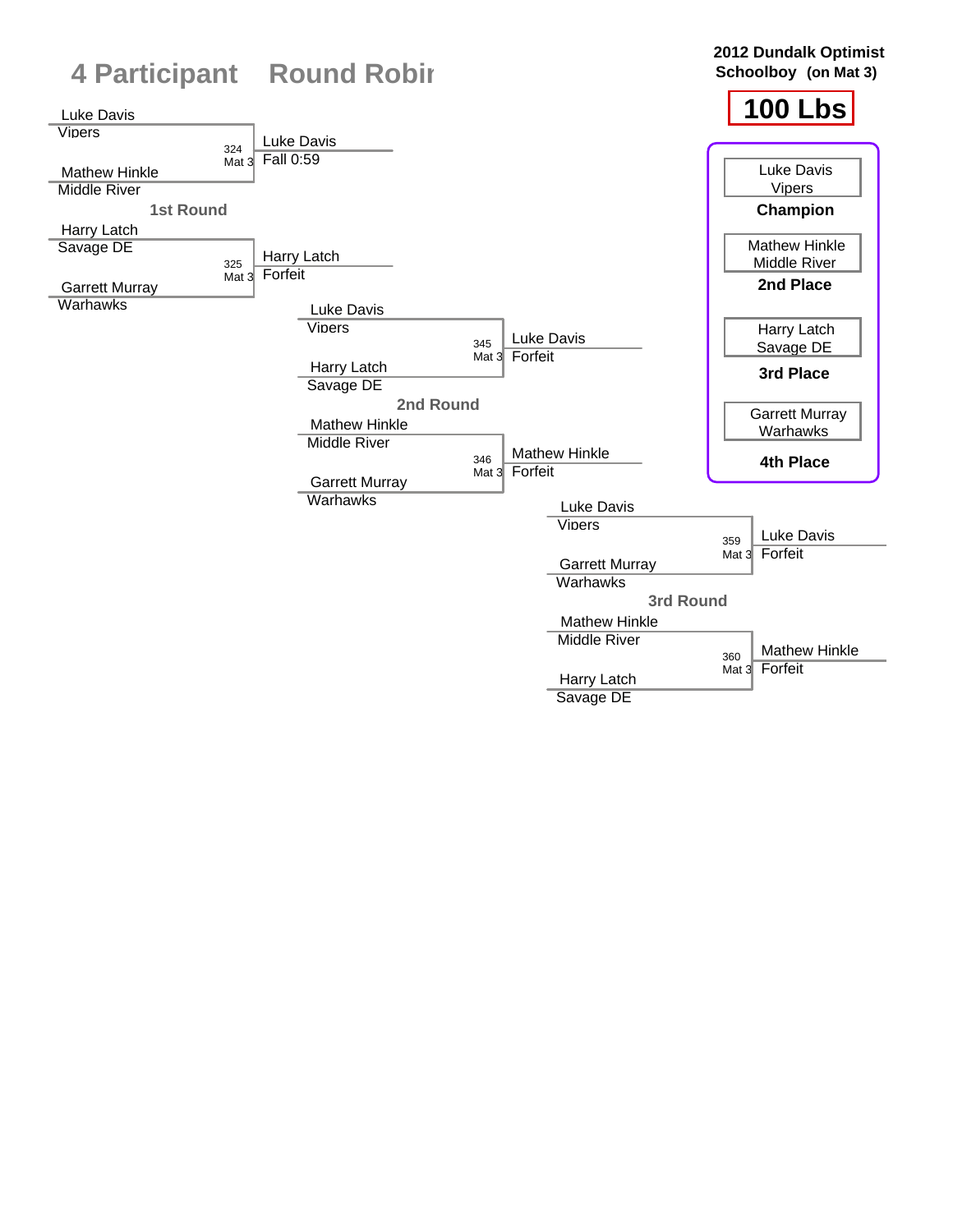|                        | <b>1st Round</b>        |
|------------------------|-------------------------|
|                        | Jacob Jones<br>Warhawks |
| <b>Brandyn Stencil</b> | Hunter Yoakum           |
| Sparrows Point         | 209                     |
| Hunter Yoakum          | Fall 1:30               |
| Perry Hall             | Mat 2                   |
| Vincent Thuman         | Vincent Thuman          |
| North Baltimore        | 210                     |
| Tristan Verbin         | Fall 0:30               |
| Mt Airy                | Mat 2                   |

### **2012 Dundalk Optimist**

**Schoolboy (on Mat 2)**



|                                                   |              | 4th Round              |
|---------------------------------------------------|--------------|------------------------|
| Jacob Jones                                       |              |                        |
| Warhawks                                          | 248          | Jacob Jones            |
| <b>Brandyn Stencil</b>                            | Mat $21$     | Fall 1:32              |
| <b>Sparrows Point</b>                             |              |                        |
| Vincent Thuman                                    |              |                        |
| <b>North Baltimore</b>                            |              | Vincent Thuman         |
| BYE                                               |              | BYE                    |
| <b>Tristan Verbin</b><br>Mt Airv<br>Hunter Yoakum | 249<br>Mat 2 | Hunter Yoakum<br>$7-2$ |
| Perry Hall                                        |              |                        |



|                        |       | <b>5th Round</b> |
|------------------------|-------|------------------|
| Hunter Yoakum          |       |                  |
| Perry Hall             | 261   | Hunter Yoakum    |
| Vincent Thuman         | Mat 2 | Fall 1:13        |
| North Baltimore        |       |                  |
| BYE                    |       |                  |
|                        |       | Brandyn Stencil  |
| <b>Brandyn Stencil</b> |       | <b>BYE</b>       |
| <b>Sparrows Point</b>  |       |                  |
| Jacob Jones            |       |                  |
| Warhawks               | 262   | Jacob Jones      |
| Tristan Verbin         | Mat 2 | Fall 2:11        |
| Mt Airy                |       |                  |

### **Table of Results**



| Wrestler<br><b>Team</b>                                  |                       | W. | L | <b>BP</b>                                       | F              | <b>TF</b> | Pen      |
|----------------------------------------------------------|-----------------------|----|---|-------------------------------------------------|----------------|-----------|----------|
| Yoakum, Hunter                                           | Perry Hall            | 4  |   | 5.5                                             | $\overline{2}$ | 1         | $\Omega$ |
| Thuman, Vincent                                          | North Baltimore       | 3  | 1 | 6                                               | 3              |           | 0        |
| Jones, Jacob                                             | Warhawks              | 2  | 2 | 4                                               | $\mathfrak{p}$ |           | 0        |
| Verbin, Tristan                                          | Mt Airy               | 1  | 3 | 1                                               |                |           | 0        |
| Stencil, Brandyn                                         | <b>Sparrows Point</b> |    | 4 |                                                 |                |           | $\Omega$ |
|                                                          |                       |    |   |                                                 |                |           |          |
|                                                          |                       |    |   |                                                 |                |           |          |
| Hunter Yoakum<br>1<br>Perry Hall                         |                       | 4  |   | <b>Tristan Verbin</b><br>Mt Airy                |                |           |          |
| <b>Vincent Thuman</b><br>$\mathbf{2}$<br>North Baltimore |                       | 5  |   | <b>Brandyn Stencil</b><br><b>Sparrows Point</b> |                |           |          |
| Jacob Jones<br>3<br>Warhawks                             |                       | 6  |   |                                                 |                |           |          |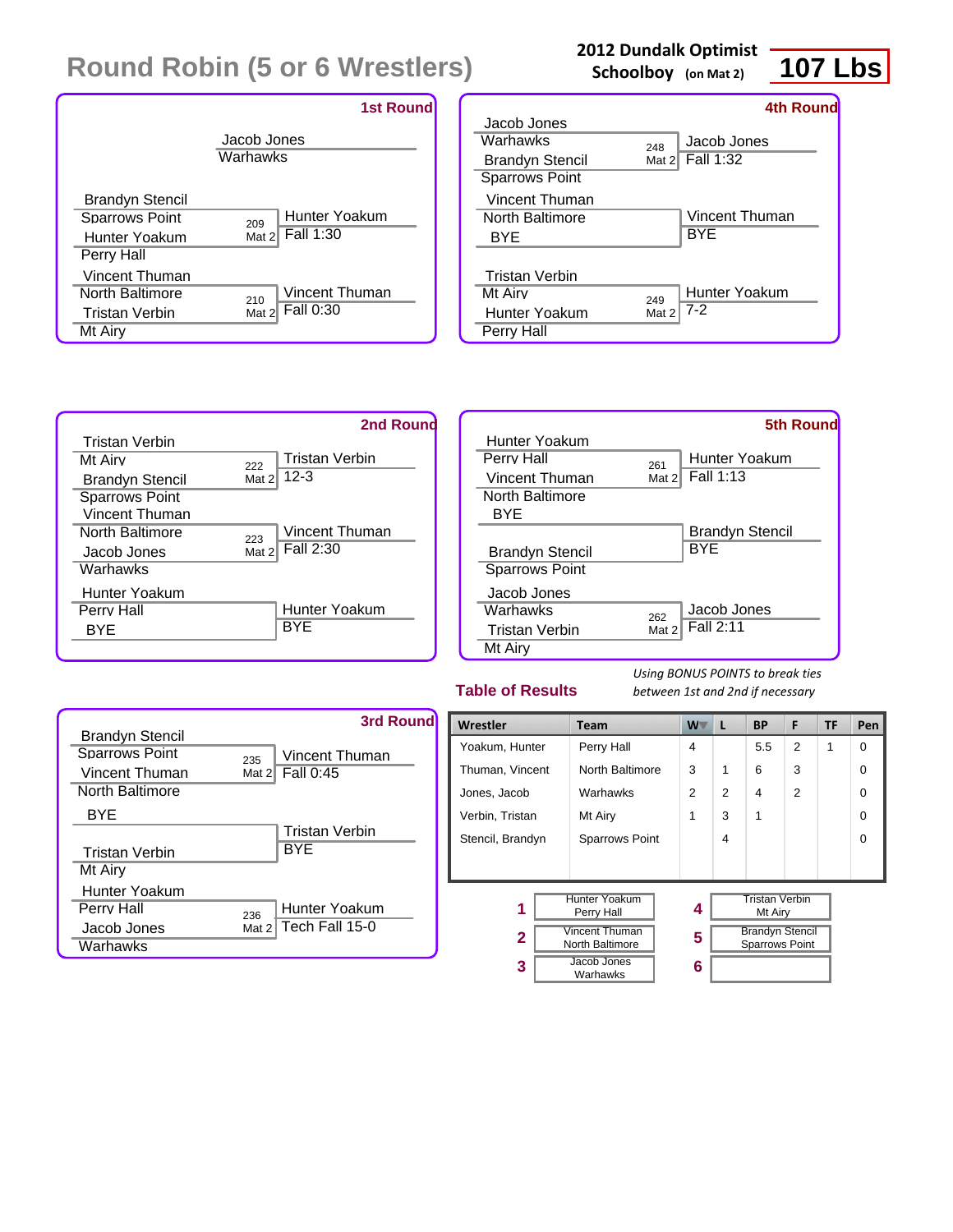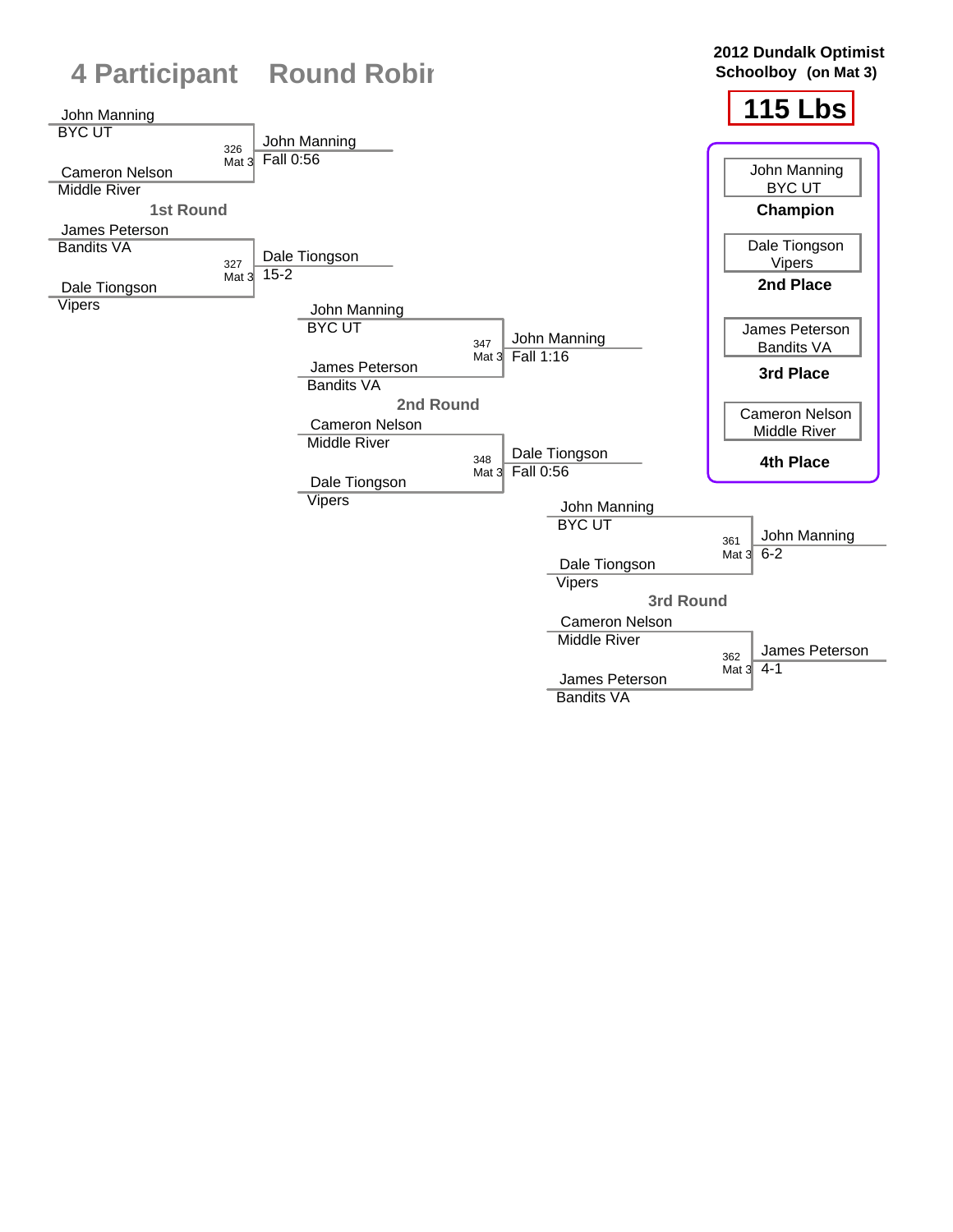

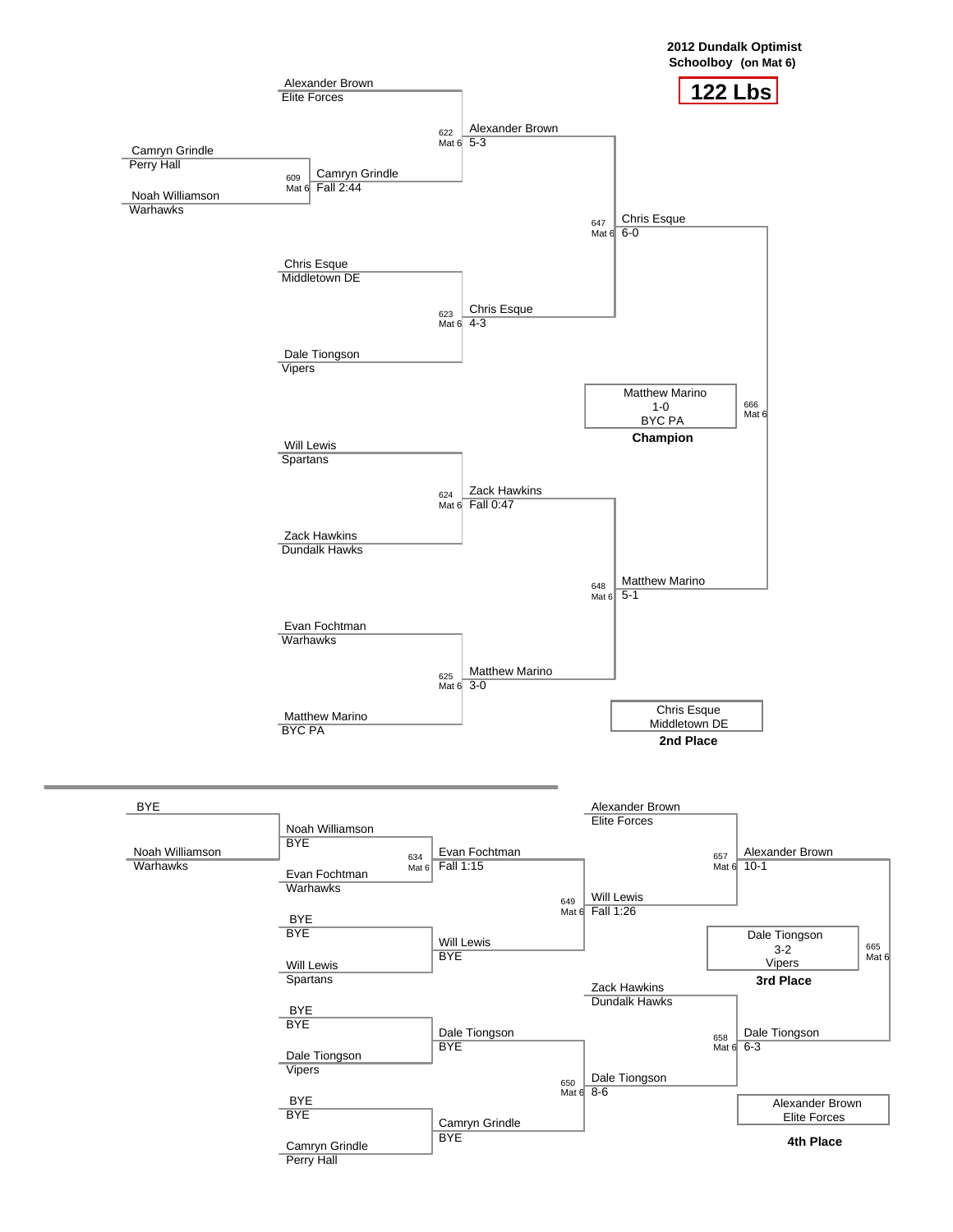

### **2012 Dundalk Optimist Schoolboy**

# **130 Lbs**

| 4th Round          |
|--------------------|
|                    |
| <b>BJ Borowski</b> |
| $5 - 4$            |
|                    |
|                    |
| Zachary Feight     |
| <b>BYE</b>         |
|                    |
|                    |
| DeShawn Jefferson  |
| Tech Fall 15-0     |
|                    |
| 250<br>251<br>252  |





### **Table of Results**



| Wrestler                           | <b>Team</b>                            | W              | L | <b>BP</b>                          | F              | <b>TF</b> | Pen      |
|------------------------------------|----------------------------------------|----------------|---|------------------------------------|----------------|-----------|----------|
| Borowski, BJ                       | Mt Airy                                | 5              |   | 4                                  | $\overline{2}$ |           | $\Omega$ |
| Jefferson, DeShawn                 | McKim                                  | $\overline{4}$ | 1 | 1.5                                |                | 1         | 0        |
| Feight, Zachary                    | FCA VA                                 | 3              | 2 | 1                                  |                |           | 0        |
| Autry, Michael                     | Unattached                             | $\overline{2}$ | 3 | $\overline{2}$                     | 1              |           | 0        |
| Tadros, Abe                        | Northwest                              | 1              | 4 | $\Omega$                           |                |           | 0        |
| BYE.                               |                                        |                | 1 |                                    |                |           | $\Omega$ |
| <b>BJ Borowski</b><br>1<br>Mt Airy |                                        | 4              |   | <b>Michael Autry</b><br>Unattached |                |           |          |
| $\mathbf{2}$                       | <b>DeShawn Jefferson</b><br>McKim      | 5              |   | Abe Tadros<br>Northwest            |                |           |          |
| 3                                  | <b>Zachary Feight</b><br><b>FCA VA</b> | 6              |   |                                    |                |           |          |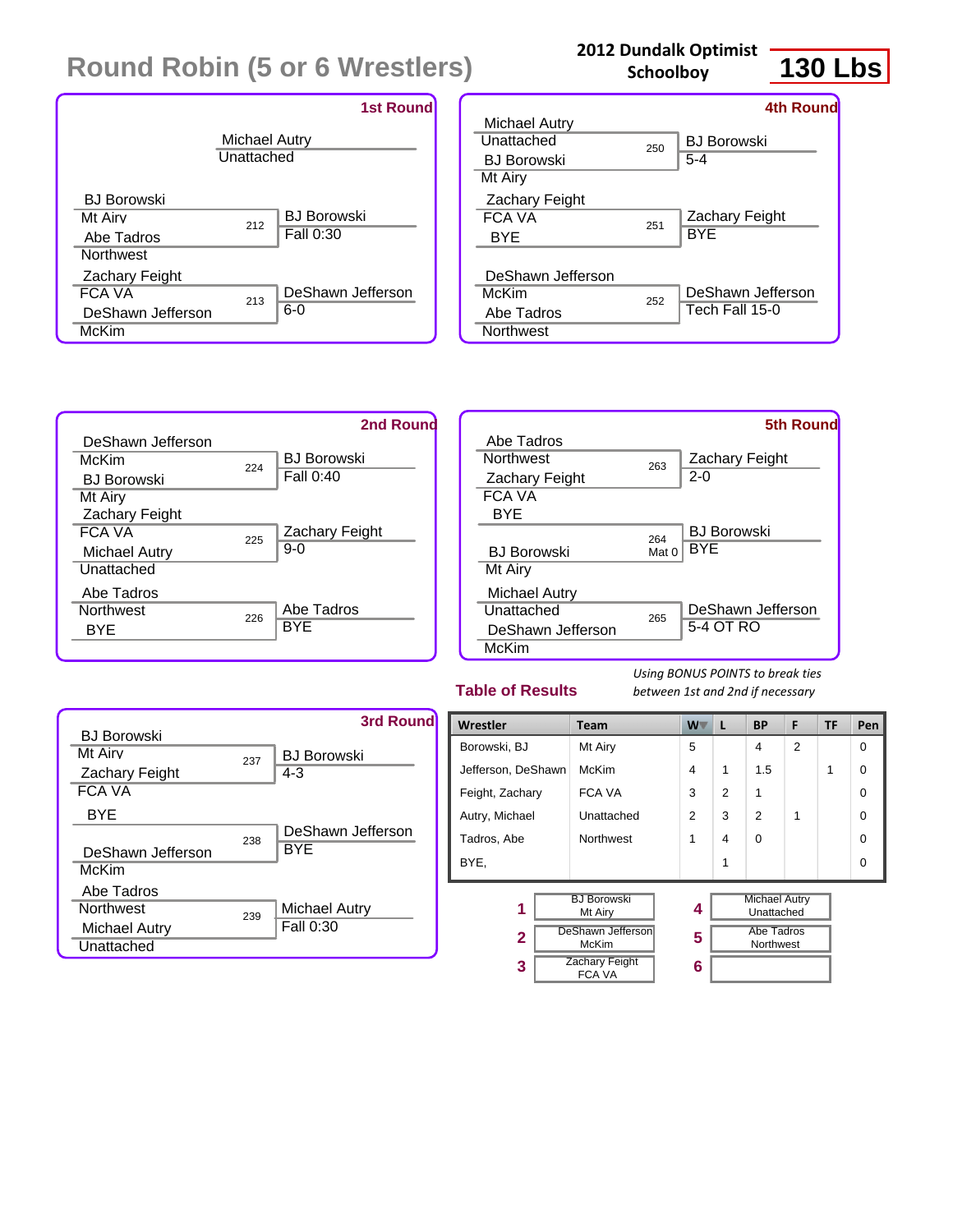

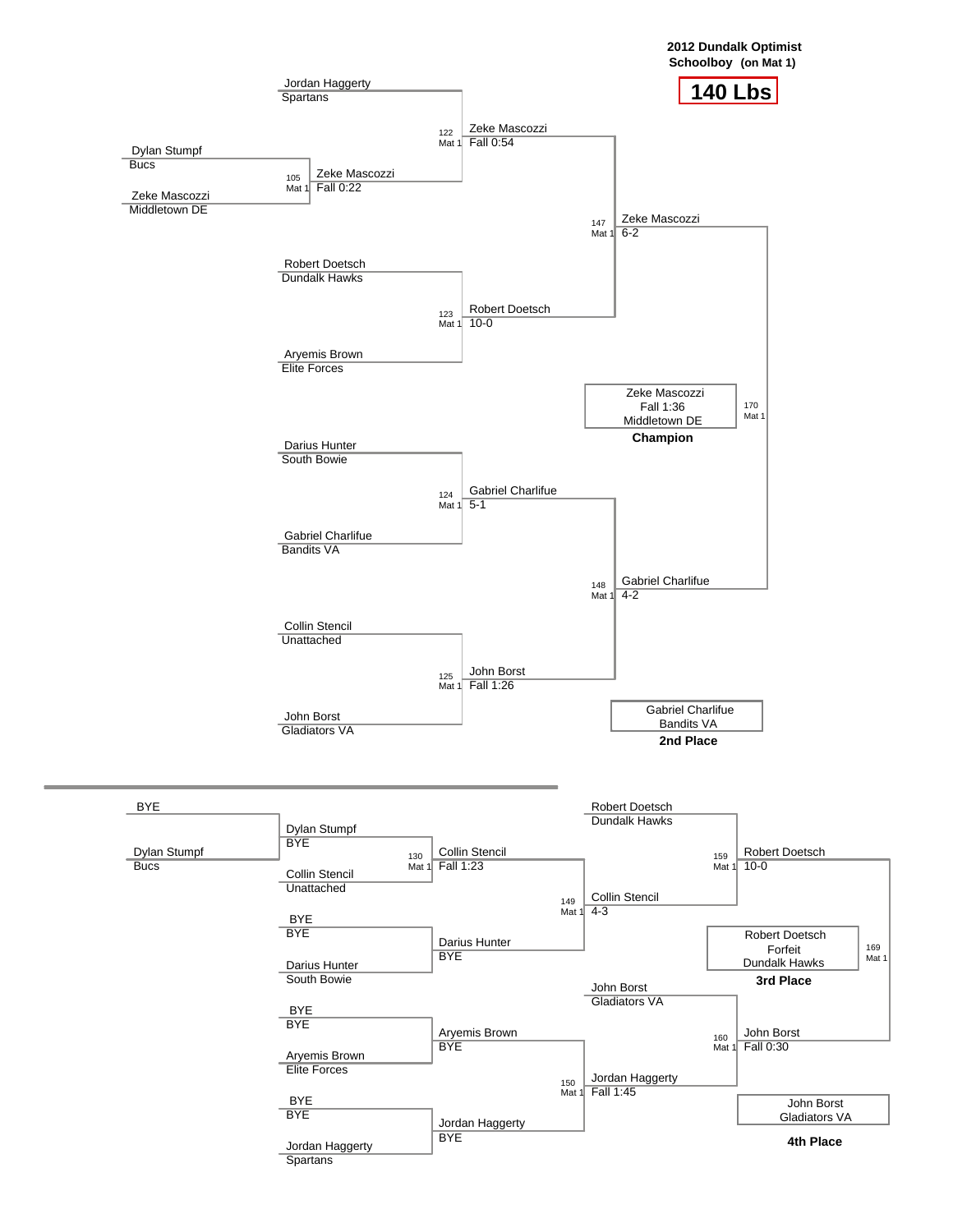### **2012 Dundalk Optimist Schoolboy (on Mat 3)**



| <b>Dominic Barrett</b>                        |                |                        | 150<br>$\mathbf{L}$                           |
|-----------------------------------------------|----------------|------------------------|-----------------------------------------------|
| <b>McKim</b>                                  | 308            | <b>Dominic Barrett</b> |                                               |
| <b>Jake Diven</b><br><b>Pointers</b>          | Mat $3l$       | Fall 0:53              |                                               |
| <b>Dominick Willis</b>                        |                |                        |                                               |
| <b>Middle River</b>                           |                | <b>Dominick Willis</b> |                                               |
| <b>Dominic Barrett</b><br><b>McKim</b>        | 328<br>Mat $3$ | Fall 0:49              | <b>Dominick Willis</b><br><b>Middle River</b> |
| <b>Jake Diven</b>                             |                |                        | <b>Champion</b>                               |
| <b>Pointers</b>                               | 349            | <b>Dominick Willis</b> |                                               |
| <b>Dominick Willis</b><br><b>Middle River</b> | Mat $3$        | Fall 0:58              | <b>Dominic Barrett</b><br><b>McKim</b>        |
|                                               |                |                        | 2nd Place                                     |

Jake Diven Pointers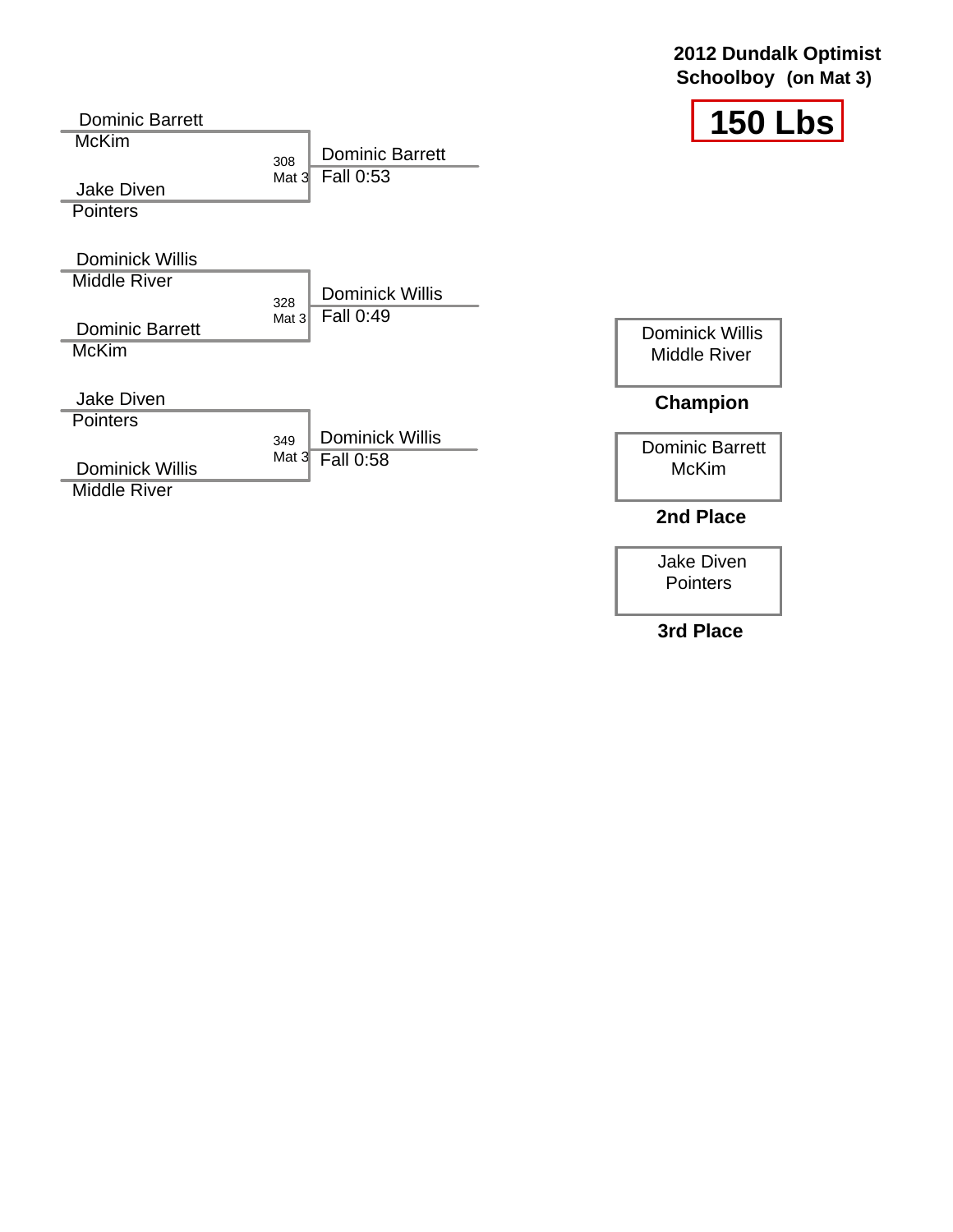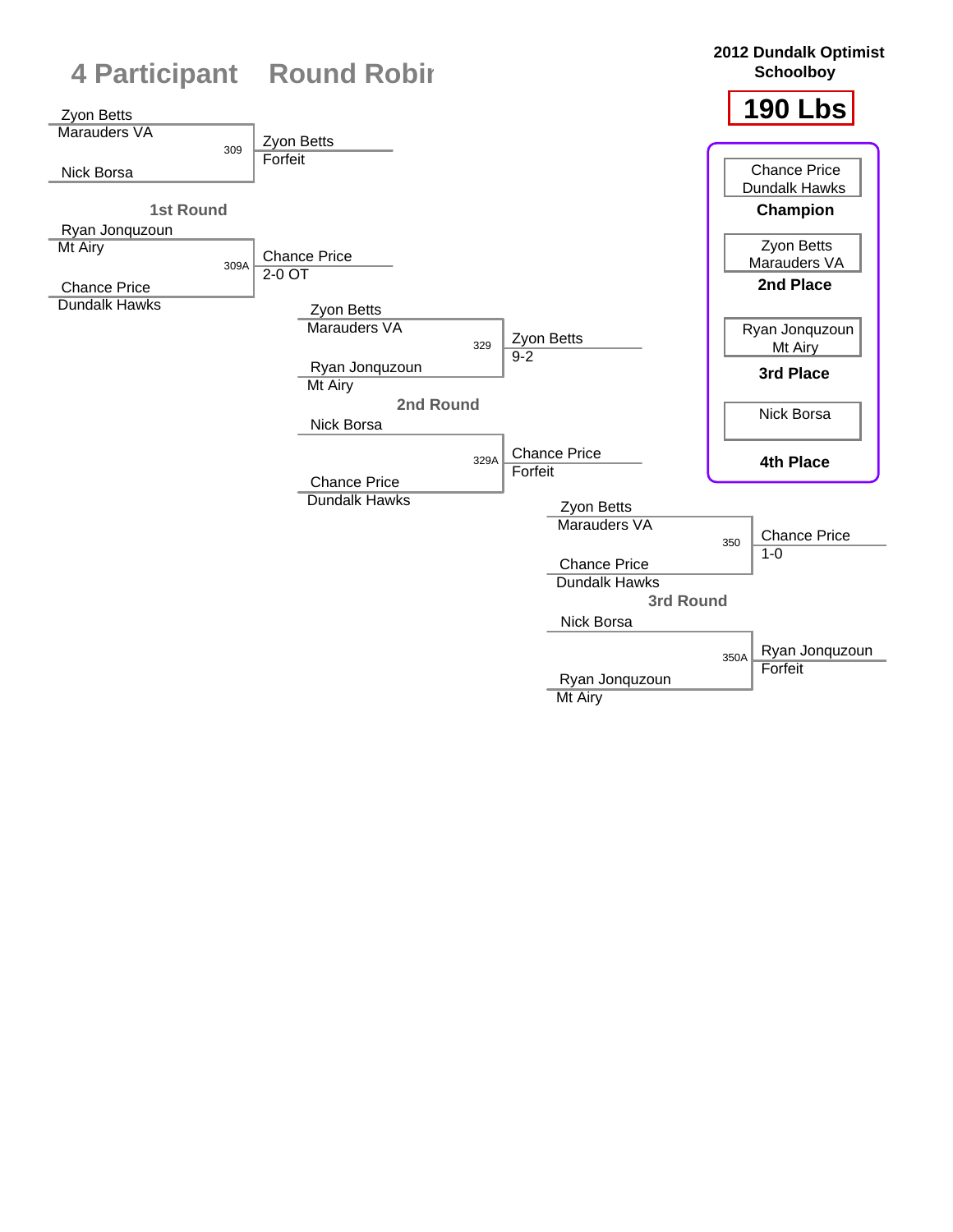|                                           |                                              | Cadet<br>(on Mat 1)               |
|-------------------------------------------|----------------------------------------------|-----------------------------------|
| Michael Doetsch<br><b>MD Mat Monsters</b> |                                              | <b>106 Lbs</b>                    |
| <b>Tim Kane</b>                           | Michael Doetsch<br>110<br>$8 - 2$<br>Mat 1   |                                   |
| <b>KT Kidz</b>                            |                                              |                                   |
| <b>Brandyn Stencil</b>                    |                                              |                                   |
| Unattached                                | Michael Doetsch<br>120                       |                                   |
| Michael Doetsch                           | <b>Fall 4:21</b><br>Mat 1                    | Michael Doetsch                   |
| <b>MD Mat Monsters</b>                    |                                              | <b>MD Mat Monsters</b>            |
| <b>Tim Kane</b>                           |                                              | Champion                          |
| <b>KT Kidz</b>                            |                                              |                                   |
| <b>Brandyn Stencil</b>                    | <b>Tim Kane</b><br>132<br>Mat 1<br>Fall 0:36 | <b>Tim Kane</b><br><b>KT Kidz</b> |
| Unattached                                |                                              | 2nd Place                         |

Brandyn Stencil Unattached

**2012 Dundalk Optimist**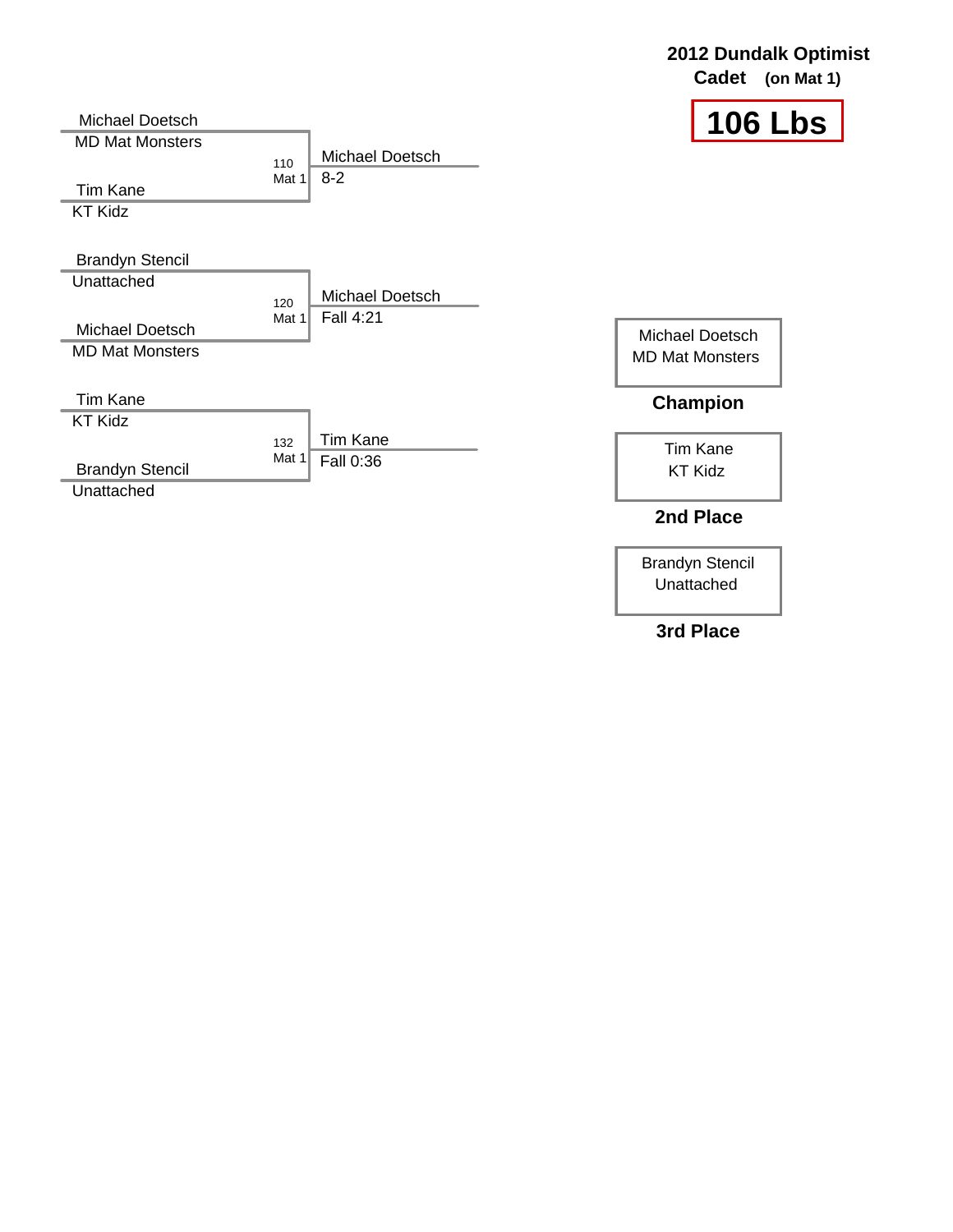|                         |       | <b>1st Round</b>   |
|-------------------------|-------|--------------------|
| Malik Cobbs             |       |                    |
| <b>Buffalo Soldiers</b> | 101   | <b>Malik Cobbs</b> |
| <b>Tyler Miller</b>     | Mat 1 | Fall 3:31          |
| Chesapeake              |       |                    |
| Jacob Conn              |       |                    |
| Owings Mills            | 102   | Isaiah Mack        |
| Isaiah Mack             | Mat 1 | Fall 0:57          |
| <b>Owings Mills</b>     |       |                    |
| Michael Doetsch         |       |                    |
| <b>MD Mat Monsters</b>  | 103   | Michael Doetsch    |
| Tim Kane                | Mat 1 | $2 - 1$            |
| KT Kidz                 |       |                    |

### **2012 Dundalk Optimist**

**Cadet (on Mat 1)**

## **113 Lbs**

|       | 4th Round        |
|-------|------------------|
|       |                  |
| 133   | Malik Cobbs      |
| Mat 1 | <b>Fall 0:46</b> |
|       |                  |
|       |                  |
|       | Michael Doetsch  |
| Mat 1 | Fall 1:12        |
|       |                  |
|       |                  |
|       | Isaiah Mack      |
| Mat 1 | $4-2$            |
|       |                  |
|       | 134<br>135       |



|                         |       | 5th Round           |
|-------------------------|-------|---------------------|
| Isaiah Mack             |       |                     |
| Owings Mills            | 144   | Michael Doetsch     |
| Michael Doetsch         | Mat 1 | $4 - 1$             |
| <b>MD Mat Monsters</b>  |       |                     |
| <b>Tyler Miller</b>     |       |                     |
| Chesapeake              | 145   | <b>Tyler Miller</b> |
| Jacob Conn              | Mat 1 | Fall 1:04           |
| <b>Owings Mills</b>     |       |                     |
| Malik Cobbs             |       |                     |
| <b>Buffalo Soldiers</b> | 146   | Tim Kane            |
| Tim Kane                | Mat 1 | $9-0$               |
| KT Kidz                 |       |                     |

### **Table of Results**

|                         |       | 3rd Round       |
|-------------------------|-------|-----------------|
| Jacob Conn              |       |                 |
| Owings Mills            | 121   | Michael Doetsch |
| Michael Doetsch         | Mat 1 | Tech Fall 23-7  |
| <b>MD Mat Monsters</b>  |       |                 |
| <b>Tyler Miller</b>     |       |                 |
| Chesapeake              | 122   | Tim Kane        |
| Tim Kane                | Mat 1 | Tech Fall 15-0  |
| KT Kidz                 |       |                 |
| Isaiah Mack             |       |                 |
| Owings Mills            | 123   | Isaiah Mack     |
| Malik Cobbs             | Mat 1 | Fall            |
| <b>Buffalo Soldiers</b> |       |                 |

| Wrestler         | <b>Team</b>             | $W^-$         | L | <b>BP</b>               | F              | TF             | Pen      |
|------------------|-------------------------|---------------|---|-------------------------|----------------|----------------|----------|
| Doetsch, Michael | <b>MD Mat Monsters</b>  | 5             |   | 5                       | 1              | $\overline{2}$ | $\Omega$ |
| Mack, Isaiah     | <b>Owings Mills</b>     | 4             | 1 | 6                       | 3              |                | 0        |
| Kane, Tim        | <b>KT Kidz</b>          | 3             | 2 | 4                       |                | $\mathcal{P}$  | 0        |
| Cobbs, Malik     | <b>Buffalo Soldiers</b> | $\mathcal{P}$ | 3 | 4                       | $\mathfrak{p}$ |                | 0        |
| Miller, Tyler    | Chesapeake              | 1             | 4 | $\overline{2}$          | 1              |                | 0        |
| Conn, Jacob      | Owings Mills            |               | 5 |                         |                |                | 0        |
|                  |                         |               |   |                         |                |                |          |
|                  | Michael Doetsch         |               |   | <b>Malik Cobbs</b>      |                |                |          |
| 1                | <b>MD Mat Monsters</b>  | 4             |   | <b>Buffalo Soldiers</b> |                |                |          |
|                  | <b>Isaiah Mack</b>      |               |   | <b>Tyler Miller</b>     |                |                |          |
| $\mathbf{2}$     | <b>Owings Mills</b>     |               |   | Chesapeake              |                |                |          |
| 3                | <b>Tim Kane</b>         |               |   | Jacob Conn              |                |                |          |
|                  | <b>KT Kidz</b>          |               |   | <b>Owings Mills</b>     |                |                |          |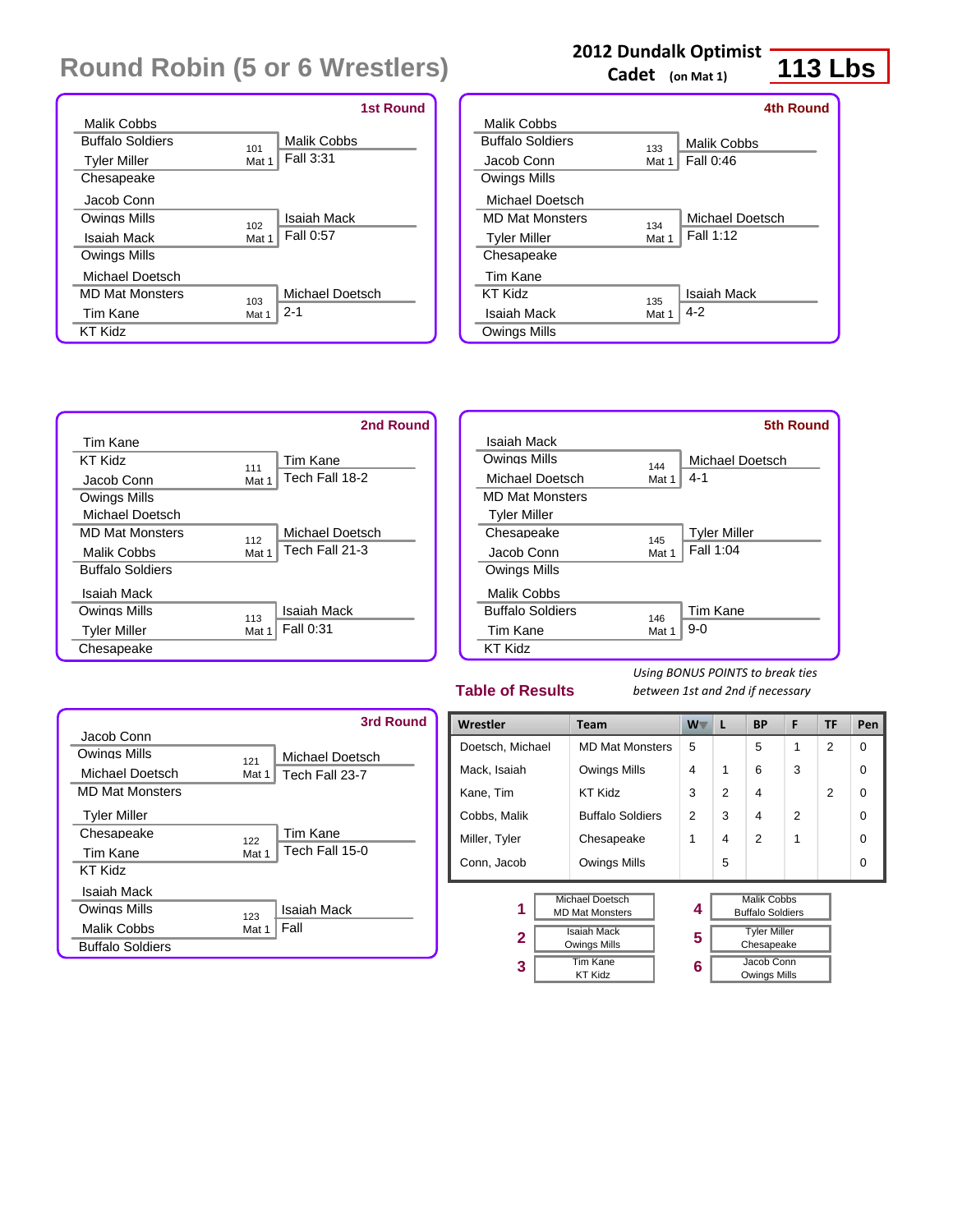|                       |     | <b>1st Round</b>      |
|-----------------------|-----|-----------------------|
| Jessie Beall          |     |                       |
| Unattached            | 104 | Jacob Rendelman       |
| Jacob Rendelman       |     | Fall 1:55             |
| Owings Mills          |     |                       |
| Camryn Grindle        |     |                       |
| Perry Hall            | 105 | Camryn Grindle        |
| Chris Petrovia        |     | Fall 1:50             |
| Sparrows Pt           |     |                       |
| <b>Quentin Holley</b> |     |                       |
| <b>Old Mill</b>       | 106 | <b>Quentin Holley</b> |
| <b>Thomas Olson</b>   |     | 7-5 OT                |
| Unattached            |     |                       |

### **2012 Dundalk Optimist**

**Cadet**

## **120 Lbs**

**5th Round**

|                       |     | <b>4th Round</b>    |
|-----------------------|-----|---------------------|
| Jessie Beall          |     |                     |
| Unattached            | 136 | Camryn Grindle      |
| Camryn Grindle        |     | Tech Fall 19-3      |
| Perry Hall            |     |                     |
| <b>Quentin Holley</b> |     |                     |
| <b>Old Mill</b>       | 137 | Jacob Rendelman     |
| Jacob Rendelman       |     | Fall 0:26           |
| Owings Mills          |     |                     |
| <b>Thomas Olson</b>   |     |                     |
| Unattached            | 138 | <b>Thomas Olson</b> |
| Chris Petrovia        |     | $10 - 2$            |
| Sparrows Pt           |     |                     |
|                       |     |                     |



### **Table of Results**

**3**

*Using BONUS POINTS to break ties between 1st and 2nd if necessary*

> Thomas Olson Unattached

Old Mill

|                       |     | 3rd Round       |
|-----------------------|-----|-----------------|
| Camryn Grindle        |     |                 |
| Perry Hall            | 124 | Camryn Grindle  |
| <b>Quentin Holley</b> |     | Fall            |
| Old Mill              |     |                 |
| Jacob Rendelman       |     |                 |
| Owings Mills          | 125 | Jacob Rendelman |
| <b>Thomas Olson</b>   |     | Fall            |
| Unattached            |     |                 |
| Chris Petrovia        |     |                 |
| Sparrows Pt           | 126 | Chris Petrovia  |
| Jessie Beall          |     | Fall 1:13       |
| Unattached            |     |                 |

| 1900001100<br>$\frac{1}{2}$                 |                              |                |   |                                          |                |           |          |
|---------------------------------------------|------------------------------|----------------|---|------------------------------------------|----------------|-----------|----------|
| Wrestler                                    | <b>Team</b>                  | W <sup>-</sup> | L | <b>BP</b>                                | F              | <b>TF</b> | Pen      |
| Rendelman, Jacob                            | <b>Owings Mills</b>          | 5              |   | 9                                        | 4              |           | 0        |
| Grindle, Camryn                             | Perry Hall                   | 4              | 1 | 7                                        | $\overline{2}$ | 2         | $\Omega$ |
| Petrovia, Chris                             | Sparrows Pt                  | 2              | 3 | 3                                        | 1              |           | $\Omega$ |
| Beall, Jessie                               | Unattached                   | $\overline{2}$ | 3 | $\Omega$                                 |                |           | $\Omega$ |
| Olson, Thomas                               | Unattached                   | 1              | 4 | 1                                        |                |           | $\Omega$ |
| Holley, Quentin                             | Old Mill                     | 1              | 4 | $\Omega$                                 |                |           | $\Omega$ |
| Jacob Rendelman<br>1<br><b>Owings Mills</b> |                              | 4              |   | <b>Jessie Beall</b><br>Unattached        |                |           |          |
| 2                                           | Camryn Grindle<br>Parry Hall | 5              |   | <b>Quentin Holley</b><br><b>OIN MILL</b> |                |           |          |

**6**

Perry Hall

Chris Petrovia Sparrows Pt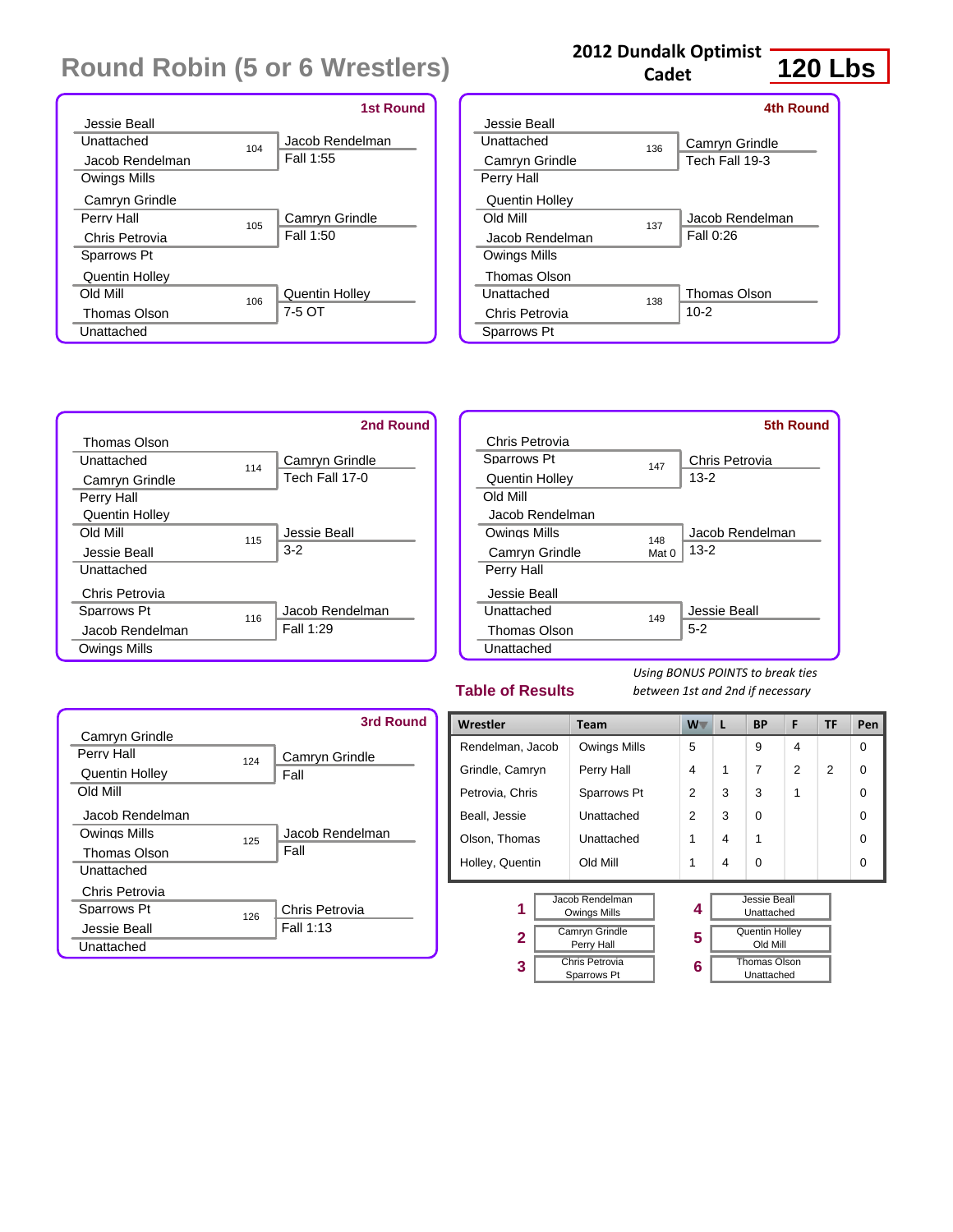|                      |       | <b>1st Round</b> |
|----------------------|-------|------------------|
| Michael Autry        |       |                  |
| Unattached           | 107   | David Rugemer    |
| David Rugemer        | Mat 1 | Forfeit          |
| Unattached           |       |                  |
| John Flanery         |       |                  |
| Dundalk Hawks        | 108   | John Flanery     |
| Anthony Littlefield  | Mat 1 | $7-0$            |
| Old Mill             |       |                  |
| <b>Anthony Genco</b> |       |                  |
| Kolat                | 109   | Charles Kane     |
| Charles Kane         | Mat 1 | $7-2$            |
| KT Kidz              |       |                  |

### **2012 Dundalk Optimist**

**Cadet (on Mat 1)**

## **126 Lbs**

|                      |       | 4th Round            |
|----------------------|-------|----------------------|
| <b>Michael Autry</b> |       |                      |
| Unattached           | 139   | John Flanery         |
| John Flanery         | Mat 1 | Forfeit              |
| Dundalk Hawks        |       |                      |
| Anthony Genco        |       |                      |
| Kolat                | 140   | <b>Anthony Genco</b> |
| David Rugemer        | Mat 1 | Fall 3:30            |
| Unattached           |       |                      |
| Charles Kane         |       |                      |
| <b>KT Kidz</b>       | 141   | Charles Kane         |
| Anthony Littlefield  | Mat 1 | $11 - 0$             |
| Old Mill             |       |                      |
|                      |       |                      |



|                                         | <b>5th Round</b> |
|-----------------------------------------|------------------|
| Anthony Littlefield                     |                  |
| Old Mill<br><b>Anthony Genco</b><br>150 |                  |
| $20 - 6$<br>Anthony Genco<br>Mat 1      |                  |
| Kolat                                   |                  |
| David Rugemer                           |                  |
| Unattached<br>John Flanery<br>151       |                  |
| $17 - 5$<br>John Flanery<br>Mat 1       |                  |
| Dundalk Hawks                           |                  |
| Michael Autry                           |                  |
| Unattached<br>Charles Kane<br>152       |                  |
| Forfeit<br>Charles Kane<br>Mat 1        |                  |
| KT Kidz                                 |                  |

### **Table of Results**

|                     |       | 3rd Round           |
|---------------------|-------|---------------------|
| John Flanery        |       |                     |
| Dundalk Hawks       | 127   | Anthony Genco       |
| Anthony Genco       | Mat 1 | Fall 1:00           |
| Kolat               |       |                     |
| David Rugemer       |       |                     |
| Unattached          | 128   | <b>Charles Kane</b> |
| Charles Kane        | Mat 1 | Fall 0:36           |
| <b>KT Kidz</b>      |       |                     |
| Anthony Littlefield |       |                     |
| <b>Old Mill</b>     | 129   | Anthony Littlefield |
| Michael Autry       | Mat 1 | Forfeit             |
| Unattached          |       |                     |

| Wrestler                |                                        | Team          | W. | L                                      | <b>BP</b>                          | F              | TF | Pen      |
|-------------------------|----------------------------------------|---------------|----|----------------------------------------|------------------------------------|----------------|----|----------|
| Kane, Charles           |                                        | KT Kidz       | 5  |                                        | 7                                  | $\overline{2}$ |    | $\Omega$ |
| Genco, Anthony          |                                        | Kolat         | 4  | 1                                      | 7                                  | $\overline{2}$ |    | $\Omega$ |
| Flanery, John           |                                        | Dundalk Hawks | 3  | $\mathfrak{p}$                         | 3                                  |                |    | $\Omega$ |
| Littlefield, Anthony    |                                        | Old Mill      | 2  | 3                                      | 2                                  |                |    | $\Omega$ |
| Rugemer, David          |                                        | Unattached    | 1  | 4                                      | 2                                  |                |    | $\Omega$ |
| Autry, Michael          |                                        | Unattached    |    | 5                                      |                                    |                |    | $\Omega$ |
| Charles Kane<br>1       |                                        | 4             |    | <b>Anthony Littlefield</b><br>Old Mill |                                    |                |    |          |
|                         | <b>KT Kidz</b><br><b>Anthony Genco</b> |               |    |                                        | David Rugemer                      |                |    |          |
| $\overline{\mathbf{2}}$ | Kolat                                  |               | 5  |                                        | Unattached                         |                |    |          |
| 3                       | John Flanery<br>Dundalk Hawks          |               | 6  |                                        | <b>Michael Autry</b><br>Unattached |                |    |          |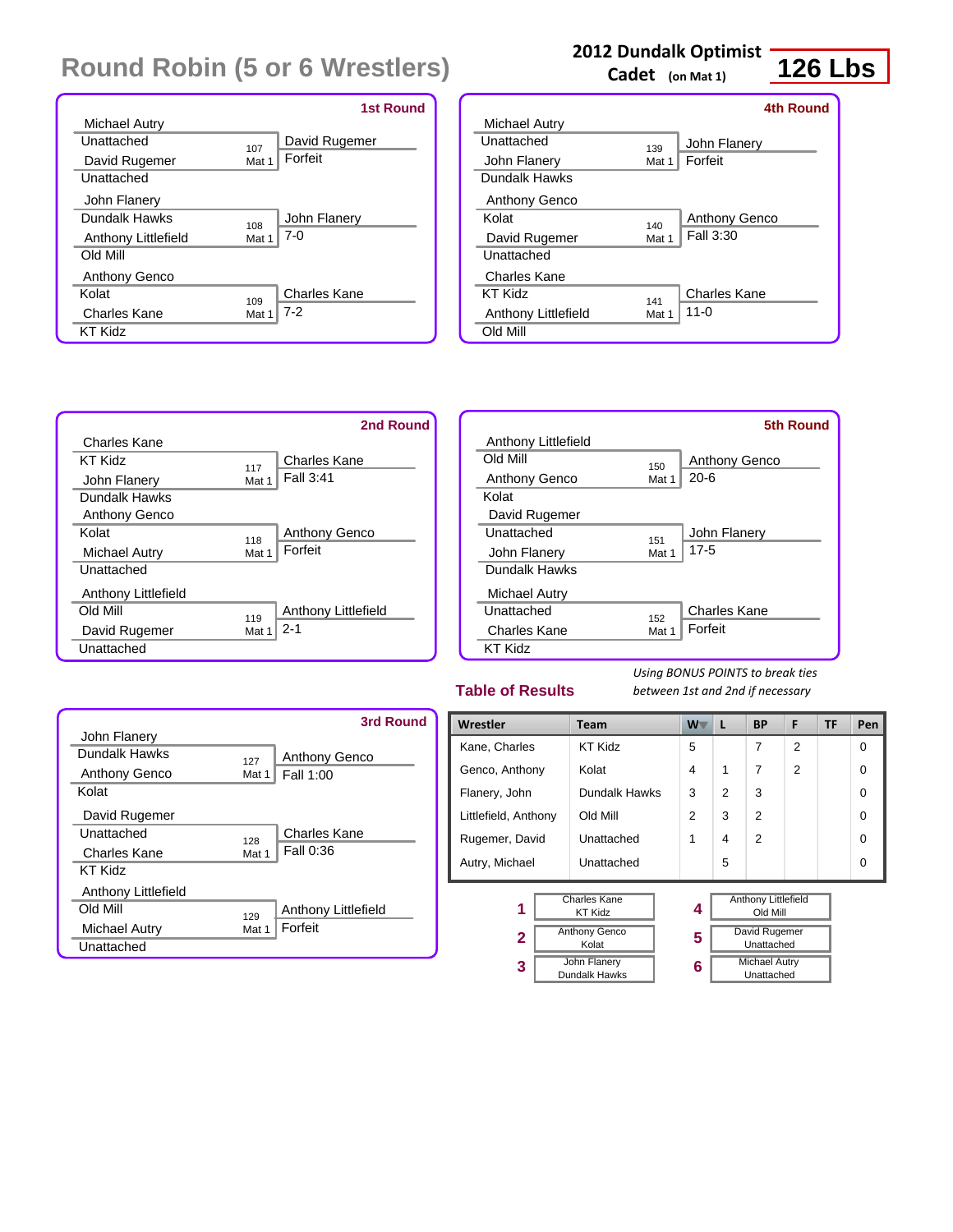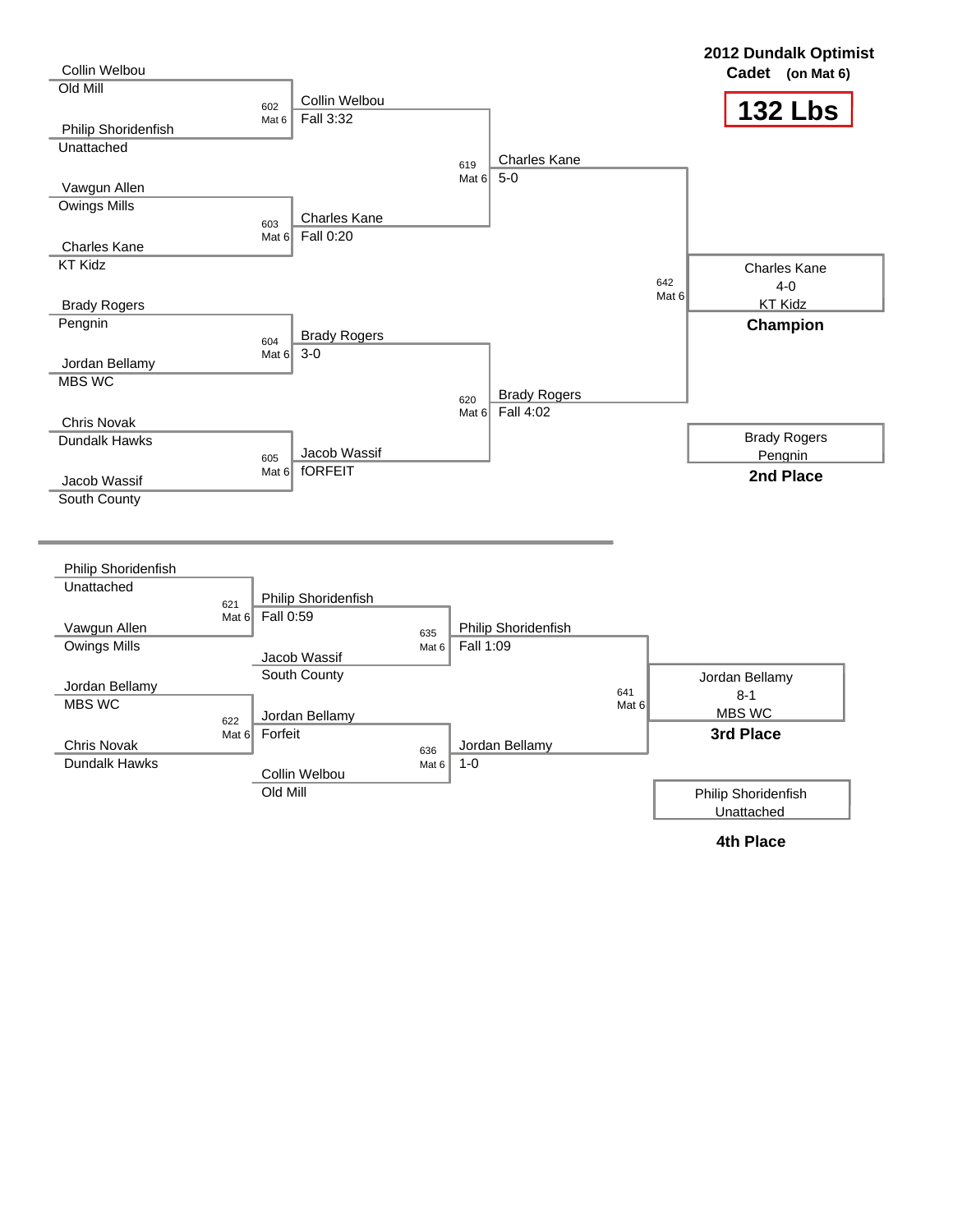|                               | <b>1st Round</b>      |
|-------------------------------|-----------------------|
| Nicholas Blake                |                       |
| Hereford                      | Nicholas Blake        |
| BYE                           | <b>BYE</b>            |
|                               |                       |
| Ashby Diaz                    |                       |
| <b>MD Mat Monsters</b><br>306 | Vincent Parker        |
| <b>Vincent Parker</b>         | Fall 1:24             |
| Owings Mills                  |                       |
| Jake Diven                    |                       |
| Pointers<br>307               | <b>Connor Hagerty</b> |
| <b>Connor Hagerty</b>         | Fall 3:34             |
| South County                  |                       |

### **2012 Dundalk Optimist**

**Cadet**

# **145 Lbs**

|                        |     | 4th Round             |
|------------------------|-----|-----------------------|
| Nicholas Blake         |     |                       |
| Hereford               | 333 | Ashby Diaz            |
| Ashby Diaz             |     | Fall 1:25             |
| <b>MD Mat Monsters</b> |     |                       |
| Jake Diven             |     |                       |
| Pointers               |     | Jake Diven            |
| BYE                    |     | <b>BYF</b>            |
|                        |     |                       |
| <b>Connor Hagerty</b>  |     |                       |
| South County           | 334 | <b>Vincent Parker</b> |
| Vincent Parker         |     | Fall 0:34             |
| Owings Mills           |     |                       |
|                        |     |                       |



|                        |     | <b>5th Round</b>      |
|------------------------|-----|-----------------------|
| Vincent Parker         |     |                       |
| Owings Mills           | 342 | <b>Vincent Parker</b> |
| Jake Diven             |     | Fall 0:21             |
| <b>Pointers</b>        |     |                       |
| <b>BYF</b>             |     |                       |
|                        |     | Ashby Diaz            |
| Ashby Diaz             |     | <b>BYF</b>            |
| <b>MD Mat Monsters</b> |     |                       |
| Nicholas Blake         |     |                       |
| Hereford               | 343 | <b>Connor Hagerty</b> |
| <b>Connor Hagerty</b>  |     | $7 - 4$               |
| South County           |     |                       |

### **Table of Results**

|                        |     | 3rd Round             |
|------------------------|-----|-----------------------|
| <b>Ashby Diaz</b>      |     |                       |
| <b>MD Mat Monsters</b> | 324 | Ashby Diaz            |
| Jake Diven             |     | Fall 2:36             |
| Pointers               |     |                       |
| <b>BYF</b>             |     |                       |
|                        |     | <b>Connor Hagerty</b> |
| <b>Connor Hagerty</b>  |     | <b>BYF</b>            |
| South County           |     |                       |
| Vincent Parker         |     |                       |
| Owings Mills           | 325 | <b>Vincent Parker</b> |
| Nicholas Blake         |     | $10-5$                |
| Hereford               |     |                       |

| Wrestler                                              | <b>Team</b>                                 | <b>W</b> | L            | <b>BP</b>                          | F              | TF | Pen      |
|-------------------------------------------------------|---------------------------------------------|----------|--------------|------------------------------------|----------------|----|----------|
| Parker, Vincent                                       | Owings Mills                                | 4        |              | 6                                  | 3              |    | $\Omega$ |
| Hagerty, Connor                                       | South County                                | 3        | $\mathbf{1}$ | 4                                  | $\overline{2}$ |    | $\Omega$ |
| Diaz, Ashby                                           | <b>MD Mat Monsters</b>                      | 2        | 2            | 4                                  | $\overline{2}$ |    | $\Omega$ |
| Blake, Nicholas                                       | Hereford                                    | 1        | 3            | $\mathfrak{p}$                     | 1              |    | $\Omega$ |
| Diven, Jake                                           | <b>Pointers</b>                             |          | 4            |                                    |                |    | $\Omega$ |
|                                                       |                                             |          |              |                                    |                |    |          |
| <b>Vincent Parker</b><br>1<br>Owings Mills            |                                             | 4        |              | Nicholas Blake<br>Hereford         |                |    |          |
| <b>Connor Hagerty</b><br>$\mathbf{2}$<br>South County |                                             | 5        |              | Jake Diven<br>Pointers             |                |    |          |
| 3                                                     | <b>Ashby Diaz</b><br><b>MD Mat Monsters</b> |          |              | <b>Michael Autry</b><br>Unattached |                |    |          |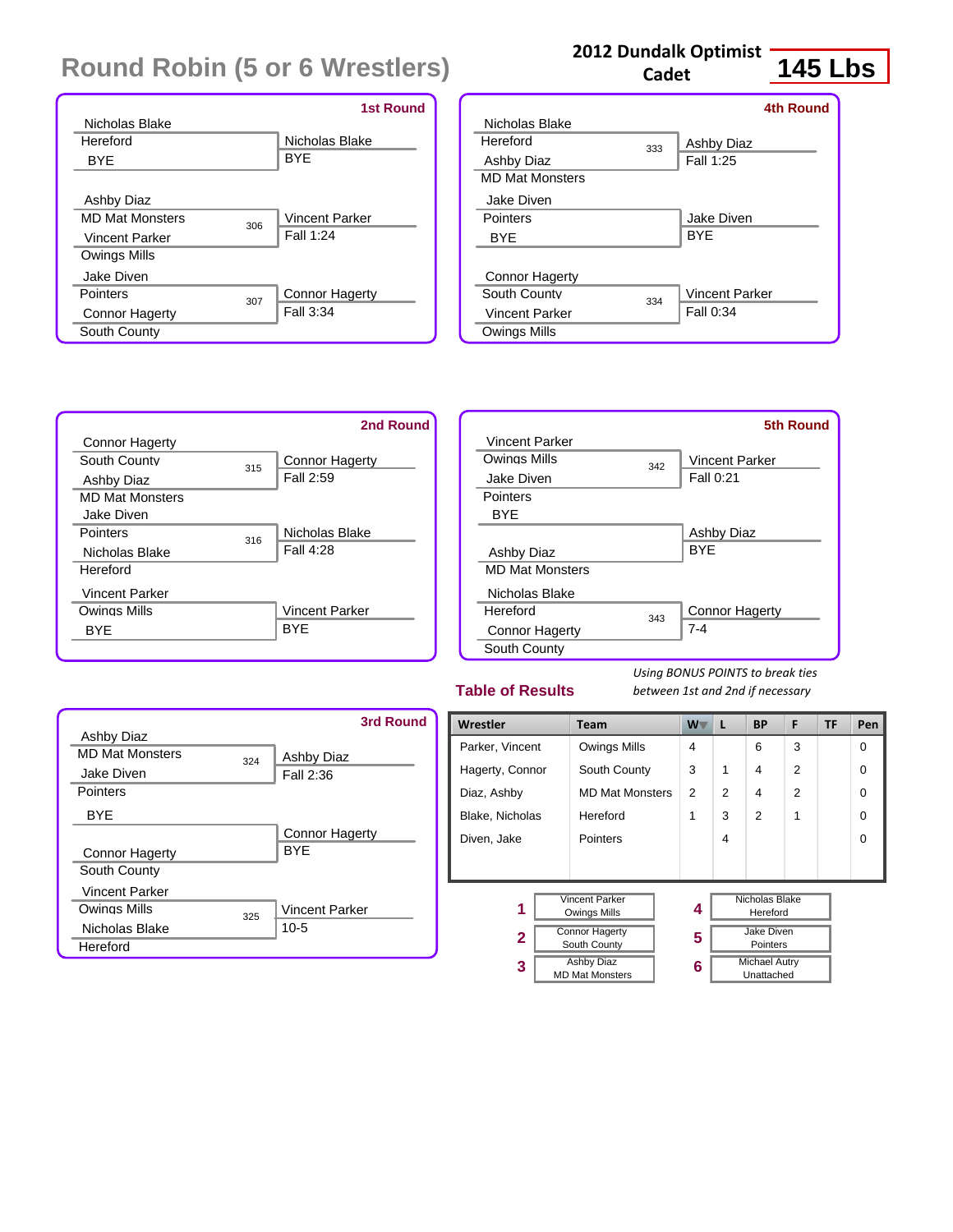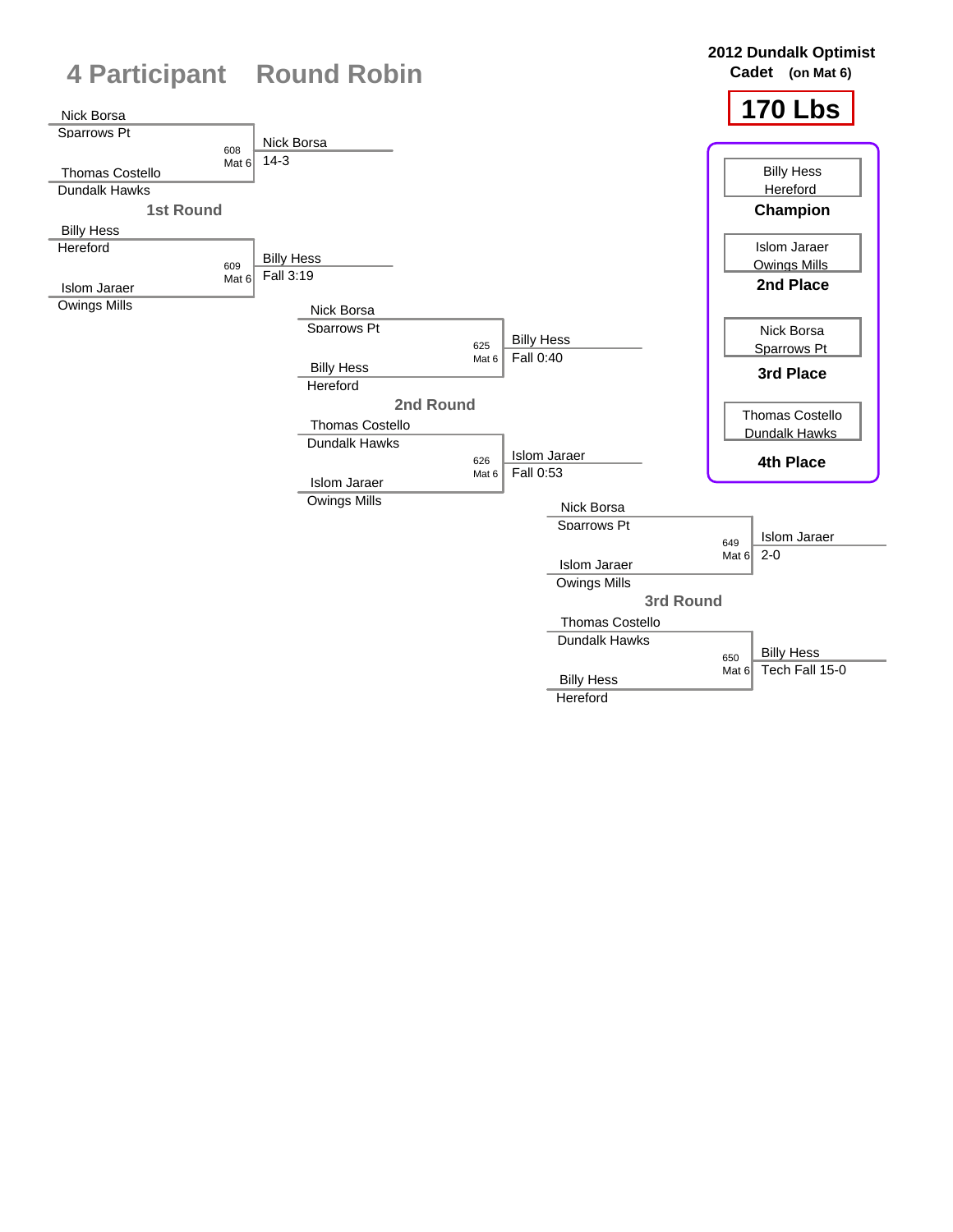#### **120 Lbs** Chris Petrovia Sparrows Pt 401 Mat 4 Brady Sensigaugh Old Mill Jon Sidelinker MD Mat Monsters 402 Chris Petrovia Sparrows Pt Brady Sensigaugh Old Mill 417 Mat 4 Jon Sidelinker MD Mat Monsters Brady Sensigaugh 7-0 Jon Sidelinker Mat 4 Forfeit Jon Sidelinker MD Mat Monsters Brady Sensigaugh Old Mill **Champion 2nd Place** Jon Sidelinker 7-2

Chris Petrovia Sparrows Pt

**2012 Dundalk Optimist Elite (on Mat 4)**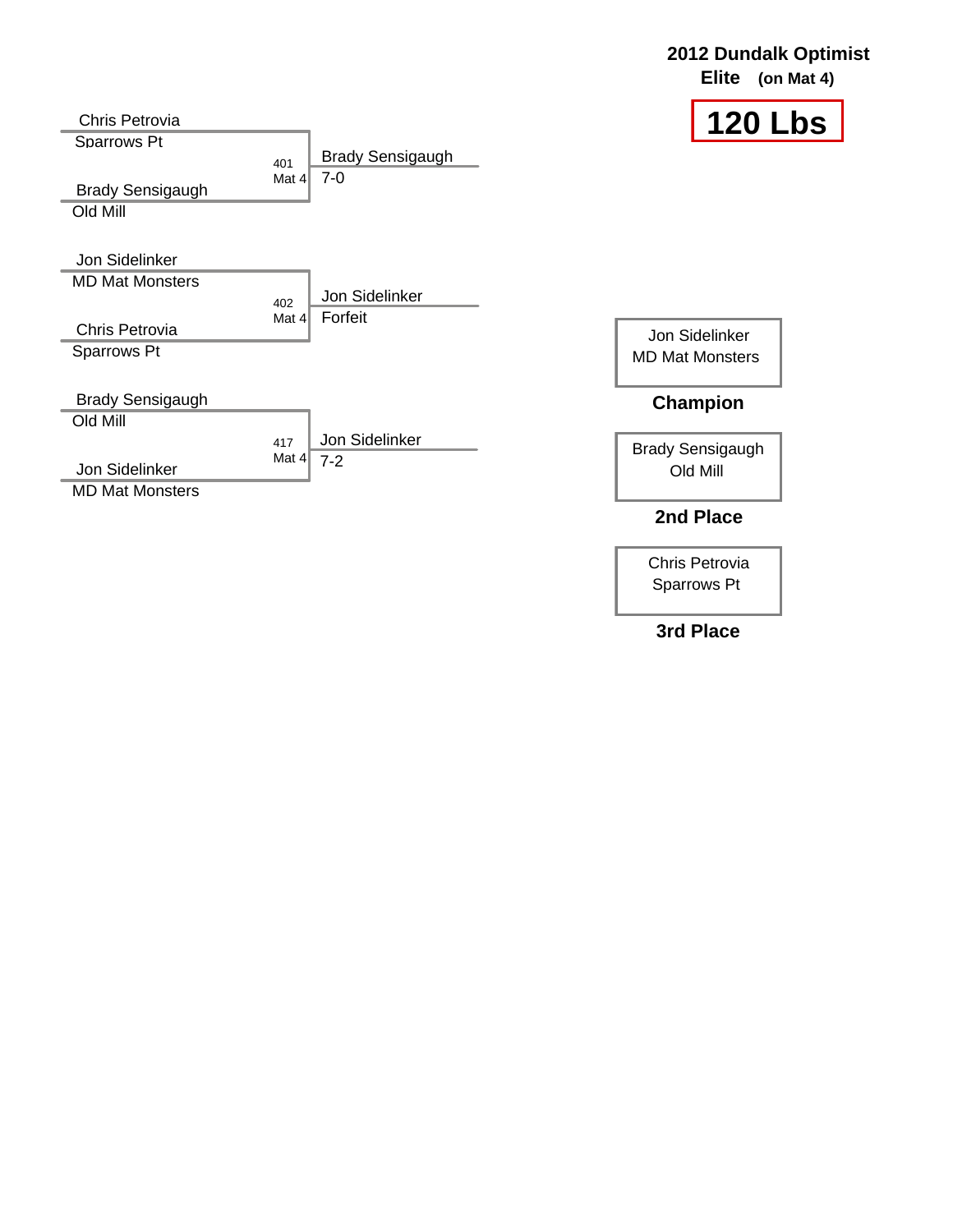|                        |      | <b>1st Round</b>       |
|------------------------|------|------------------------|
| Nick Costaglioli       |      |                        |
| Unattached             | 301A | Nick Costaglioli       |
| Jon Sidelinker         |      | $8 - 4$                |
| <b>MD Mat Monsters</b> |      |                        |
| Jeffrey Glossner       |      |                        |
| <b>Blue Claw</b>       | 301  | Jeffrey Glossner       |
| <b>Brady Rogers</b>    |      | Fall 1:12              |
| Pengnin                |      |                        |
| Jake Hawkins           |      |                        |
| Owls                   | 302  | <b>Alfred Martinez</b> |
| <b>Alfred Martinez</b> |      | Fall 1:22              |
| <b>MD Mat Monsters</b> |      |                        |

### **2012 Dundalk Optimist**

**Elite**

## **132 Lbs**

|                        |      | <b>4th Round</b>       |
|------------------------|------|------------------------|
| Nick Costaglioli       |      |                        |
| Unattached             | 328  | Jeffrey Glossner       |
| Jeffrey Glossner       |      | Fall 3:49              |
| <b>Blue Claw</b>       |      |                        |
| Jake Hawkins           |      |                        |
| Owls                   | 328A | Jon Sidelinker         |
| Jon Sidelinker         |      | Forfeit                |
| <b>MD Mat Monsters</b> |      |                        |
| Alfred Martinez        |      |                        |
| <b>MD Mat Monsters</b> | 329  | <b>Alfred Martinez</b> |
| <b>Brady Rogers</b>    |      | Forfeit                |
| Pengnin                |      |                        |



|                        |       | 5th Round              |
|------------------------|-------|------------------------|
| <b>Brady Rogers</b>    |       |                        |
| Penanin                | 337   | <b>Brady Rogers</b>    |
| Jake Hawkins           |       | Forfeit                |
| Owls                   |       |                        |
| Jon Sidelinker         |       |                        |
| <b>MD Mat Monsters</b> | 337A  | Jeffrey Glossner       |
| Jeffrey Glossner       | Mat 0 | $9 - 1$                |
| <b>Blue Claw</b>       |       |                        |
| Nick Costaglioli       |       |                        |
| Unattached             | 338   | <b>Alfred Martinez</b> |
| <b>Alfred Martinez</b> |       | Fall 1:19              |
| <b>MD Mat Monsters</b> |       |                        |

### **Table of Results**

**2 3** *Using BONUS POINTS to break ties between 1st and 2nd if necessary*

> Jake Hawkins Owls

Pengnin

|                        |      | 3rd Round              |
|------------------------|------|------------------------|
| Jeffrey Glossner       |      |                        |
| <b>Blue Claw</b>       | 319  | Jeffrey Glossner       |
| <b>Jake Hawkins</b>    |      | Forfeit                |
| Owls                   |      |                        |
| Jon Sidelinker         |      |                        |
| <b>MD Mat Monsters</b> | 319A | <b>Alfred Martinez</b> |
| <b>Alfred Martinez</b> |      | $12-2$                 |
| <b>MD Mat Monsters</b> |      |                        |
| <b>Brady Rogers</b>    |      |                        |
| Pengnin                | 320  | Nick Costaglioli       |
| Nick Costaglioli       |      | $10 - 2$               |
| Unattached             |      |                        |

| Wrestler          | <b>Team</b>            | $W^-$ | L | <b>BP</b>              | F              | <b>TF</b> | Pen      |
|-------------------|------------------------|-------|---|------------------------|----------------|-----------|----------|
| Glossner, Jeffrey | <b>Blue Claw</b>       | 5     |   | 7                      | 2              |           | $\Omega$ |
| Martinez, Alfred  | <b>MD Mat Monsters</b> | 4     | 1 | 7                      | $\overline{2}$ |           | $\Omega$ |
| Costaglioli, Nick | Unattached             | 3     | 2 | $\overline{2}$         |                |           | $\Omega$ |
| Sidelinker, Jon   | <b>MD Mat Monsters</b> | 2     | 3 | $\overline{2}$         |                |           | $\Omega$ |
| Rogers, Brady     | Pengnin                | 1     | 4 | $\overline{2}$         |                |           | $\Omega$ |
| Hawkins, Jake     | Owls                   |       | 5 |                        |                |           | $\Omega$ |
|                   |                        |       |   |                        |                |           |          |
|                   | Jeffrey Glossner       |       |   | Jon Sidelinker         |                |           |          |
| 1                 | <b>Blue Claw</b>       | 4     |   | <b>MD Mat Monsters</b> |                |           |          |
| ົ                 | <b>Alfred Martinez</b> | E     |   | <b>Brady Rogers</b>    |                |           |          |

**5 6**

MD Mat Monsters

Nick Costaglioli Unattached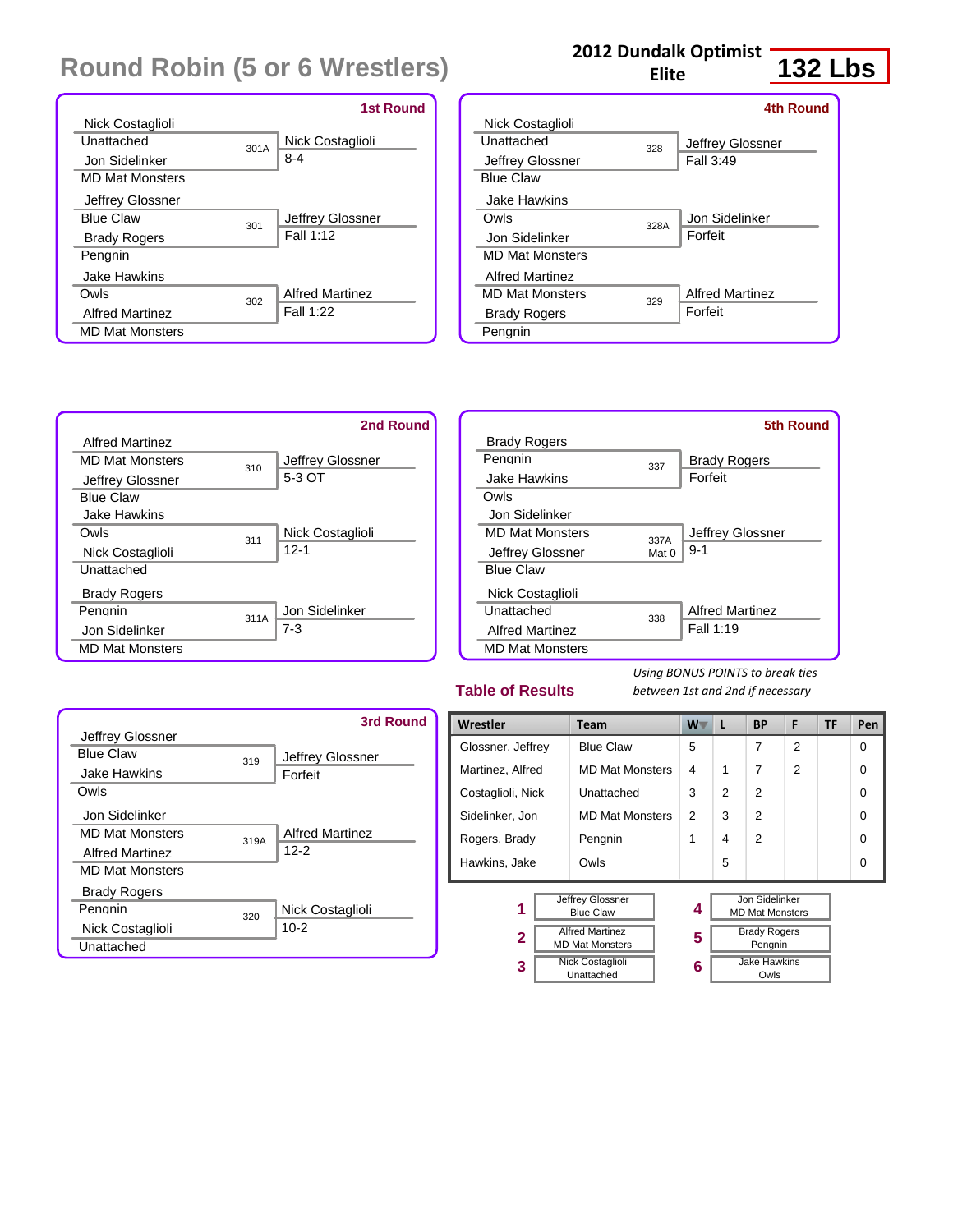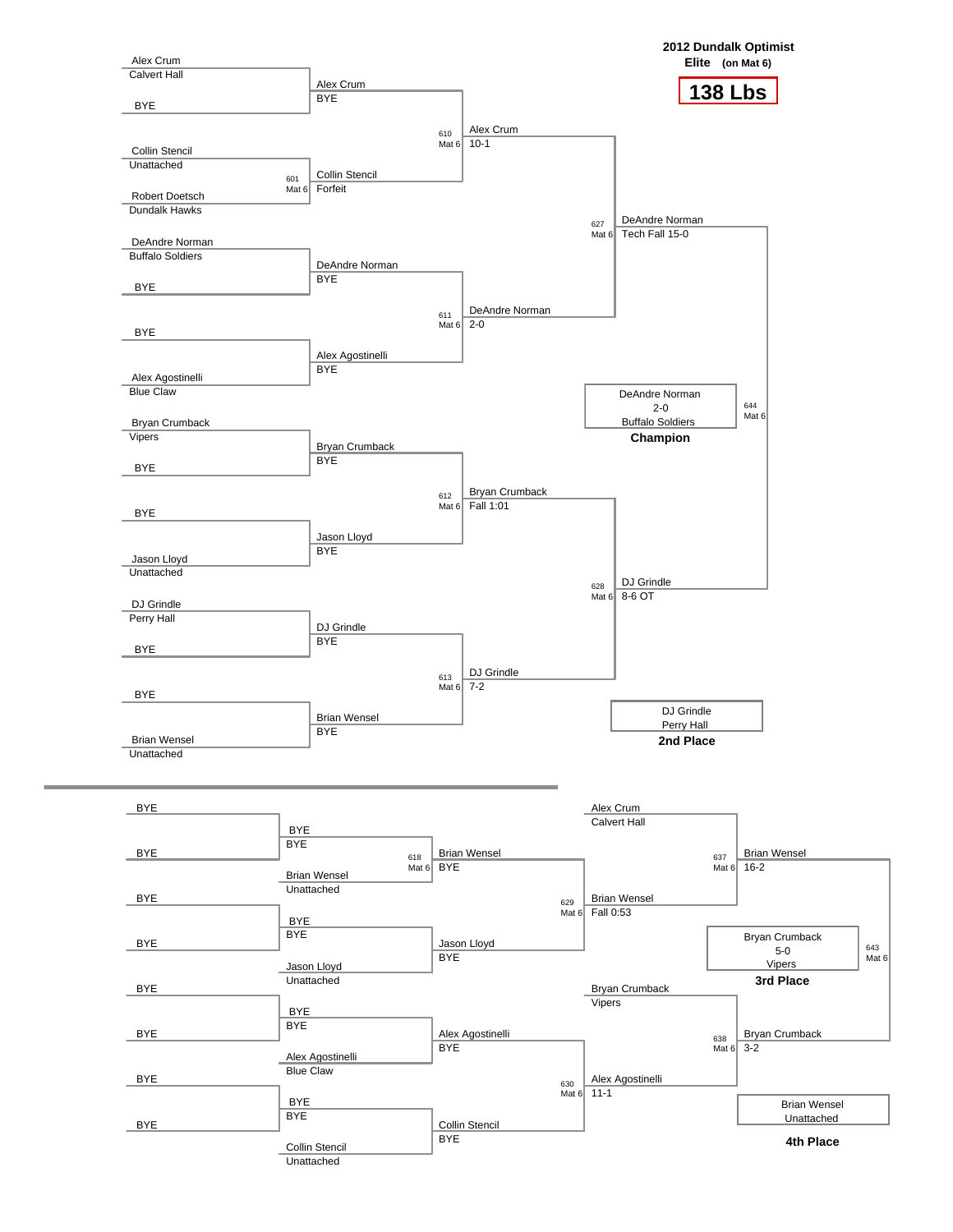|                 |       | <b>1st Round</b> |
|-----------------|-------|------------------|
| Brandon Aguilar |       |                  |
| Unattached      | 303   | Vincent Road     |
| Vincent Road    | Mat 3 | Fall 1:01        |
| Unattached      |       |                  |
| Josh Greier     |       |                  |
| Unattached      | 304   | Darrell Miner    |
| Darrell Miner   | Mat 3 | $5-2$            |
| Chesapeake      |       |                  |
| Cody Hertz      |       |                  |
| <b>Old Mill</b> | 305   | Cody Hertz       |
| Noah Koski      | Mat 3 | $9-0$            |
| Calvert Hall    |       |                  |

### **2012 Dundalk Optimist**

**Elite (on Mat 3)**

|                 |       | 4th Round              |
|-----------------|-------|------------------------|
| Brandon Aguilar |       |                        |
| Unattached      | 330   | <b>Brandon Aquilar</b> |
| Josh Greier     | Mat 3 | Forfeit                |
| Unattached      |       |                        |
| Cody Hertz      |       |                        |
| <b>Old Mill</b> | 331   | Cody Hertz             |
| Vincent Road    | Mat 3 | Fall 1:52              |
| Unattached      |       |                        |
| Noah Koski      |       |                        |
| Calvert Hall    | 332   | Noah Koski             |
| Darrell Miner   | Mat 3 | Fall 3:55              |
| Chesapeake      |       |                        |
|                 |       |                        |



### Chesapeake 339<br>Cody Hertz Mat 3 Unattached 340 Unattached 341 Cody Hertz 6-1 Vincent Road Mat 3 | Forfeit Noah Koski  $Mat 3$  Tech Fall 16-0 **5th Round**

### **Table of Results**

*Using BONUS POINTS to break ties between 1st and 2nd if necessary*

|                          | 3rd Round       |
|--------------------------|-----------------|
| Josh Greier              |                 |
| Unattached<br>321        | Cody Hertz      |
| Cody Hertz<br>Mat 3      | $11 - 3$        |
| Old Mill                 |                 |
| Vincent Road             |                 |
| Unattached<br>322        | Vincent Road    |
| Noah Koski<br>Mat 3      | Fall 1:03       |
| <b>Calvert Hall</b>      |                 |
| Darrell Miner            |                 |
| Chesapeake<br>323        | Brandon Aguilar |
| Brandon Aguilar<br>Mat 3 | Fall 2:38       |
| Unattached               |                 |

| Wrestler         | <b>Team</b>                       | $W^-$ | L | <b>BP</b>                            | F              | <b>TF</b> | Pen      |
|------------------|-----------------------------------|-------|---|--------------------------------------|----------------|-----------|----------|
| Hertz, Cody      | Old Mill                          | 5     |   | 6                                    | $\overline{2}$ |           | 0        |
| Road, Vincent    | Unattached                        | 4     | 1 | $\overline{7}$                       | $\overline{2}$ |           | $\Omega$ |
| Koski, Noah      | Calvert Hall                      | 3     | 2 | 3.5                                  | 1              | 1         | $\Omega$ |
| Aguilar, Brandon | Unattached                        | 2     | 3 | 4                                    | 1              |           | $\Omega$ |
| Miner, Darrell   | Chesapeake                        | 1     | 4 | $\Omega$                             |                |           | $\Omega$ |
| Greier, Josh     | Unattached                        |       | 5 |                                      |                |           | $\Omega$ |
| 1                | <b>Cody Hertz</b><br>Old Mill     | 4     |   | <b>Brandon Aquilar</b><br>Unattached |                |           |          |
| $\mathbf{2}$     | Vincent Road<br>Unattached        | 5     |   | <b>Darrell Miner</b><br>Chesapeake   |                |           |          |
| 3                | Noah Koski<br><b>Calvert Hall</b> | 6     |   | Josh Greier<br>Unattached            |                |           |          |

**145 Lbs**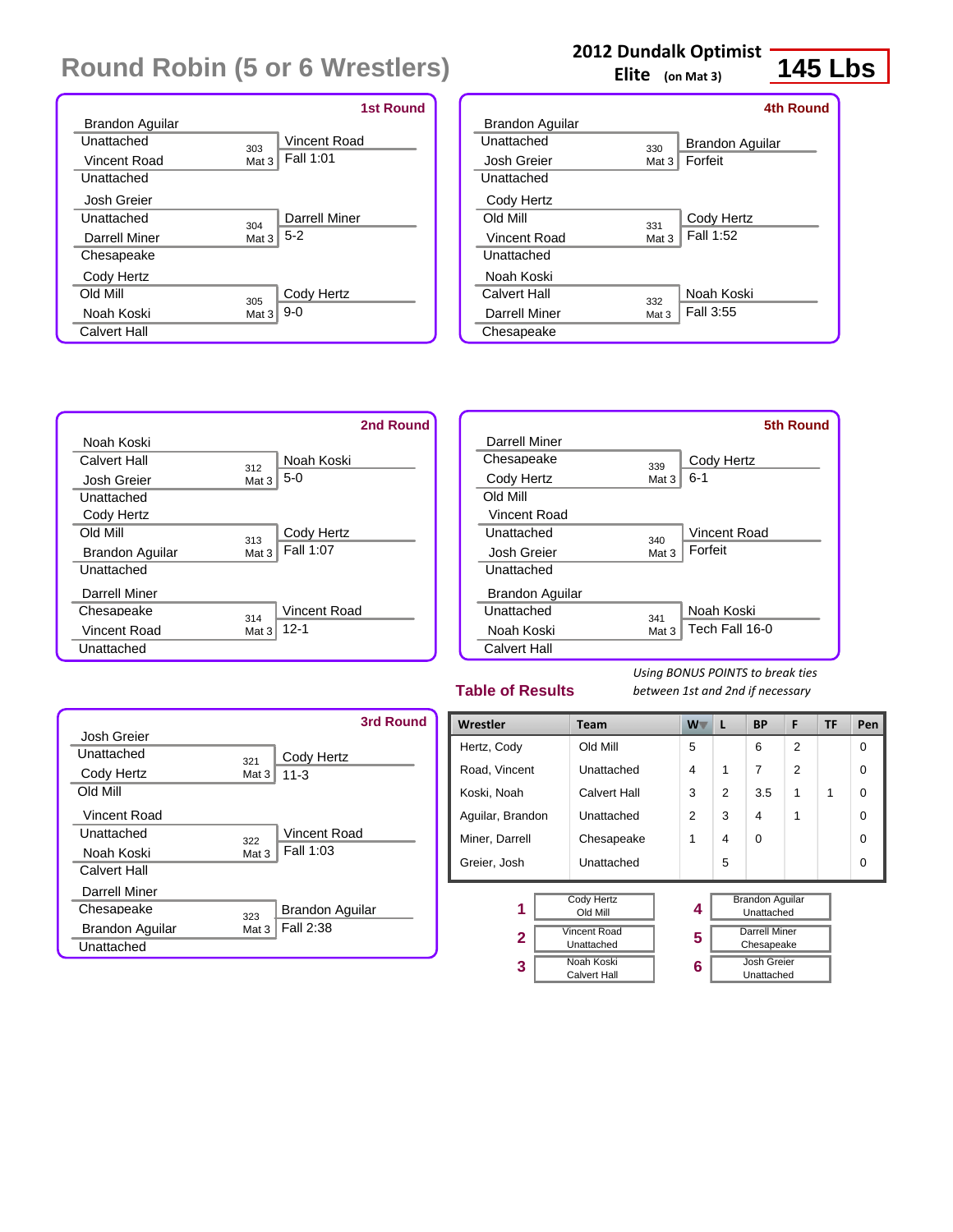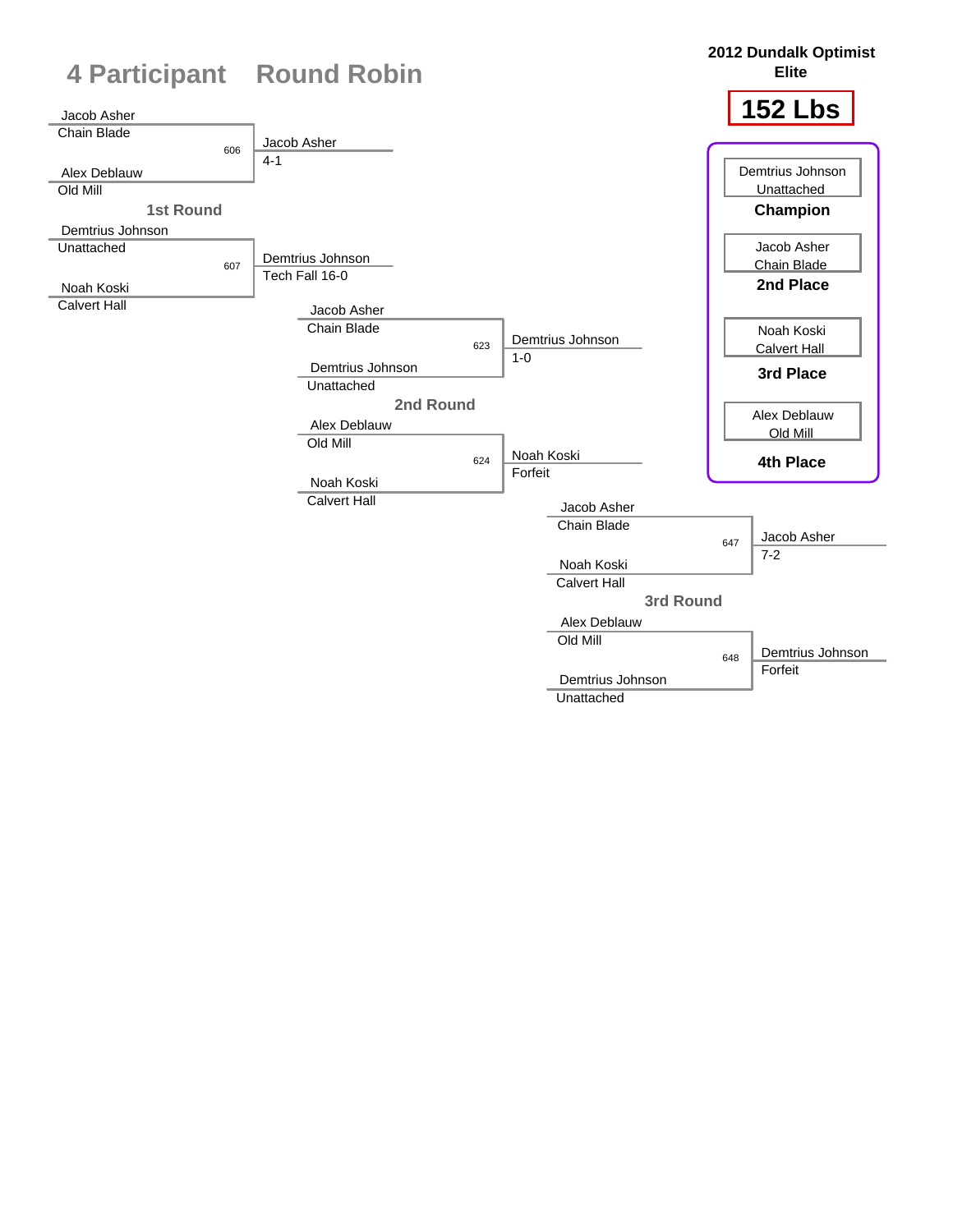|                       |     | <b>1st Round</b> |
|-----------------------|-----|------------------|
| Aboul ElOmari         |     |                  |
| Owings Mills          |     | Aboul ElOmari    |
| <b>BYE</b>            |     | <b>BYE</b>       |
|                       |     |                  |
| Malik Hollings        |     |                  |
| Oxon Hill             | 308 | Malik Hollings   |
| <b>Gerard Trevino</b> |     | 3-2 OT TB        |
| Old Mill              |     |                  |
| Antwan Reddick        |     |                  |
| Owings Mills          | 309 | Antwan Reddick   |
| Jordan Swigert        |     | Fall 3:26        |
| Unattached            |     |                  |

## **2012 Dundalk Optimist**

**Elite**

# **170 Lbs**

|                |     | 4th Round      |
|----------------|-----|----------------|
| Aboul ElOmari  |     |                |
| Owinas Mills   | 335 | Malik Hollings |
| Malik Hollings |     | $3-0$          |
| Oxon Hill      |     |                |
| Antwan Reddick |     |                |
| Owings Mills   |     | Antwan Reddick |
| <b>BYF</b>     |     | <b>BYF</b>     |
| Jordan Swigert |     |                |
| Unattached     | 336 | Jordan Swigert |
| Gerard Trevino |     | Forfeit        |
| Old Mill       |     |                |
|                |     |                |



|                |       | <b>5th Round</b>      |
|----------------|-------|-----------------------|
| Gerard Trevino |       |                       |
| Old Mill       | 344   | <b>Gerard Trevino</b> |
| Antwan Reddick |       | Forfeit               |
| Owings Mills   |       |                       |
| <b>BYF</b>     |       |                       |
|                |       | Malik Hollings        |
| Malik Hollings | Mat 0 | <b>BYF</b>            |
| Oxon Hill      |       |                       |
| Aboul ElOmari  |       |                       |
| Owings Mills   | 345   | Aboul ElOmari         |
| Jordan Swigert |       | $4 - 1$               |
| Unattached     |       |                       |

### **Table of Results**

| Malik Hollings        |     | 3rd Round      |
|-----------------------|-----|----------------|
| Oxon Hill             | 326 | Antwan Reddick |
| Antwan Reddick        |     | $7 - 1$        |
| Owings Mills          |     |                |
| <b>BYE</b>            |     |                |
|                       |     | Jordan Swigert |
| Jordan Swigert        |     | <b>BYF</b>     |
| Unattached            |     |                |
| <b>Gerard Trevino</b> |     |                |
| <b>Old Mill</b>       | 327 | Aboul ElOmari  |
| Aboul ElOmari         |     | Default        |
| Owings Mills          |     |                |

| Wrestler                                          | <b>Team</b>                          | W <sup>-</sup> | L | <b>BP</b>                           | F              | TF | Pen      |
|---------------------------------------------------|--------------------------------------|----------------|---|-------------------------------------|----------------|----|----------|
| Reddick, Antwan                                   | Owings Mills                         | 3              | 1 | 4                                   | $\overline{2}$ |    | 0        |
| Hollings, Malik                                   | Oxon Hill                            | 3              | 1 | 1.5                                 |                | 1  | $\Omega$ |
| ElOmari, Aboul                                    | Owings Mills                         | $\mathcal{P}$  | 2 | $\mathfrak{p}$                      |                |    | 0        |
| Swigert, Jordan                                   | Unattached                           | 1              | 3 | $\mathfrak{p}$                      |                |    | 0        |
| Trevino, Gerard                                   | Old Mill                             | 1              | 3 | $\overline{2}$                      |                |    | 0        |
|                                                   |                                      |                |   |                                     |                |    |          |
| <b>Antwan Reddick</b><br>1<br><b>Owings Mills</b> |                                      | 4              |   | <b>Jordan Swigert</b><br>Unattached |                |    |          |
| $\mathbf{2}$                                      | <b>Malik Hollings</b><br>Oxon Hill   |                |   | <b>Gerard Trevino</b><br>Old Mill   |                |    |          |
| 3                                                 | Aboul ElOmari<br><b>Owings Mills</b> | 6              |   |                                     |                |    |          |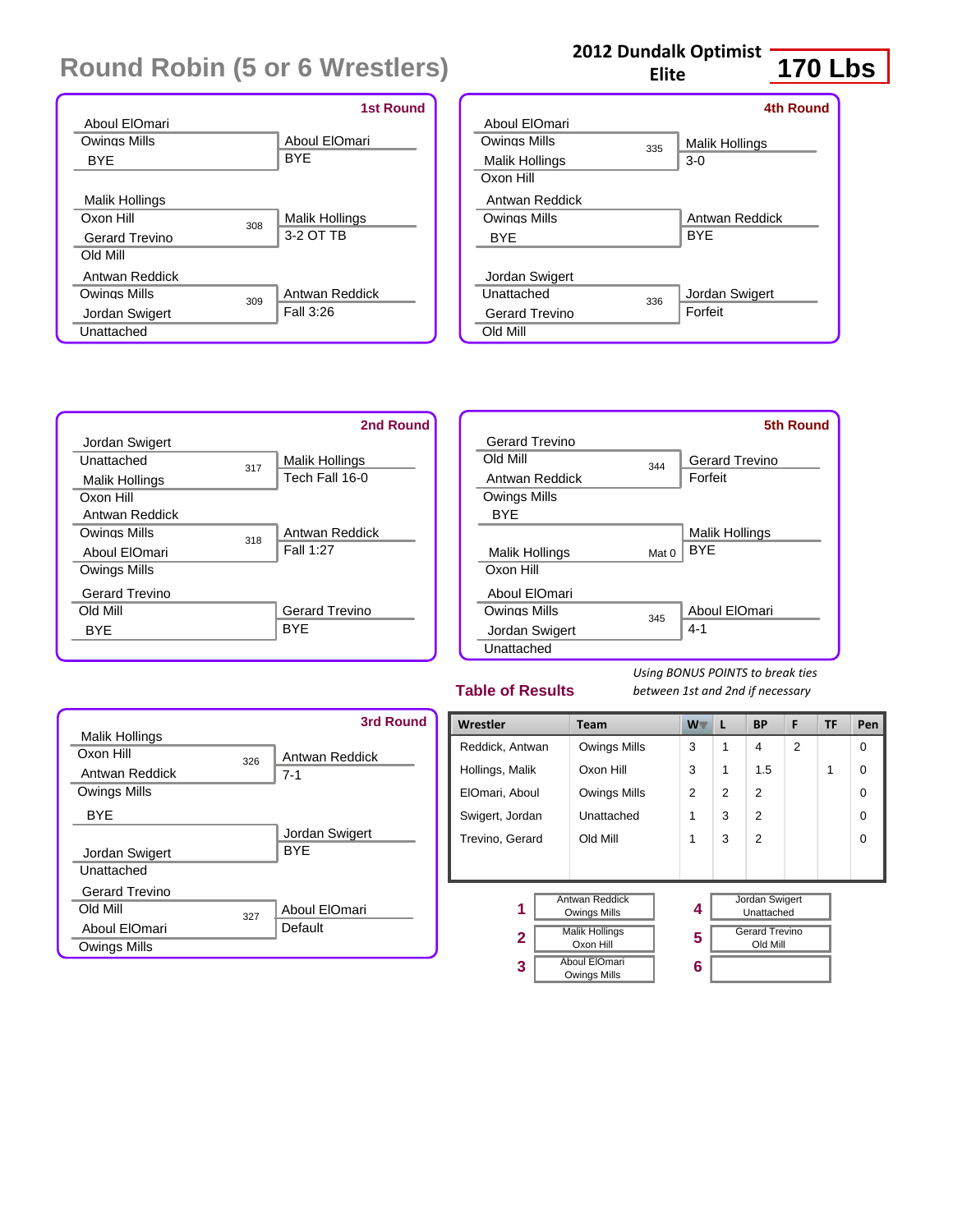

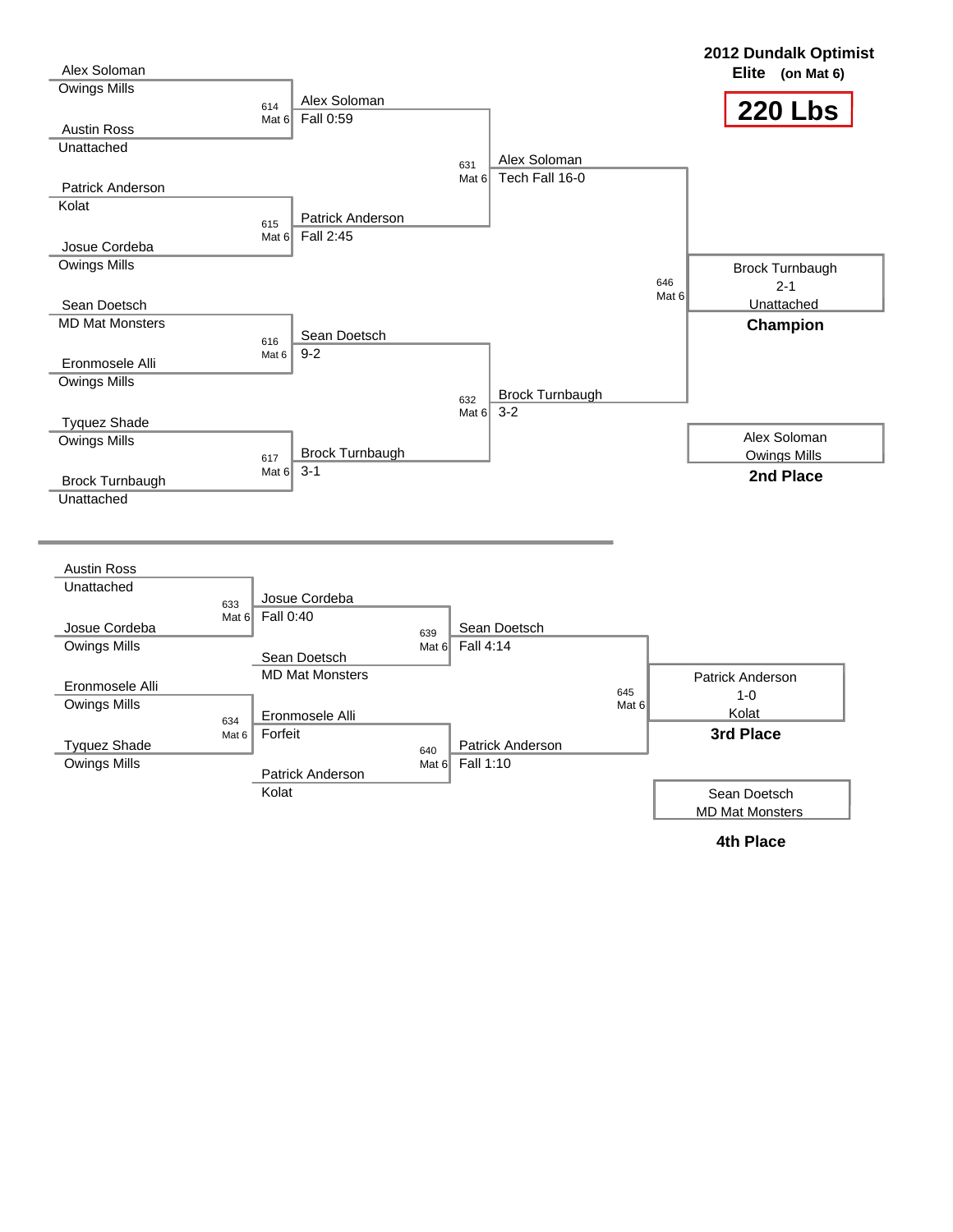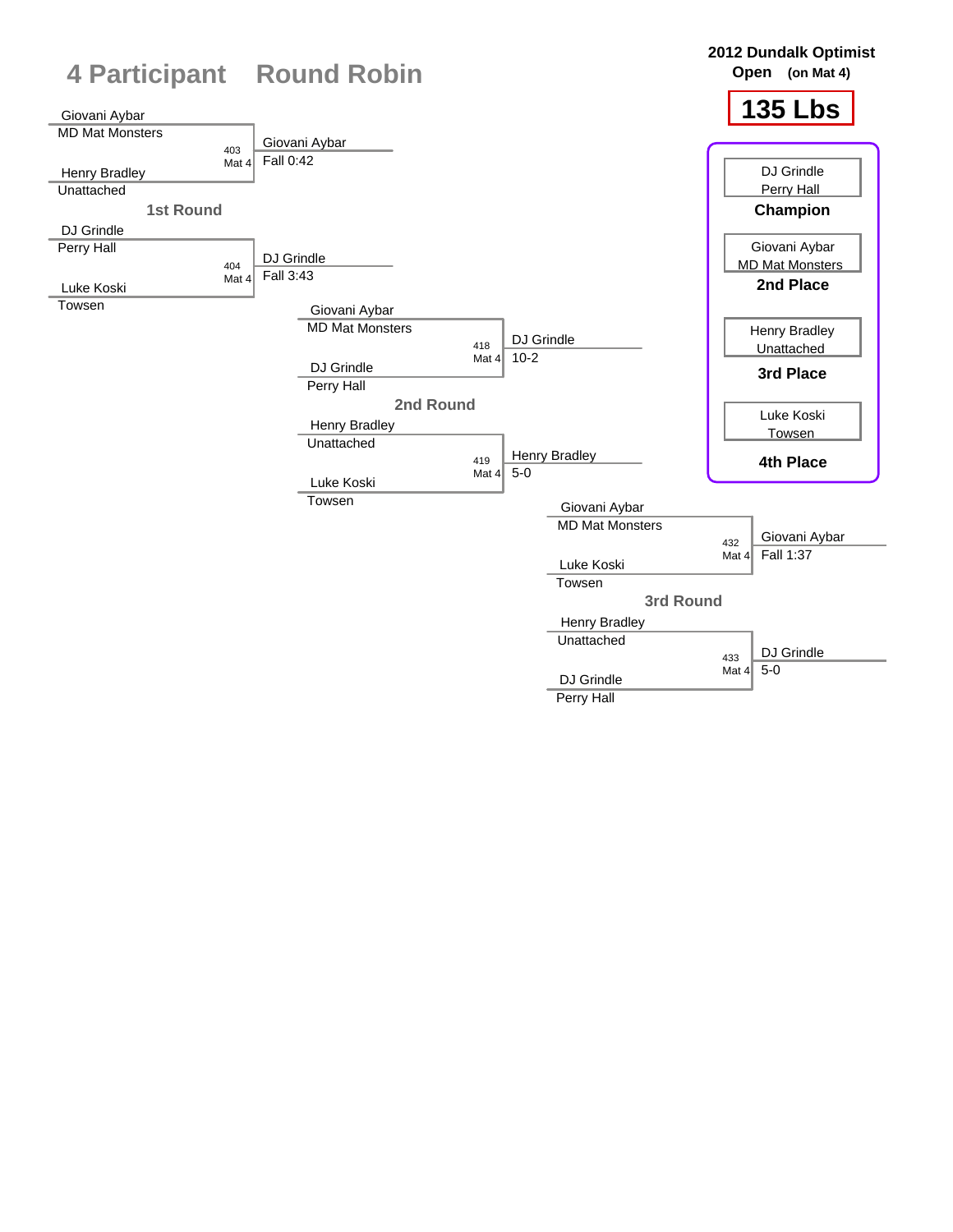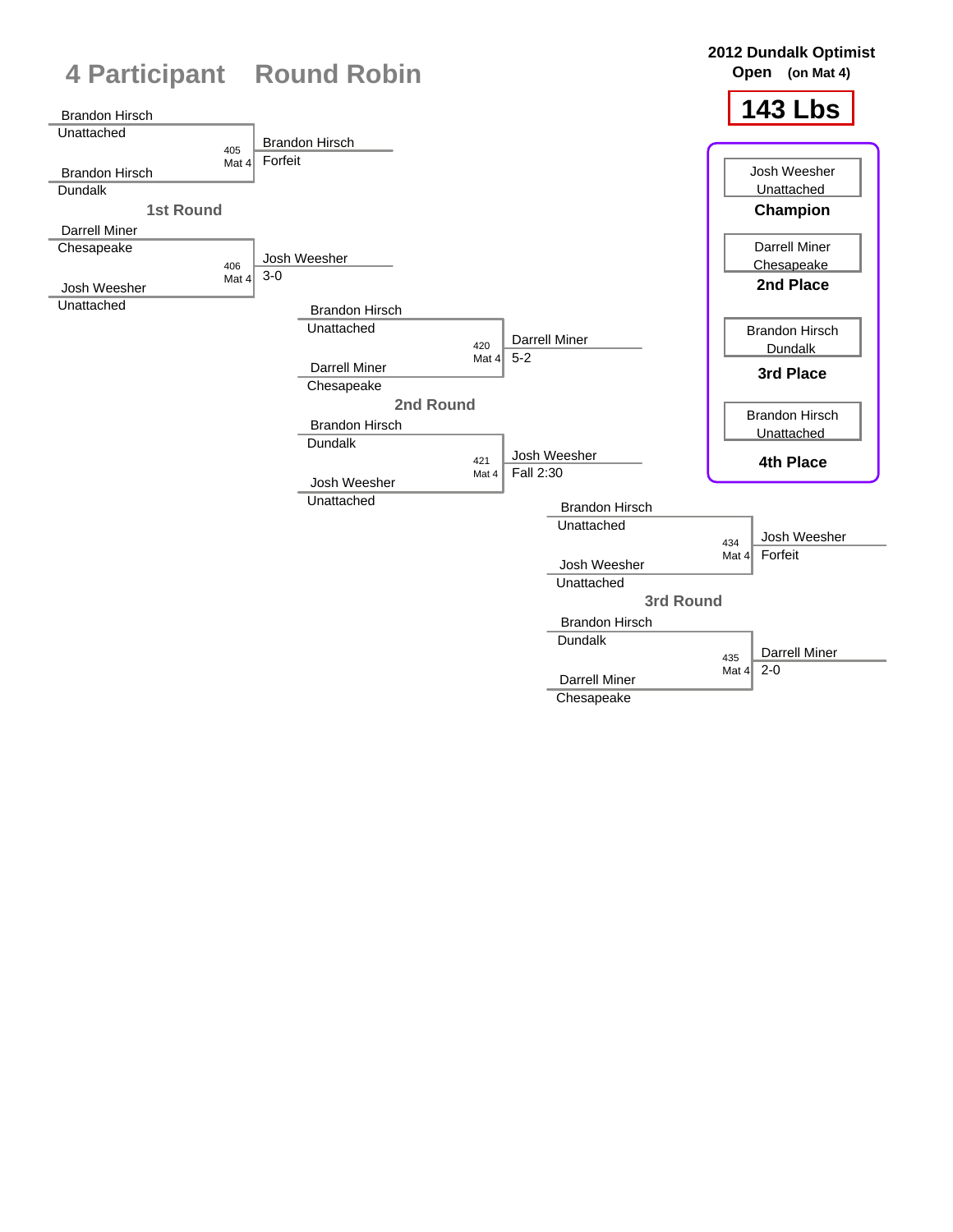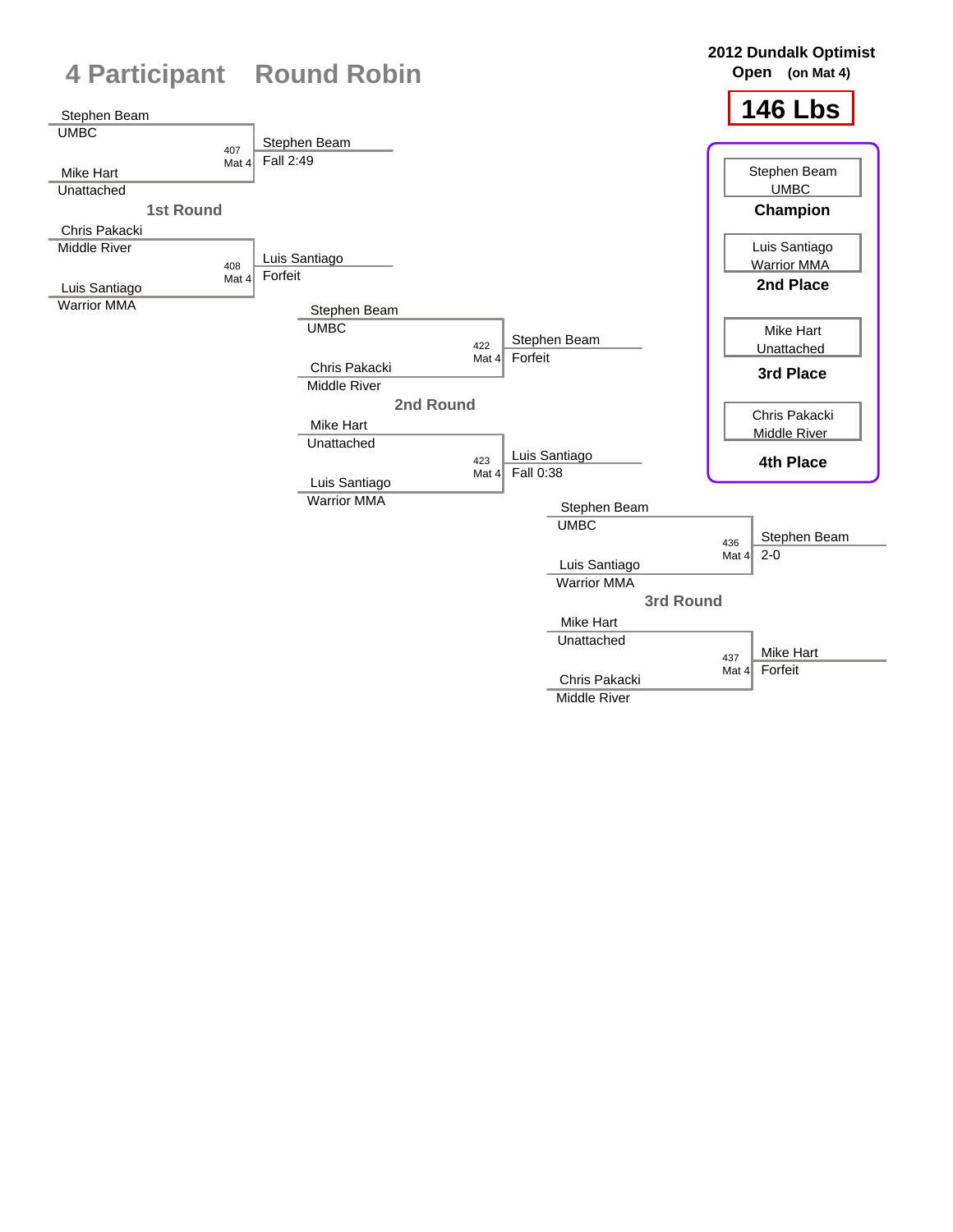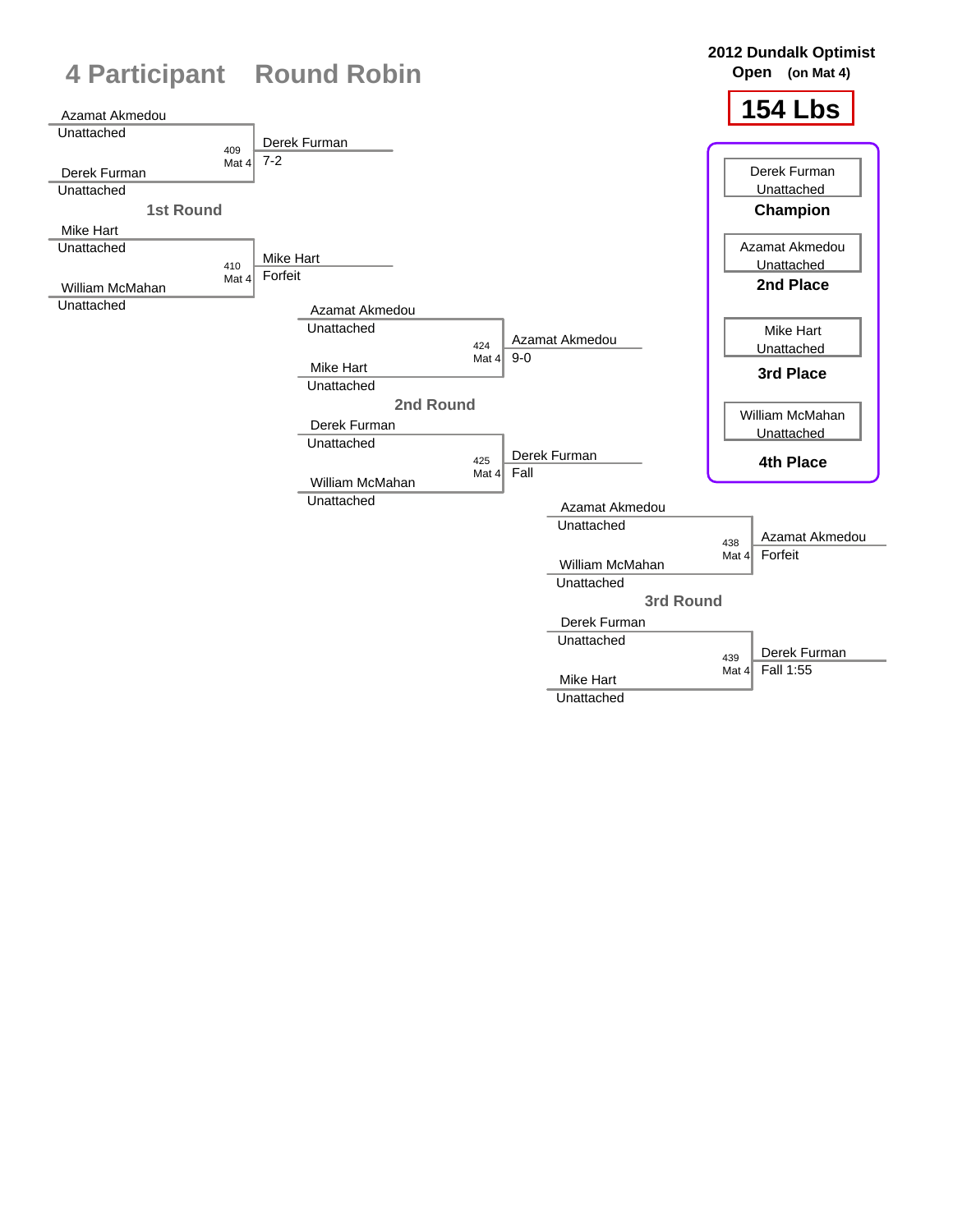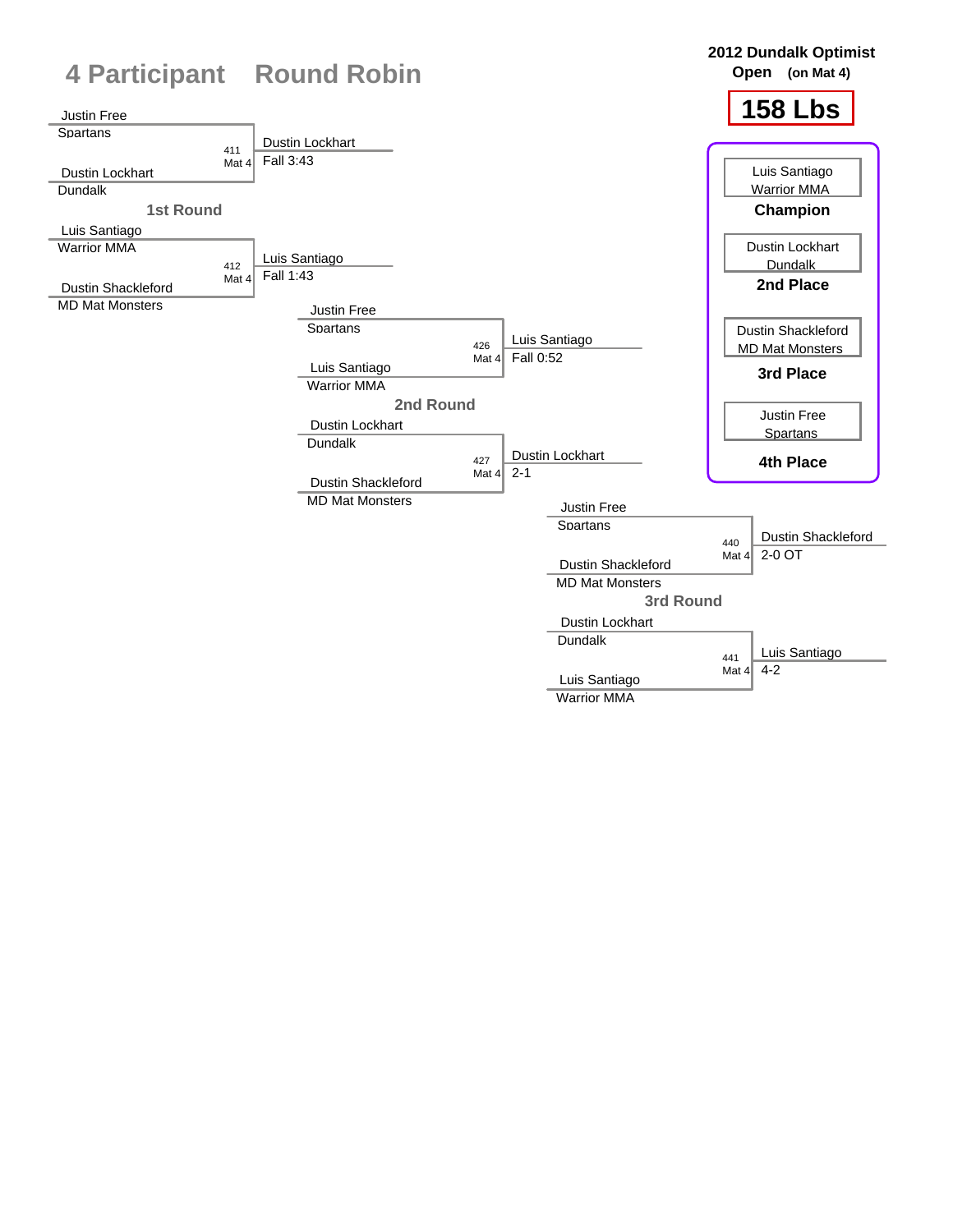|                        |      | <b>1st Round</b>       |
|------------------------|------|------------------------|
| Nick Calomeris         |      |                        |
| <b>UMBC</b>            |      | <b>Nick Calomeris</b>  |
| <b>BYF</b>             |      | <b>BYF</b>             |
|                        |      |                        |
| <b>Britain Doetsch</b> |      |                        |
| <b>MD Mat Monsters</b> | 111A | <b>Britain Doetsch</b> |
| Dustin Shackleford     |      | $7-2$                  |
| <b>MD Mat Monsters</b> |      |                        |
| Mike Lewis             |      |                        |
| Spartans               | 112A | Matt Oakley            |
| Matt Oakley            |      | Forfeit                |
|                        |      |                        |

### **2012 Dundalk Optimist**

**Open**

## **164 Lbs**

|                        |     | <b>4th Round</b>       |
|------------------------|-----|------------------------|
| Nick Calomeris         |     |                        |
| <b>UMBC</b>            | 142 | <b>Britain Doetsch</b> |
| <b>Britain Doetsch</b> |     | $13 - 5$               |
| <b>MD Mat Monsters</b> |     |                        |
| Mike Lewis             |     |                        |
| Spartans               |     | Mike Lewis             |
| <b>BYE</b>             |     | <b>BYE</b>             |
|                        |     |                        |
| <b>Matt Oakley</b>     |     |                        |
|                        | 143 | Matt Oakley            |
| Dustin Shackleford     |     | Tech Fall 18-2         |
| <b>MD Mat Monsters</b> |     |                        |



|                        |       | 5th Round              |
|------------------------|-------|------------------------|
| Dustin Shackleford     |       |                        |
| <b>MD Mat Monsters</b> | 153   | Dustin Shackleford     |
| Mike Lewis             |       | Forfeit                |
| Spartans               |       |                        |
| BYF                    |       |                        |
|                        |       | <b>Britain Doetsch</b> |
| <b>Britain Doetsch</b> | Mat 0 | <b>BYF</b>             |
| <b>MD Mat Monsters</b> |       |                        |
| <b>Nick Calomeris</b>  |       |                        |
| <b>UMBC</b>            | 154   | <b>Matt Oakley</b>     |
| Matt Oakley            |       | Tech Fall 18-2         |
|                        |       |                        |

### **Table of Results**

|                           |     | 3rd Round              |
|---------------------------|-----|------------------------|
| <b>Britain Doetsch</b>    |     |                        |
| <b>MD Mat Monsters</b>    | 130 | <b>Britain Doetsch</b> |
| Mike Lewis                |     | Forfeit                |
| Spartans                  |     |                        |
| <b>BYF</b>                |     |                        |
|                           |     | <b>Matt Oakley</b>     |
| Matt Oakley               |     | <b>BYF</b>             |
|                           |     |                        |
| <b>Dustin Shackleford</b> |     |                        |
| <b>MD Mat Monsters</b>    | 131 | Dustin Shackleford     |
| <b>Nick Calomeris</b>     |     | $6 - 3$                |
| <b>UMBC</b>               |     |                        |

| Wrestler                                                         | <b>Team</b>                                         | $W^-$ | L | <b>BP</b>                            | F | <b>TF</b> | Pen      |
|------------------------------------------------------------------|-----------------------------------------------------|-------|---|--------------------------------------|---|-----------|----------|
| Oakley, Matt                                                     |                                                     | 4     |   | 5                                    |   | 2         | $\Omega$ |
| Doetsch, Britain                                                 | <b>MD Mat Monsters</b>                              | 3     | 1 | 3                                    |   |           | $\Omega$ |
| <b>MD Mat Monsters</b><br>Shackleford, Dustin                    |                                                     | 2     | 2 | $\overline{2}$                       |   |           | $\Omega$ |
| Calomeris, Nick                                                  | <b>UMBC</b>                                         |       | 3 | $\mathfrak{p}$                       |   |           | $\Omega$ |
| Lewis, Mike                                                      | Spartans                                            |       | 4 |                                      |   |           | $\Omega$ |
|                                                                  |                                                     |       |   |                                      |   |           |          |
| 1                                                                | <b>Matt Oakley</b>                                  | 4     |   | <b>Nick Calomeris</b><br><b>UMBC</b> |   |           |          |
| <b>Britain Doetsch</b><br>$\mathbf{2}$<br><b>MD Mat Monsters</b> |                                                     | 5     |   | <b>Mike Lewis</b><br>Spartans        |   |           |          |
| 3                                                                | <b>Dustin Shackleford</b><br><b>MD Mat Monsters</b> | 6     |   |                                      |   |           |          |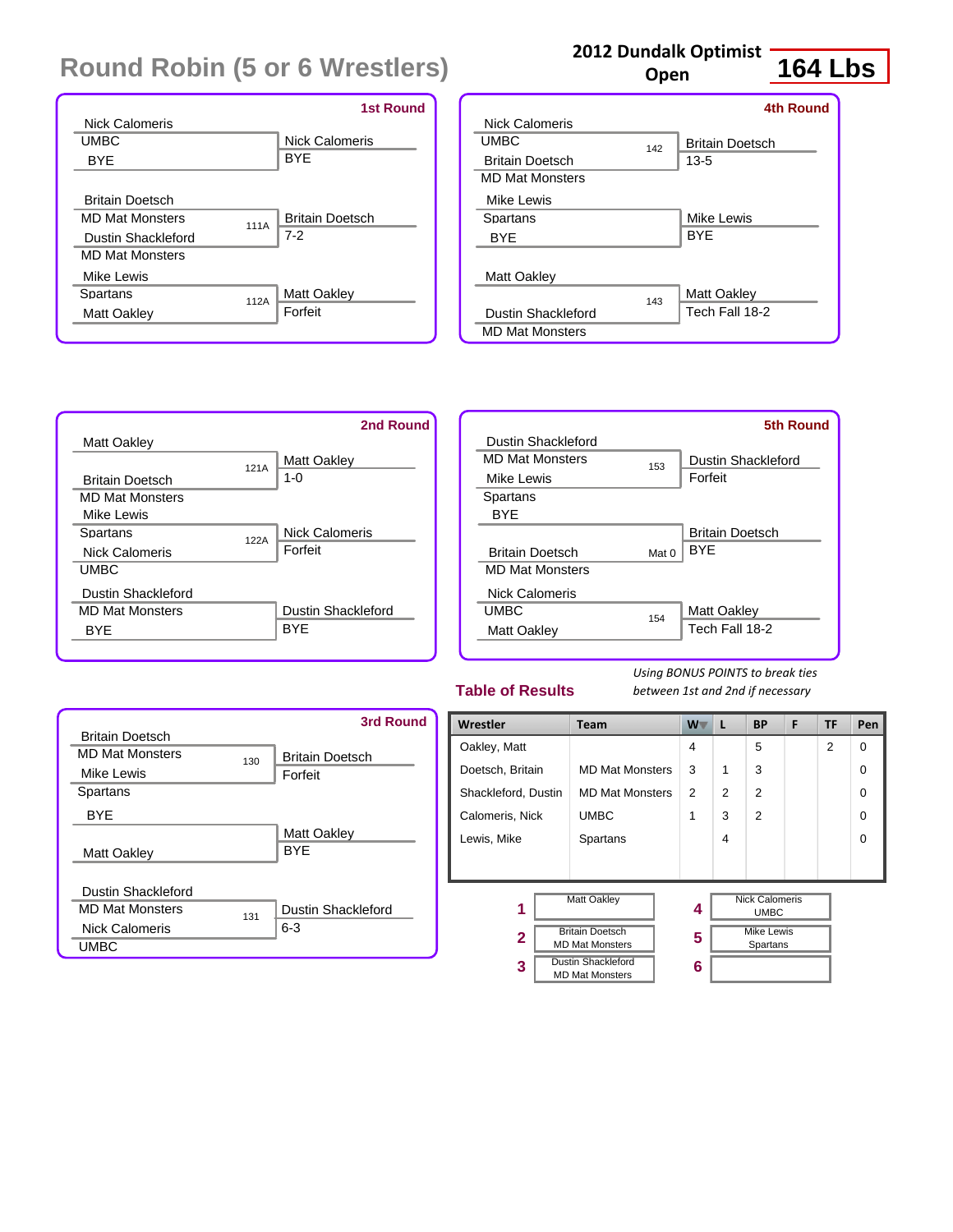|                            | <b>1st Round</b>   |
|----------------------------|--------------------|
| Roger Cole Berkman         |                    |
| Unattached                 | Roger Cole Berkman |
| <b>BYE</b>                 | <b>BYE</b>         |
|                            |                    |
| Joseph Doetsch             |                    |
| Dundalk Hawks<br>405A      | Komil Jaraer       |
| Komil Jaraer               | $12 - 2$           |
| Owings Mills               |                    |
| Dan Dowel Ingel            |                    |
| <b>Warrior MMA</b><br>406A | Matt Gochar        |
| Matt Gochar                | $5-0$              |
| Shamrock                   |                    |

### **2012 Dundalk Optimist**

**Open**

# **188 Lbs**

|                    |     | 4th Round       |
|--------------------|-----|-----------------|
| Roger Cole Berkman |     |                 |
| Unattached         | 428 | Joseph Doetsch  |
| Joseph Doetsch     |     | $4 - 0$         |
| Dundalk Hawks      |     |                 |
| Dan Dowel Ingel    |     |                 |
| <b>Warrior MMA</b> |     | Dan Dowel Ingel |
| <b>BYF</b>         |     | <b>BYF</b>      |
|                    |     |                 |
| Matt Gochar        |     |                 |
| Shamrock           | 429 | Komil Jaraer    |
| Komil Jaraer       |     | $3-1$           |
| Owings Mills       |     |                 |





### **Table of Results**

|                    |       | 3rd Round          |
|--------------------|-------|--------------------|
| Joseph Doetsch     |       |                    |
| Dundalk Hawks      | 419A  | Dan Dowel Ingel    |
| Dan Dowel Ingel    |       | $7 - 1$            |
| <b>Warrior MMA</b> |       |                    |
| <b>BYF</b>         |       |                    |
|                    |       | <b>Matt Gochar</b> |
| Matt Gochar        |       | <b>BYF</b>         |
| Shamrock           |       |                    |
| Komil Jaraer       |       |                    |
| Owings Mills       | 420A  | Komil Jaraer       |
| Roger Cole Berkman | Mat 0 | 6-0                |
| Unattached         |       |                    |

| Wrestler           | <b>Team</b>         |  | $W^-$          | L              | <b>BP</b>          | F | TF | Pen      |
|--------------------|---------------------|--|----------------|----------------|--------------------|---|----|----------|
| Jaraer, Komil      | Owings Mills        |  | 4              |                | 1                  |   |    | $\Omega$ |
| Gochar, Matt       | Shamrock            |  | 3              | 1              | $\Omega$           |   |    | $\Omega$ |
| Dowel Ingel, Dan   | <b>Warrior MMA</b>  |  | $\overline{2}$ | $\mathfrak{p}$ | $\Omega$           |   |    | $\Omega$ |
| Doetsch, Joseph    | Dundalk Hawks       |  | 1              | 3              | $\Omega$           |   |    | $\Omega$ |
| Cole Berkman, Roge | Unattached          |  |                | 4              |                    |   |    | $\Omega$ |
|                    |                     |  |                |                |                    |   |    |          |
|                    |                     |  |                |                |                    |   |    |          |
|                    | Komil Jaraer        |  |                |                | Joseph Doetsch     |   |    |          |
| 1                  | <b>Owings Mills</b> |  | 4              |                | Dundalk Hawks      |   |    |          |
| $\mathbf{2}$       | <b>Matt Gochar</b>  |  | 5              |                | Roger Cole Berkman |   |    |          |
|                    | Shamrock            |  |                |                | Unattached         |   |    |          |
| 3                  | Dan Dowel Ingel     |  | 6              |                |                    |   |    |          |
|                    | <b>Warrior MMA</b>  |  |                |                |                    |   |    |          |